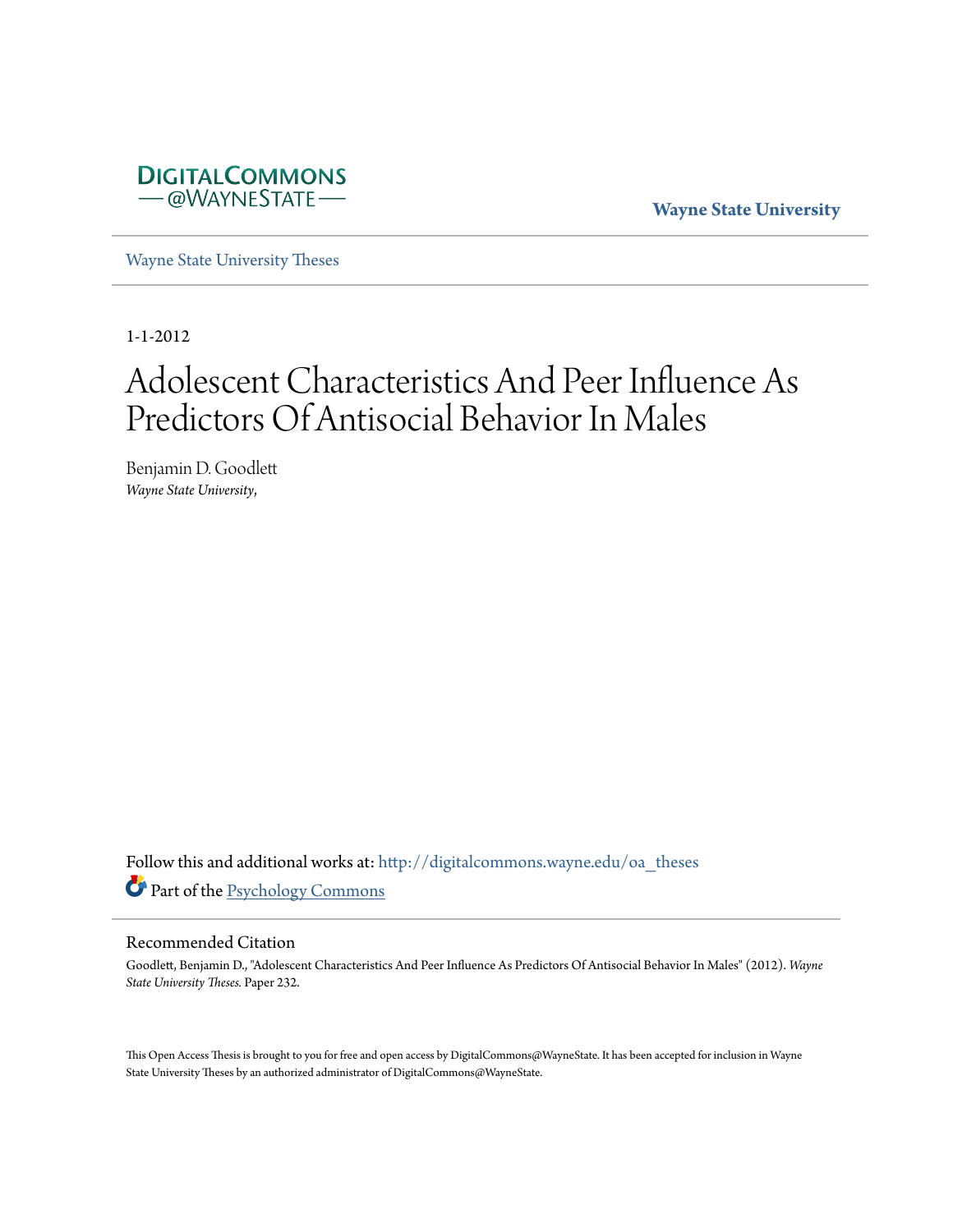# **ADOLESCENT CHARACTERISTICS AND PEER INFLUENCE AS PREDICTORS OF ANTISOCIAL BEHAVIOR IN MALES**

by

# **BENJAMIN D. GOODLETT**

# **THESIS**

**Submitted to the Graduate School**

**of Wayne State University,**

**Detroit, Michigan**

**in partial fulfillment of the requirements**

**for the degree of**

**MASTER OF ARTS**

**2013**

**MAJOR: PSYCHOLOGY (Clinical)**

**\_\_\_\_\_\_\_\_\_\_\_\_\_\_\_\_\_\_\_\_\_\_\_\_\_\_\_\_\_\_\_\_**

**Approved by:** 

**Advisor Date**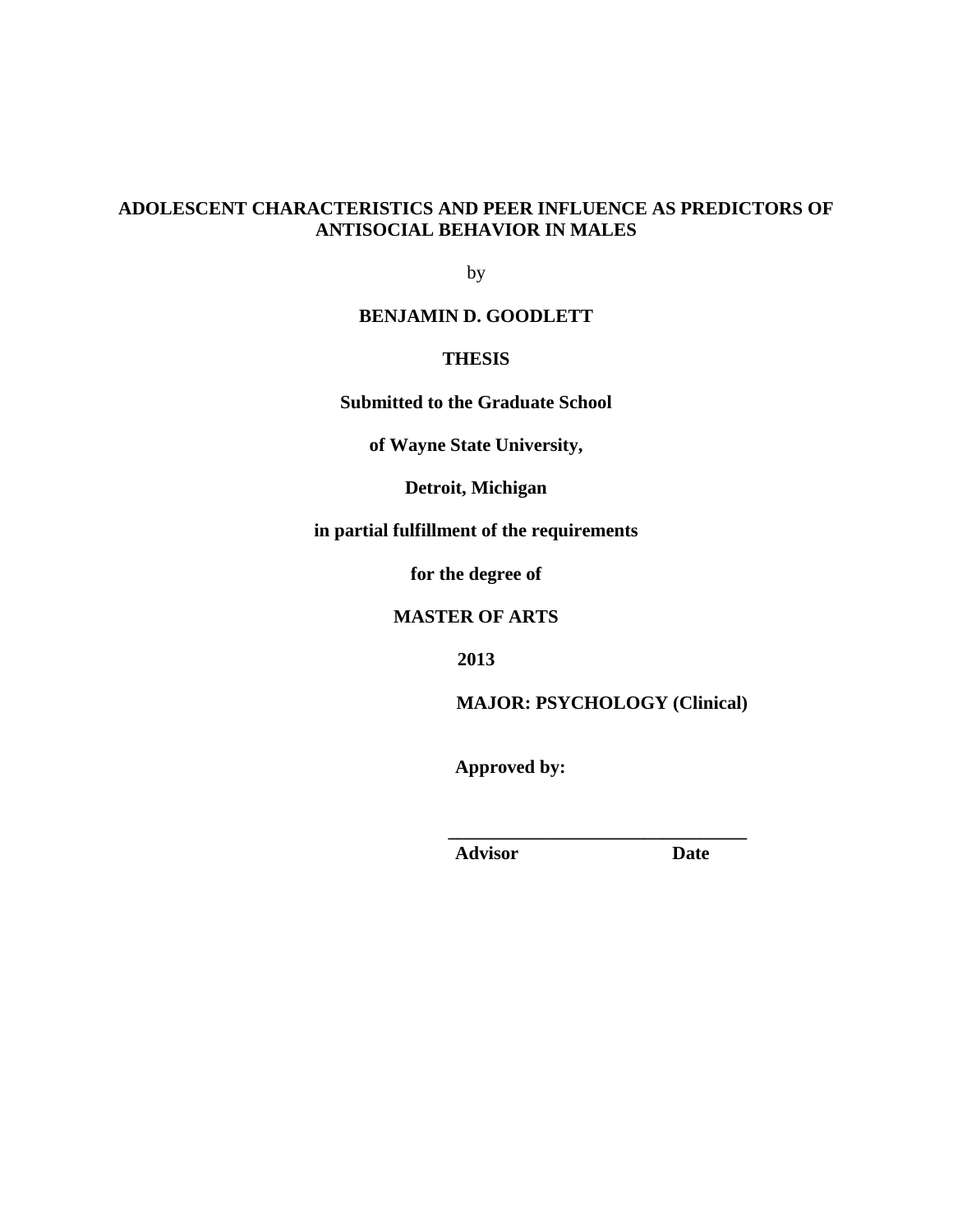# **TABLE OF CONTENTS**

|                    | <i>iii</i> |
|--------------------|------------|
|                    |            |
|                    |            |
| Chapter 2 Method 8 |            |
|                    |            |
|                    | 23         |
|                    |            |
| References 35      |            |
|                    |            |
|                    | 46         |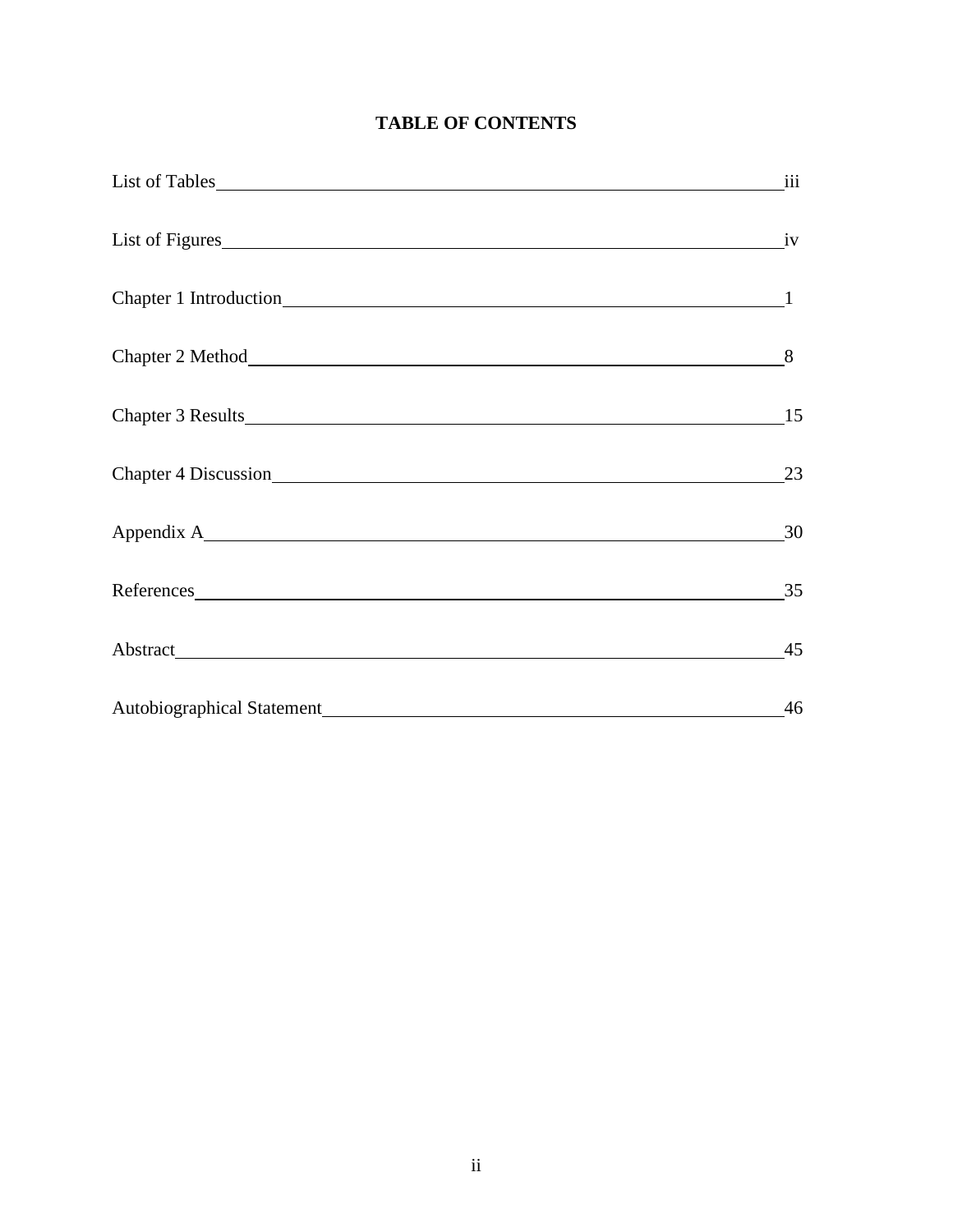# **LIST OF TABLES**

| Table 3: Interactions of Youth Characteristics as Predictors of Antisocial Behavior 20 |  |
|----------------------------------------------------------------------------------------|--|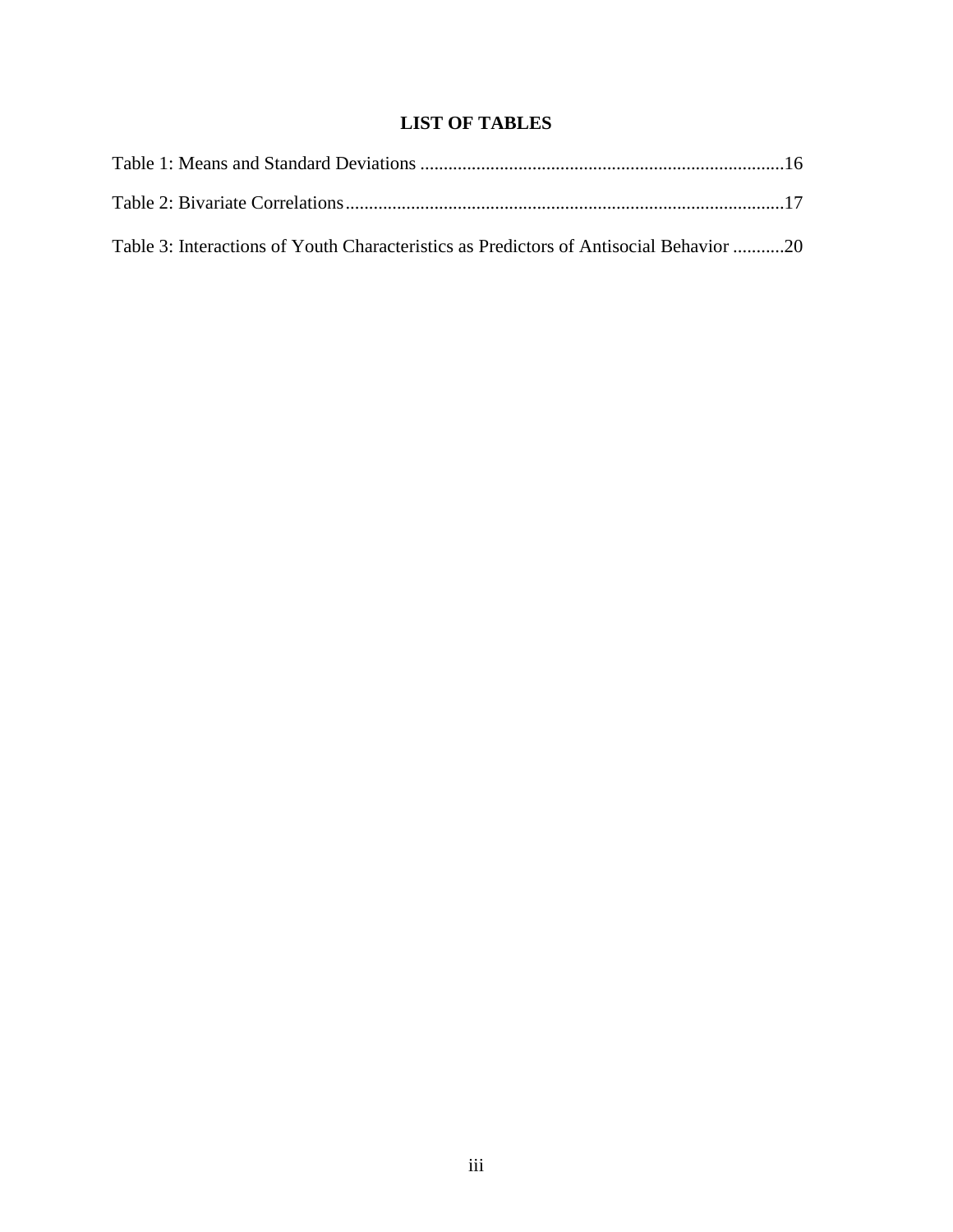# **LIST OF FIGURES**

| Figure 2: Examples of time-series with positive (left), negative (middle), and flat                                                                             |  |
|-----------------------------------------------------------------------------------------------------------------------------------------------------------------|--|
| Figure 3: Initial model of youth characteristics as predictors of antisocial behavior<br>with the average amount of time spent in deviant talk as a mediator 19 |  |
| Figure 4: Modified model of youth characteristics as predictors of antisocial behavior                                                                          |  |
| Figure 5: Model controls for monthly income, early externalizing behaviors, and                                                                                 |  |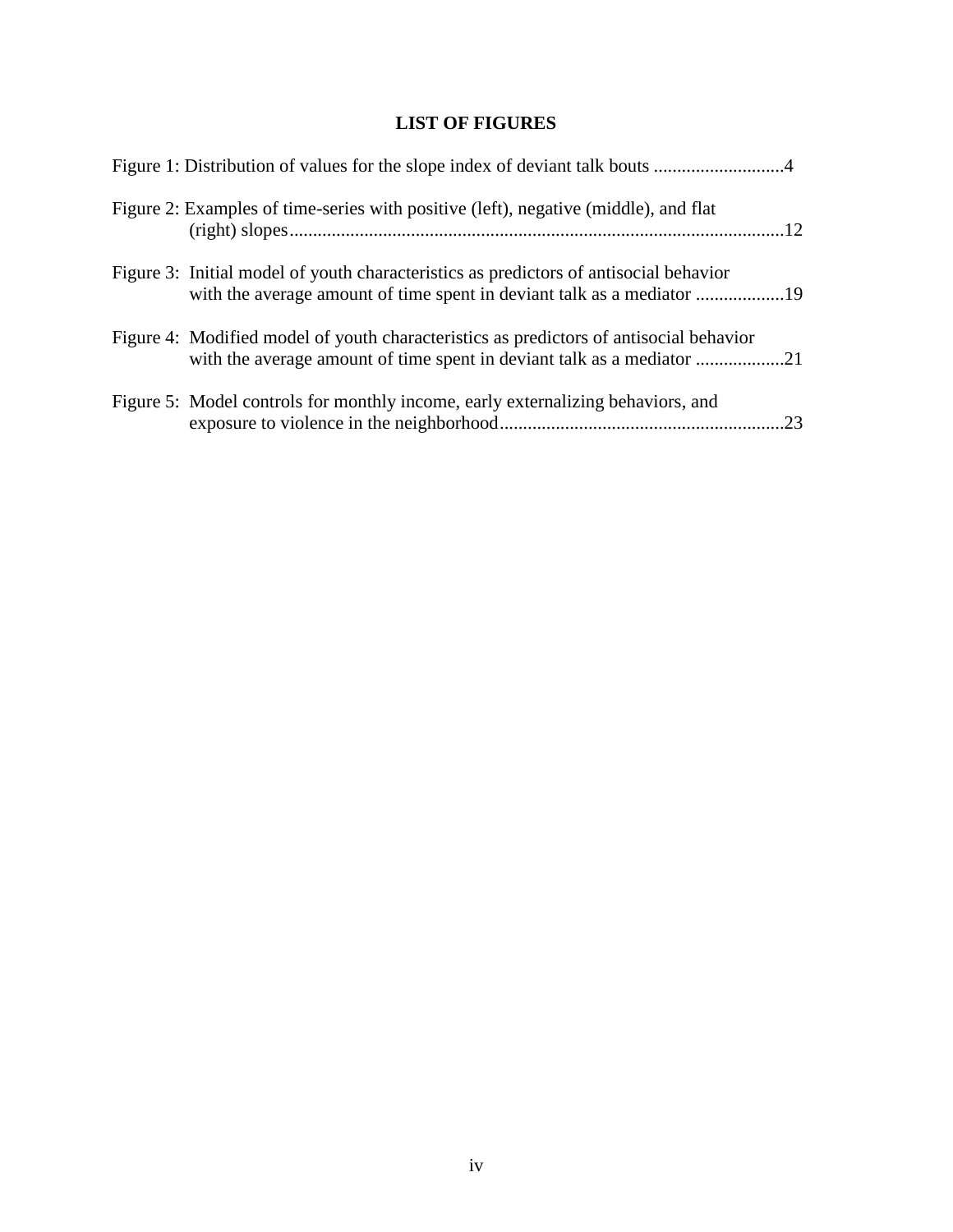#### **CHAPTER 1 INTRODUCTION**

Violent and property crimes in the United States are estimated to cost victims \$450 billion annually (Miller, Cohen, & Wiersema, 1996, p. 794). The Office of Juvenile Justice and Delinquency Prevention reported that persons under the age of 18 accounted for 16% of all violent crime arrests and 26% of property crimes (Puzzanchera, 2009). Youth crime is part of the larger constellation of antisocial behavior. The terms "delinquency," "conduct problems," and "antisocial behavior" are often used analogously to describe behavior that "violates social norms or the rights of fellow human beings" (Park, Lee, Sun, Vazsonyi, & Bolland, 2010, p. 409). In this paper, delinquency and antisocial behavior will primarily be the terms used to describe norm-violating behavior. Given the serious financial and personal costs associated with juvenile delinquent behavior, the need for a greater understanding of the process through which antisocial behaviors develop is clear. This project examined deviant talk during peer conversations as a potentially mediating process between early adolescent characteristics and late adolescent antisocial behavior.

#### **Peer Context**

An extensive body of research has established aspects of peer networks as risk factors for the development of delinquent behaviors (for a review see Brechwald & Prinstein, 2011). In adolescence, youths have established peer networks with moderate stability that have consolidated around similar youth characteristics (Cairns, Leung, Buchanan, & Cairns, 1995; Cairns, Perrin, & Cairns, 1985). For example, aggressive youth tend to belong to peer networks with other aggressive youth (Cairns, Cairns, Neckerman, Gest, & Gariepy, 1988). Furthermore, youths who establish friendships with delinquent youths have consistently been shown to be at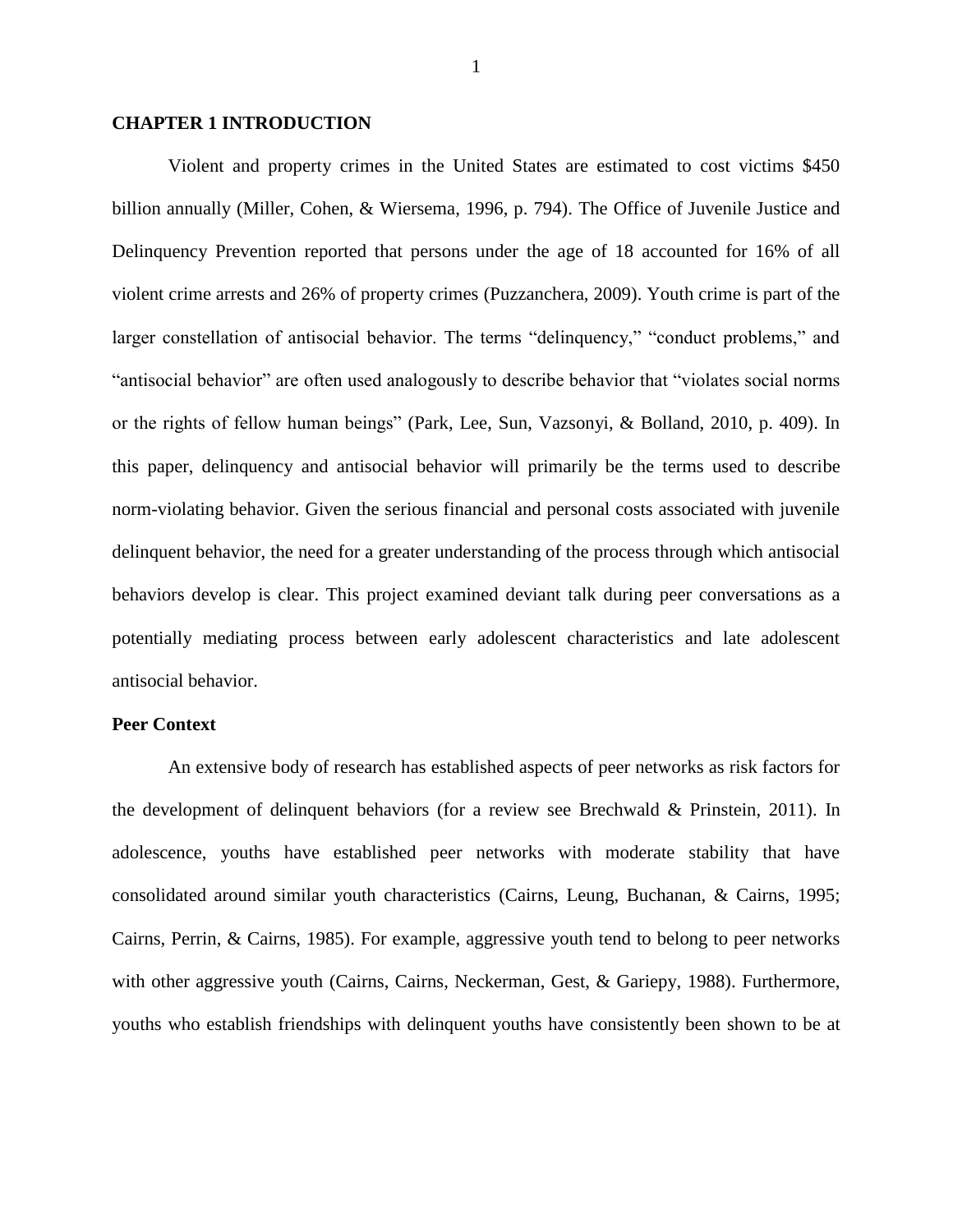higher risk for antisocial behavior (Dishion & Owen, 2002; Lacourse et al., 2006; Monahan, Steinberg, & Cauffman, 2009).

Despite strong evidence showing a relationship between deviant friendships and antisocial behavior, studying how adolescent peers influence each other towards delinquent or non-delinquent behaviors has been difficult. Dishion and colleagues conducted a series of studies using direct observation of dyadic conversations between adolescent boys to investigate the socialization process (Dishion, Andrews, & Crosby, 1995). Discussions were coded as either normative talk or deviant talk. *Deviant talk* was defined as the discussion of index (e.g., vandalism) or statutory crimes (e.g., alcohol consumption), aggressive acts, lying, swearing, and rude gestures (Dishion, et al., 1995). In antisocial dyads, reinforcement in the form of laughing, smiling, and joking was found to be highly contingent on discussion of deviant topics. Similarly, antisocial dyads offered significantly less reinforcement when discussing non-deviant or prosocial topics than normative dyads (Dishion, Spracklen, Andrews, & Patterson, 1996). The differences in reinforcement contingencies for deviant talk were found to predict serious antisocial behavior such as violent crime (Dishion, et al., 1996). Deviant talk combined with peer reported delinquent behavior creates a *deviancy training* construct that has been shown to be a robust predictor of premature adolescent autonomy, promiscuity, substance use, and police arrests during adolescence (Dishion, Nelson, & Bullock, 2004; Patterson, Dishion, & Yoerger, 2000).

The majority of work on deviant talk within peer dyads has used an overall percentage of time dyads engaged in deviant talk as a predictor of antisocial behavior. One limit of this method is that it does not provide information on how conversations unfold during the course of an interaction. In dynamic systems theory, an infinite number of potential conversations are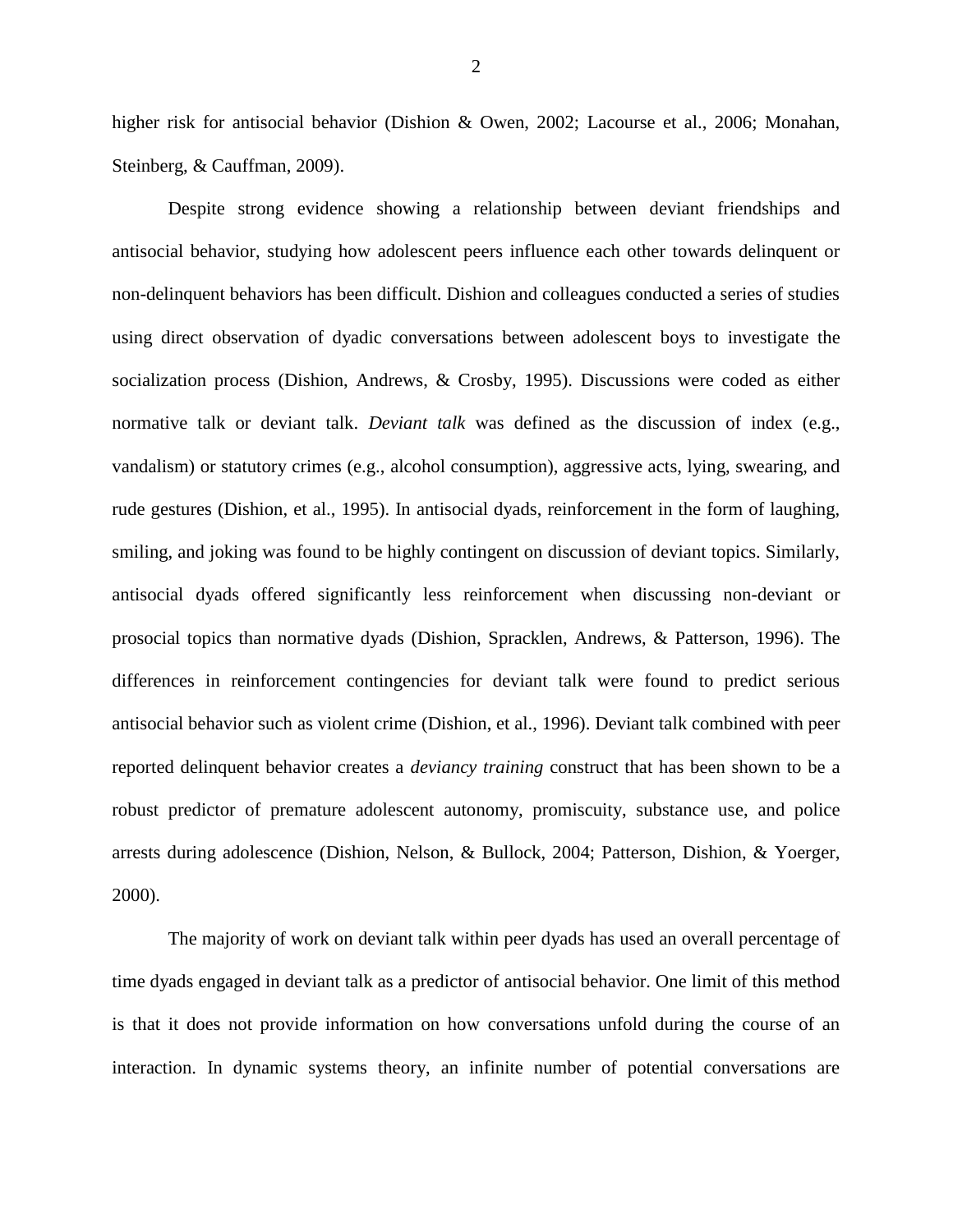possible; however, through repeated interactions conversations move towards a smaller number of more rewarding topics known as attractor states (Hollenstein, 2007). Granic and Dishion (2003) hypothesized that the discussion of antisocial behaviors would become rewarding and engrossing to such an extent that over the course of a single interaction antisocial youths would increasingly be drawn to deviant talk. To test this hypothesis, an attractor index of deviant talk was created. Each time one or both youths in a dyad engaged in deviant talk the duration of the deviant talk bout was recorded. The duration of each bout was then ordered from first to last. Conversations of antisocial adolescents had increasingly longer bouts of deviant talk, whereas normal peers had stable or decreasing lengths of deviant talk (Granic & Dishion, 2003). Figure 1 demonstrates idealized graphs of dyads with a positive deviant talk slope (figure left), negative slope (figure middle), and negative slope (figure right). The attractor index incrementally predicted over the mean amount of deviant talk for number of arrests, school expulsion, and drug abuse three years later while controlling for prior delinquency (Granic & Dishion, 2003). Conceptually, the attractor index of deviant talk adds to the literature n deviant talk on how conversations unfold between deviant dyads. Interestingly, the attractor index of deviant talk was uncorrelated with the mean duration of each bout supporting the index of attractor force as a distinct measure from the overall percentage of time engaged in deviant talk (Granic & Dishion, 2003).

In summary, deviant talk is defined as the discussion of illegal activities, violation of the rights of others, and gross behavior and has been shown to be a powerful predictor of antisocial behavior (Dishion, et al., 1996); however, multiple methods of conceptualizing and measuring deviant talk have been suggested (Granic & Dishion, 2003). The proposed study investigated the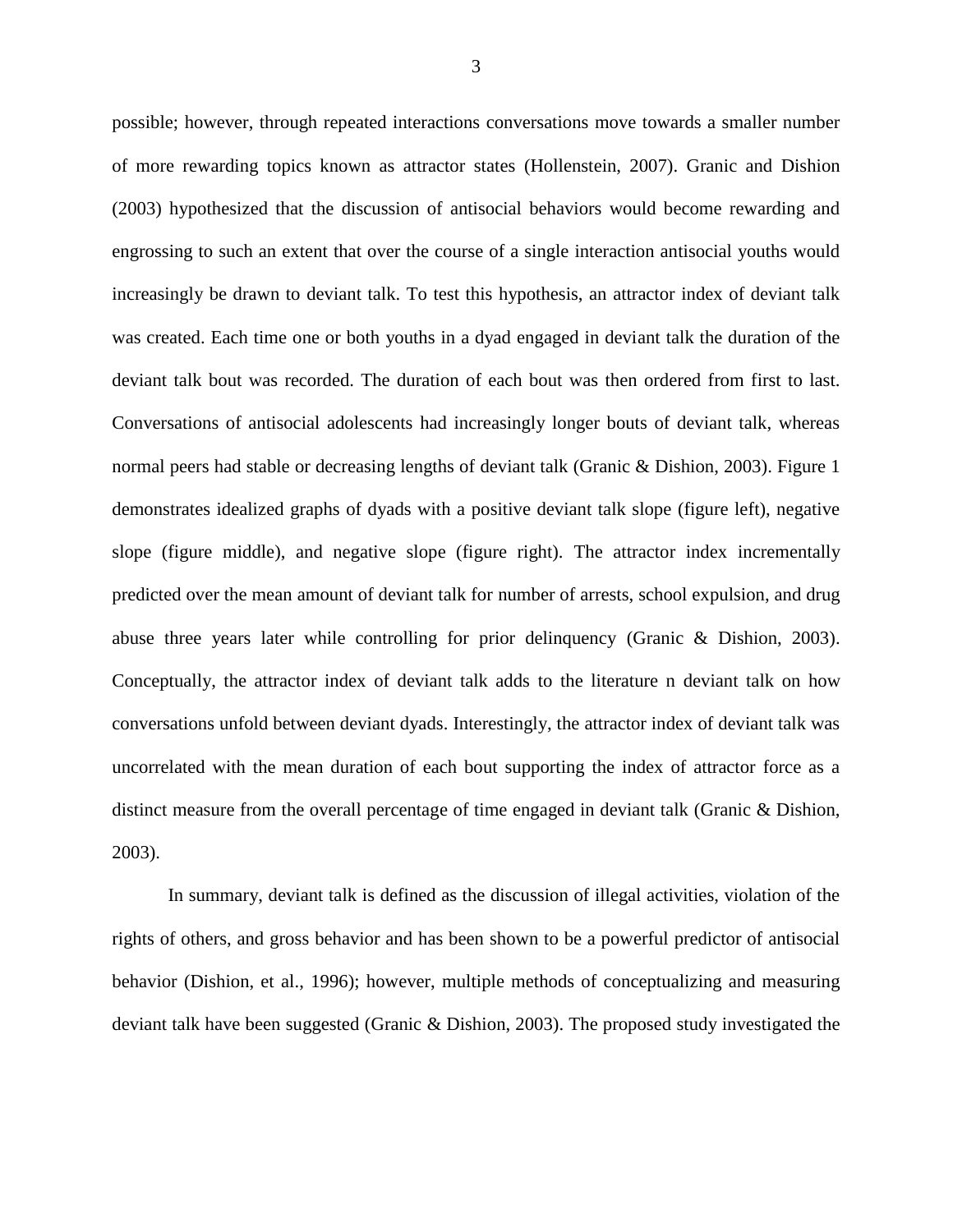relative predictive ability of a measure of mean duration of deviant talk and an attractor state index of deviant talk.





#### **Youth Characteristics**

Multiple models of the development of adolescent antisocial behavior conceptualize early childhood characteristics as central risk factors that set the stage for maladaptive relationships and subsequent delinquent behavior (Dishion, Veronneau, & Myers, 2010; Dodge, Greenberg, Malone, & CPPRG, 2008). Dispositional traits such as daring and low prosociality (Lahey et al., 2008) along with cognitive deficits such as low verbal abilities (Moffitt, 1993) have been linked to antisocial behavior. However, few studies have focused explicitly on the relationship between youth characteristics and deviant peer socialization. In a study with kindergarten aged children, Snyder et al. (2008) found relations between measures of impulsivity-inattention, verbal skills, social display of emotions, peer rejection, and deviant peer affiliation predicted involvement in antagonistic and deviant peer processes; however, the relationship between adolescent characteristics and deviancy training has not yet been established.

**Daring.** A behavioral propensity for engaging in risky behaviors without thinking has been referred to as novelty seeking (Cloninger, Svrakic, & Przybeck, 1993), venturesomeness (Eysenck & Eysenck, 1977), sensation seeking (Zuckerman, 1994), and combinations of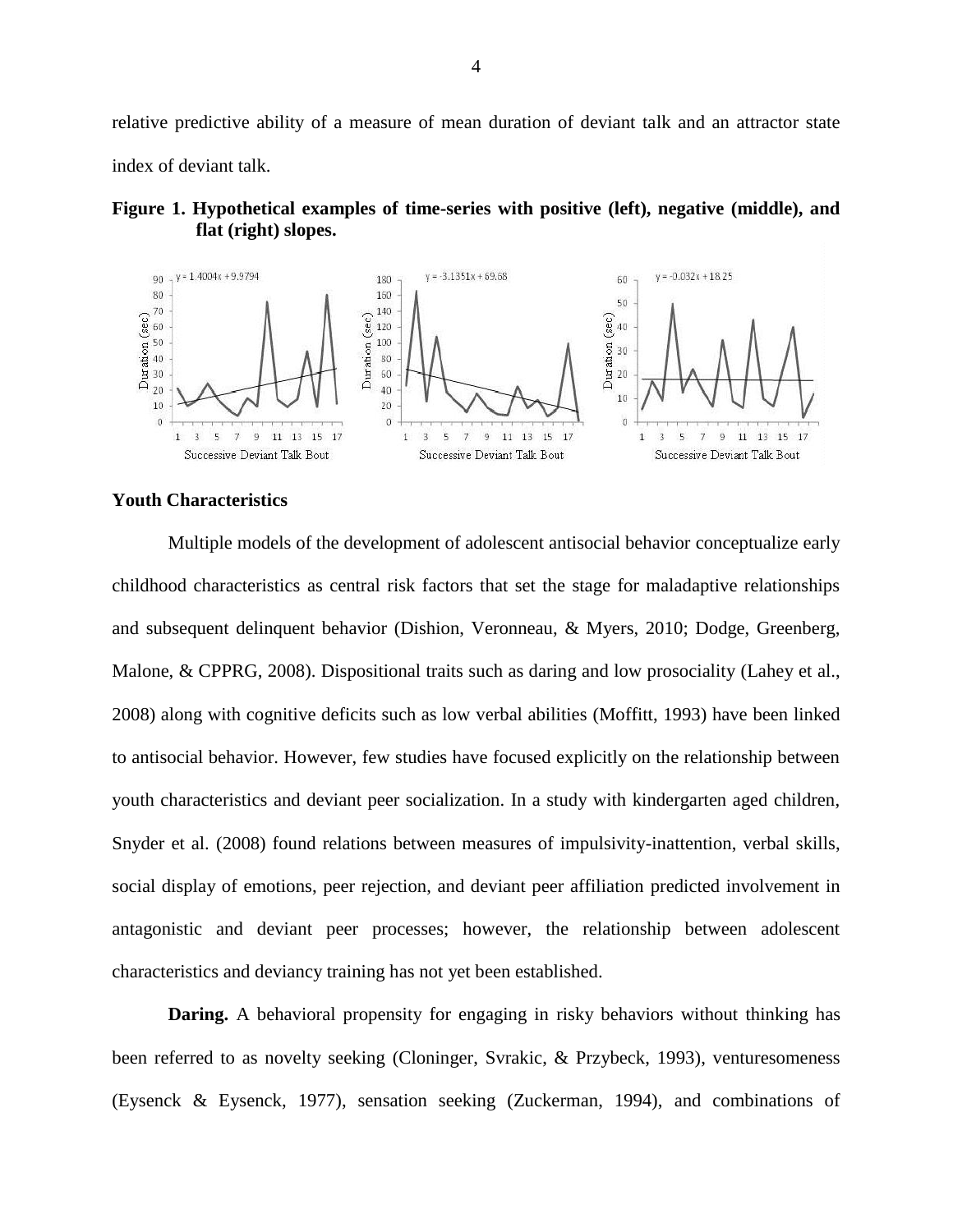impulsiveness and low self-discipline (Costa & McCrae, 1992). A rich research literature exists on impulsivity and closely related characteristics. For example, fearlessness at 2-years-old has been linked to conduct problems in early and middle childhood (Shaw, Gilliom, Ingoldsby, & Nagin, 2003). Also, Farrington and West (1993) found that a single item measuring 'daring' in adolescence was a robust predictor of future criminal offending. In early adulthood, sensation seeking is associated with stealing, drug use, and risky sexual behavior (Henderson et al., 2004; Newcomb & McGee, 1991). The importance of impulsivity is highlighted by its inclusion as one of five broad personality traits included in the diagnostic system for the Diagnostic and Statistical Manual for Mental Disorder upcoming fifth edition (DSM-V; American Psychiatric Association).

For children and adolescents, a recent dispositional model by Lahey and Waldman (2003) proposed a factor labeled "daring" as a risk factor for conduct problems. This component describes youths who have positive responses to novel and risky situations. Daring is proposed to be related to delinquency through increased rates of an approach response to high-risk situations. However, this association does not fully explain how daring leads to delinquency instead of lawful, high-intensity activities. One possibility is that daring youths are influenced toward delinquency through approach responses during social interactions, particularly with peers. Thus, a specific route from daring to antisocial behavior could involve delinquent peer influences. Therefore, this study investigated both the direct path from daring to antisocial behavior and the indirect path through deviant peer influence.

**Prosociality.** Prosociality has been defined as "sympathetic concern for others, helping and sharing, respect for social rules, and guilt over misdeed" (Lahey, et al., 2008, p. 794). High prosociality has been found to be positively related to compliance with adult commands (Lahey,

5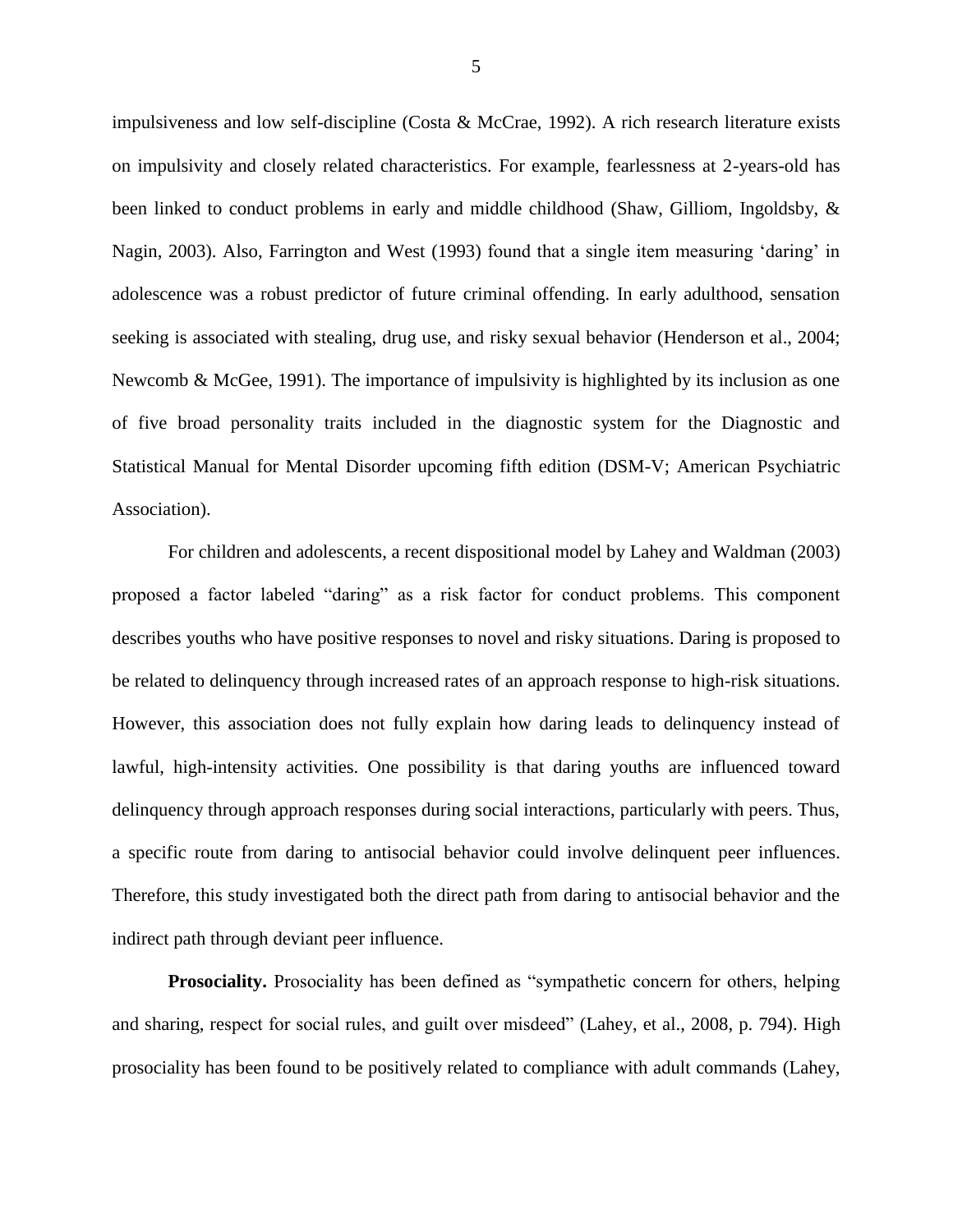et al., 2008) and negatively related to antisocial behavior in adolescence (Trentacosta, Hyde, Shaw, & Cheong, 2009). Conceptually, prosociality is the opposite of Frick's description of callous-unemotional traits: low guilt, low empathy, and superficial display of emotion (Frick  $\&$ White, 2008). Evidence suggests that youths with an arrogant and deceitful interpersonal style are at higher risk for particularly violent and chronic criminal behaviors (Frick & Dickens, 2006). Callous-unemotional traits are associated with increased self-report of delinquency, increased number of arrests, and increased risk for antisocial personality disorder symptoms up to seven years later (McMahon, Witkiewitz, Kotler, & CPPRG, 2010).

Prosociality is believed to assist in the development of adaptive social bonds and increase the subjective experience of praise for appropriate behavior (Lahey, et al., 2008). Increased social bonds and appreciation of praise for appropriate behavior are likely contributors to the decrease in antisocial behavior from childhood to adolescence found by Broidy et al. (2003). In contrast, it is likely that youth with low prosociality fail to form adaptive social bonds. Instead, they may form peer relationships that promote delinquent rather than adaptive behavior. Therefore, this study examined the hypothesis that prosociality has an indirect link to antisocial behavior through deviant peer influence.

**Verbal ability.** In addition to early adolescent personality characteristics, child verbal abilities are important to consider in predicting future involvement with delinquent peers and antisocial behavior. The relationship between intellectual functioning and juvenile delinquency is well established (Hirschi & Hindelang, 1977; Moffitt, 1993; Tremblay, Pihl, Vitaro, & Dobkin, 1994), and within intellectual functioning, verbal ability deficits are the most consistently associated with antisocial behavior (Lahey, Loeber, Burke, & Rathouz, 2002; Moffitt, Lynam, & Silva, 1994; Snow & Powell, 2008). A number of hypotheses have been tested to explain the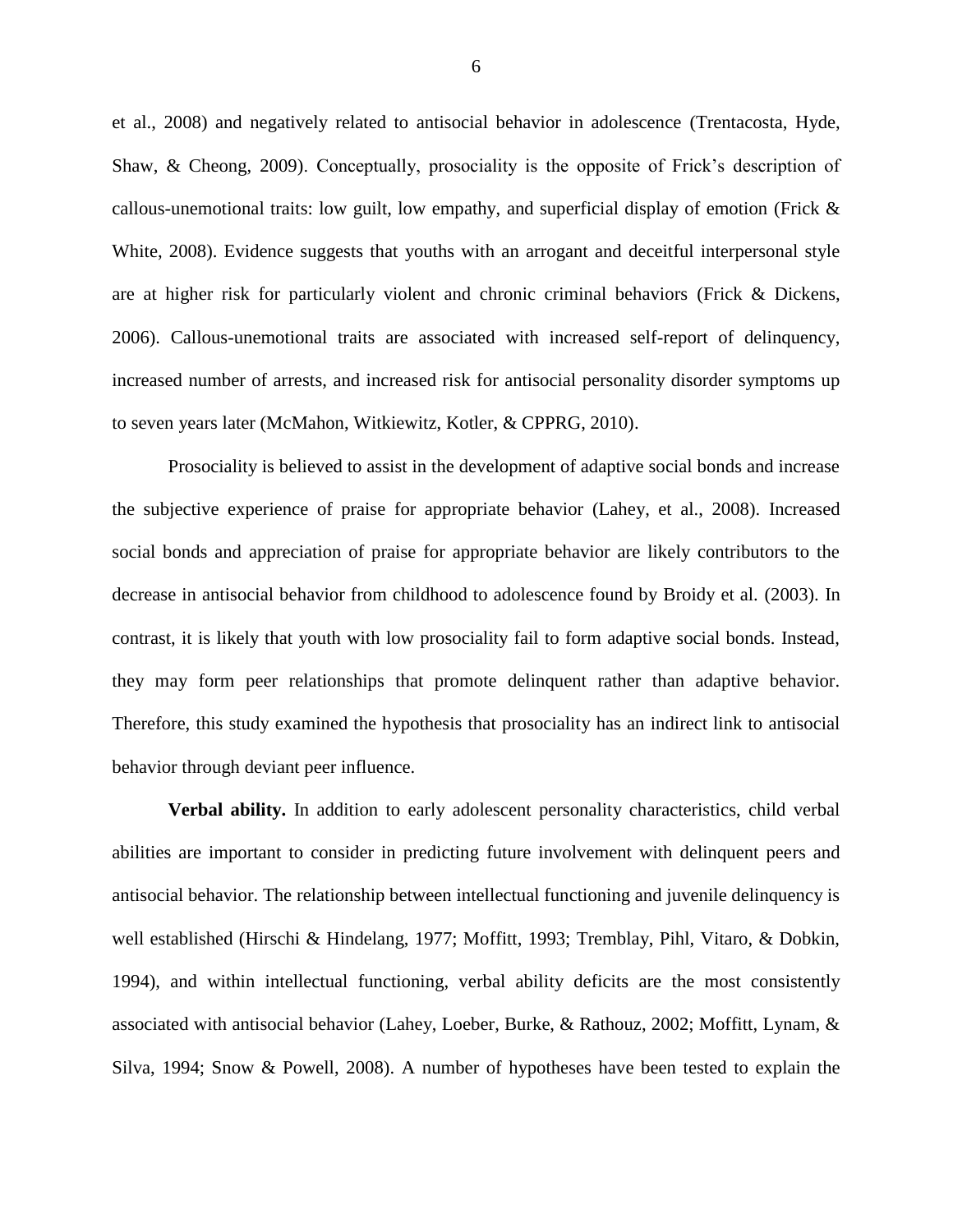relationship between verbal ability and antisocial behavior. The association cannot be accounted for by race, class, observed test motivation, child abuse, head injury, or ADHD (Lynam, Moffitt, & Stouthamer-Loeber, 1993; Raine et al., 2005).

One possible explanation is that verbal abilities serve as a general protective factor (Lahey et al., 2002). From this hypothesis, youths with low verbal abilities would be more susceptible to deviant influences which in adolescence would likely come from peers. McGloin, Pratt, and Maahs (2004) found support for a two step mediation model in which low verbal ability leads to school failure which in turn leads to deviant peer associations and then to antisocial behavior. In a similar vein, the current study tested the hypothesis that low verbal ability is indirectly associated with antisocial behavior through deviant peer influence.

#### **Other Risk Factors for Antisocial Behavior**

Numerous factors other than individual youth characteristics and the peer context have been identified as predictors of adolescent conduct problems. Adverse social contexts, including neighborhood dangerousness, predict early-starting antisocial trajectories (Ingoldsby et al., 2006). The social context is also composed of important relationships between children and their caregivers. Low parental monitoring, in particular, has shown to be related to misconduct in adolescence (Laird, Pettit, Dodge, & Bates, 2003). Early conduct problems also serve as an important factor to consider because many youths demonstrate persistent levels of aggressive and antisocial behavior across childhood and adolescence (Broidy, et al., 2003). Therefore, this study considered neighborhood dangerousness, parental monitoring, and early externalizing problems as predictors of antisocial behavior in models of the associations among youth characteristics, deviancy training, and antisocial behavior during adolescence.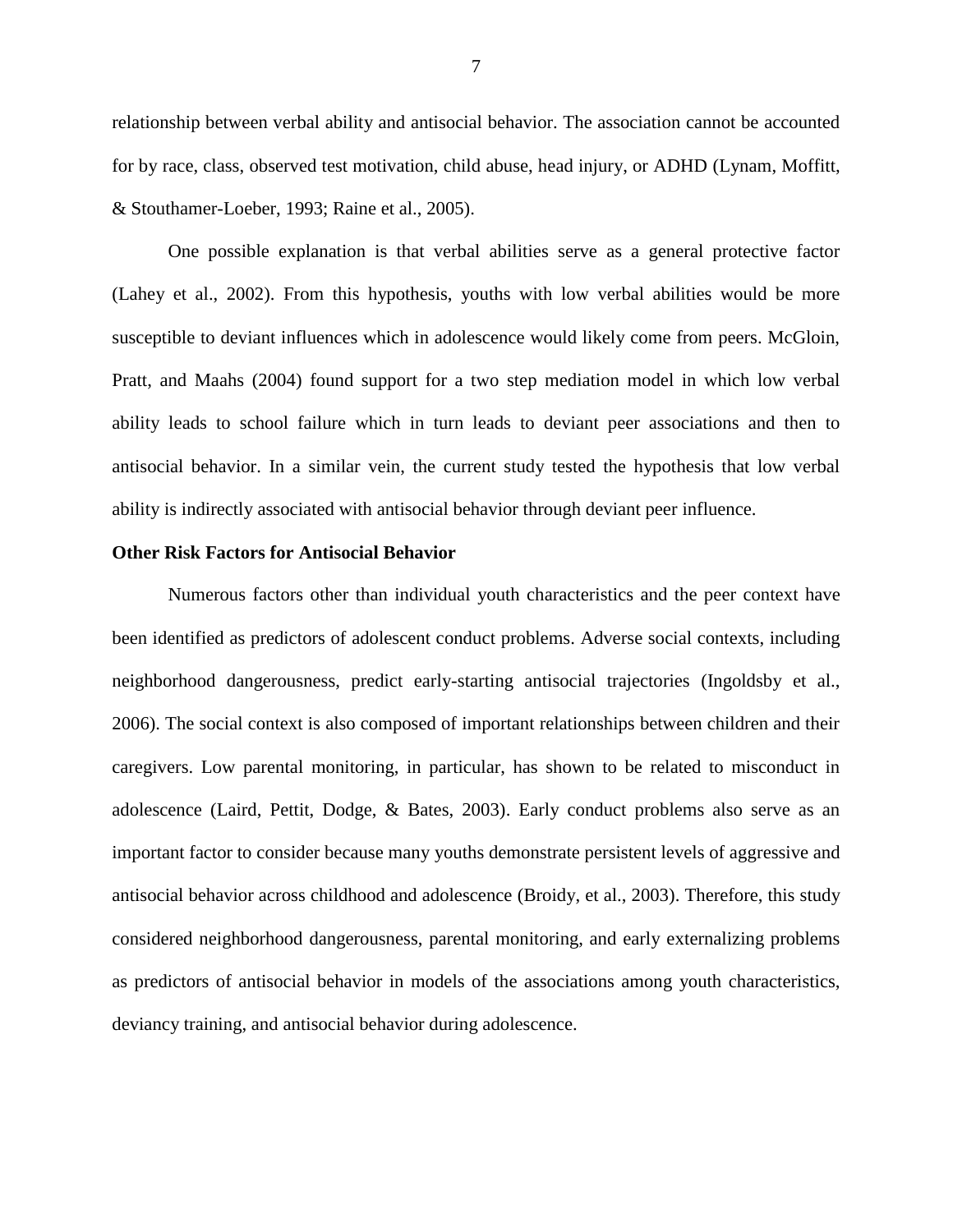#### **The Proposed Study**

Social networks, and peer networks in particular, have been emphasized in models of the development of antisocial behavior (e.g., Granic & Patterson, 2006; Xie, Swift, Cairns, & Cairns, 2002). Youth dispositional characteristics and verbal abilities have also been linked to antisocial behavior (Lahey, et al., 2008; Moffitt, et al., 1994); however, dispositional traits and verbal ability have not been studied in conjunction with deviancy training in adolescence. The proposed analyses used data from an ongoing study of the development of at-risk male adolescents to evaluate three aims. The first aim was to examine the predictive ability of adolescent characteristics and deviant talk on antisocial behavior while controlling for family income, neighborhood dangerousness, parental monitoring, and earlier externalizing problems. High daring, low prosociality, low verbal ability, and deviant peer influence were expected to each be significantly and uniquely associated with antisocial behavior in late adolescence. The second aim of this study was to investigate the role of deviant talk as a mediator of the associations between prosociality, daring, and verbal ability and antisocial behavior. It was predicted that each adolescent characteristic would have significant direct and indirect effects on antisocial behavior. The third aim of this study was to simultaneously examine and compare two measures of deviant talk as predictors of antisocial behavior: (1) deviant talk as traditionally measured using percentage of deviant talk duration and (2) a dynamic systems index of deviant talk attractor force based on the procedures outlined in the study by Granic and Dishion (2003). At an exploratory level, moderation between youth characteristics when predicting antisocial behavior was also examined.

#### **Chapter 2 METHOD**

#### **Participants**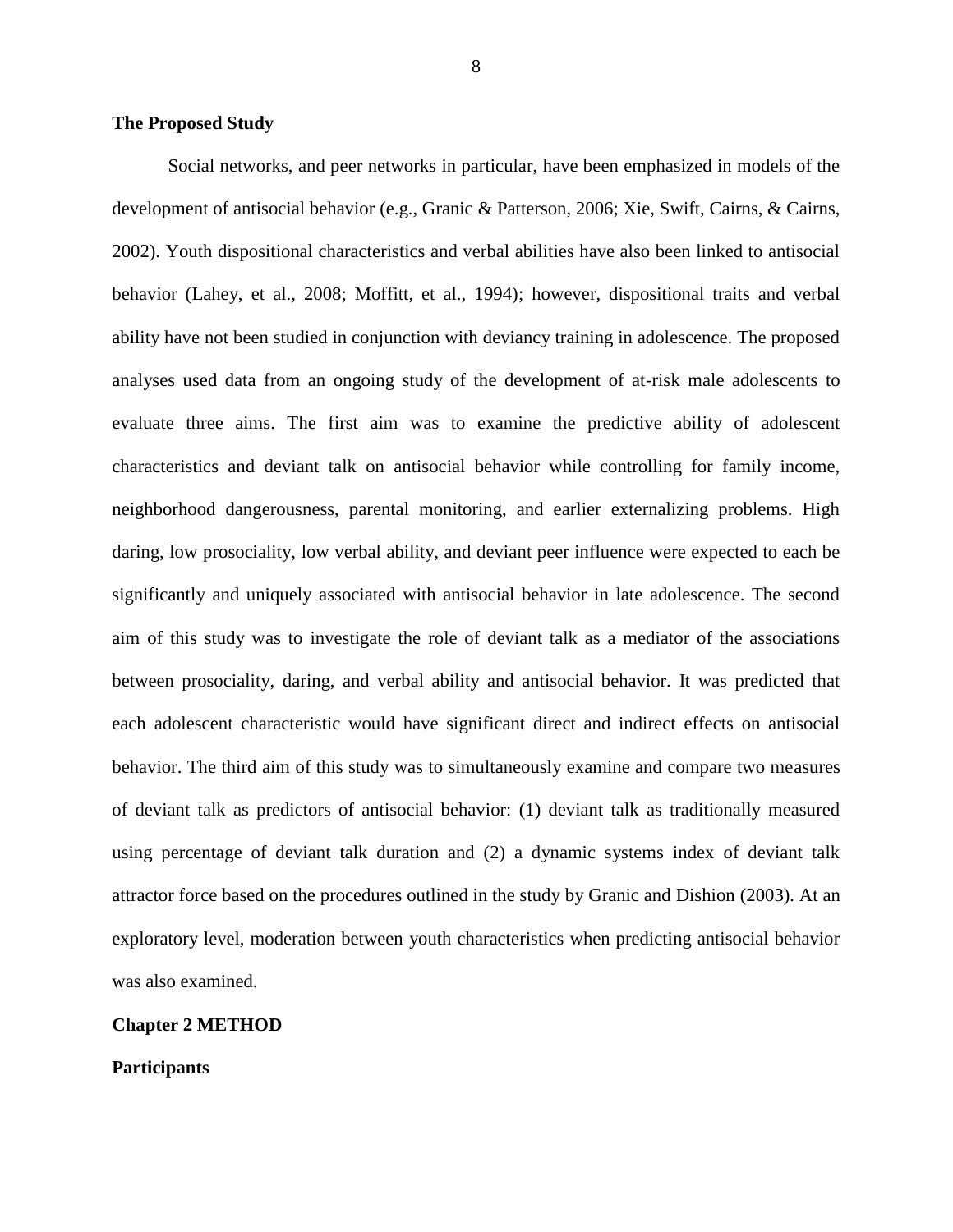Participants were drawn from a larger, ongoing study of childhood resilience and vulnerability in low-income families, the Pitt Mother and Child Project (PMCP). In 1991 and 1992, mothers with infant boys between the ages of 7 and 17 months (*N* = 310) were recruited from Women, Infants, and Children Nutrition Supplement Clinics in Allegheny County, PA. A detailed description of the PMCP study has been previously published (Shaw, et al., 2003). At the first assessment, the sample was 53% European American, 36% African American, 5.7% biracial and 6% were other races (e.g., Hispanic American or Asian American). The current study examined data from late childhood and adolescence for a subsample of 178 youths who participated in a peer interaction task at age 15.

### **Procedures**

Target youths and their primary caregiver participated in 2- to 3- hour visits at ages 11, 12, 15, and 17 years. Mothers were the primary caregiver for 90% of the target children. Data were collected in the laboratory at age 11 and at home at ages 12, 15, and 17. During the visits, mothers and target children completed surveys on family demographics, neighborhood factors, family issues, child behavior, and youth characteristics. In addition, the target child participated in an assessment of verbal ability at age 11, and a peer interaction task was completed at age 15. All study measures and procedures were approved by the University of Pittsburgh Institutional Review Board. All participants (caregivers, target children, and peers) were reimbursed for their time.

#### **Measures**

See Appendix A for copies of primary measures.

**Prosociality (age 12).** The Child and Adolescent Disposition Scale (CADS) is composed of items describing an emotion or behavior of the youth and how often it occurred during the

9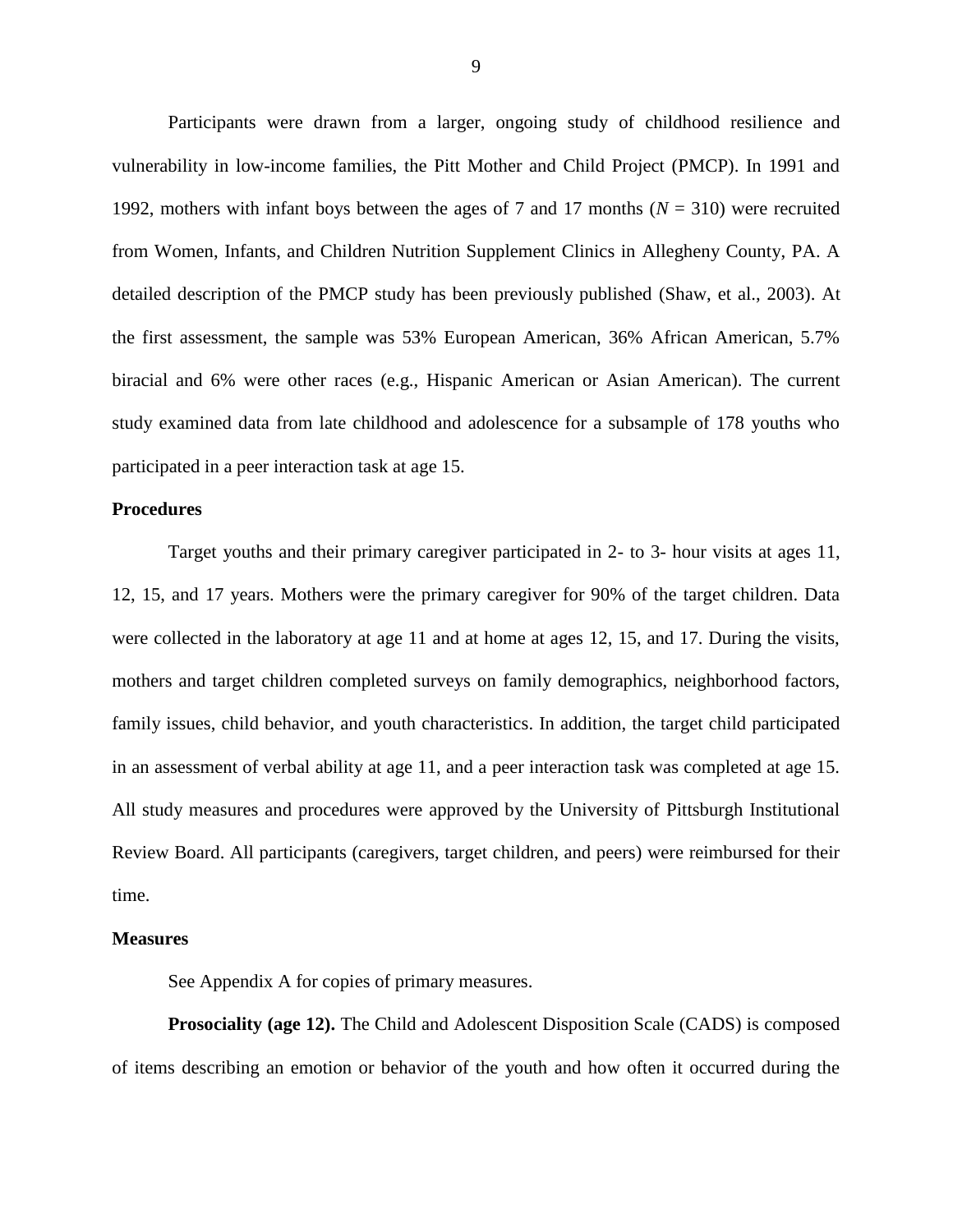previous 12 months (Lahey, et al., 2008). Ratings were available for 86% of the primary caregivers and 85% of the adolescents. The primary caregiver and adolescent independently rated the child on a 4-point rating scale, ranging from 1 (*not at all*) to 4 (*very much/very often*) ratings. An example of an item from the prosociality scale is "do you (does he) feel bad for other children your (his) age when they get hurt?" Primary caregivers responded to 10 items, and target adolescents responded to 9 items. The caregiver and adolescent reports were then converted to z-scores and aggregated to form a composite score. The correlation between primary caregiver and adolescent report was moderate  $(r = .23, p < .001)$ . The same procedure for aggregating child and parent reports on the CADS has been used previously with the same dataset (Trentacosta, et al., 2009).

**Daring (age 12).** Daring was measured from the CADS using 5 items from the primary caregiver report and 5 items from the target adolescent report. Example items include "are you (is he) daring and adventurous," and "does he (you) like things that are exciting and loud?" Composite scores were created for daring by averaging ratings from the primary caregiver and target adolescent. The aggregating of primary caregiver and adolescent reports was supported by moderate correlations for daring  $(r = .36, p < .001)$ .

**Verbal ability (age 11)***.* Child verbal ability was estimated at age 11 using a laboratory assessment from the Vocabulary subtest from the Wechsler Intelligence Scale for Children-III (WISC-III; Wechsler, 1991). The Vocabulary subtest was selected because of its high average correlation with Full Scale IQ and the high test-retest reliability and internal consistency (Sattler, 1992). Administration was completed by trained research assistants who completed didactic training sessions and video-taped administration with non-study children.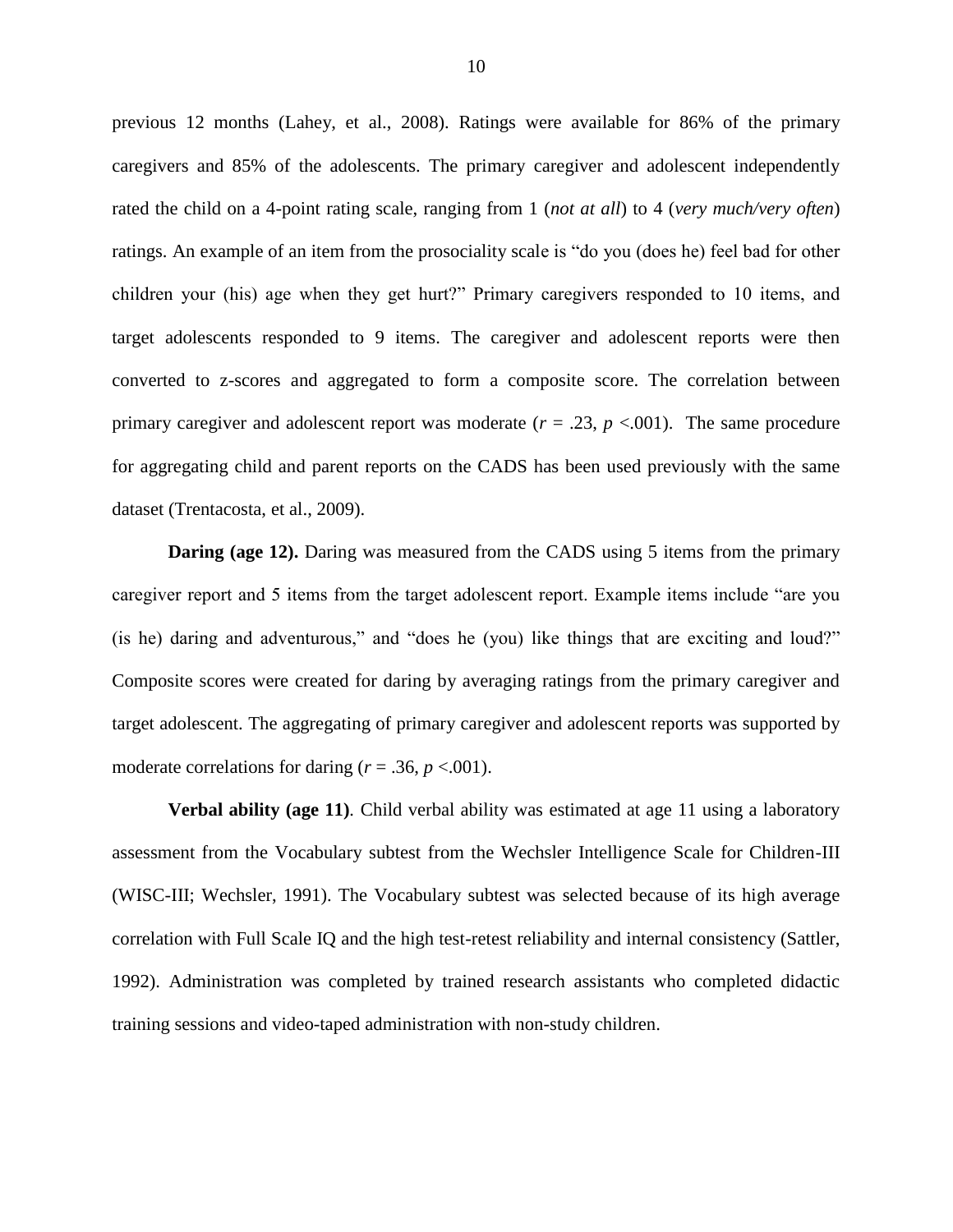**Deviant talk (age 15).** At age 15, target youths invited a friend to participate in a 20 minute, video-taped discussion. Each dyad was given cue cards and told to discuss four topics for 5 minutes each: (1) plan an activity; (2) current problems for target youth; (3) current problems for peer; and (4) plan a party. Conversations were coded from the video-recorded interactions by trained research assistants as either *deviant talk* or *normative talk* using the Norm Topic Code: A System for Coding Topics and Reactions in Friendship Dyads (unpublished manual, Piehler & Dishion, 2005).

Deviant talk was coded for all verbal and nonverbal communication that violated laws, social norms, or was inappropriate for the setting. Conversation topics coded as deviant included index (robbery) and statutory (drinking) crimes. Obscene language and gestures such as giving the camera the finger were coded as deviant. Demeaning or victimizing discussion of others was also coded as deviant; for example, "We should beat him up on Monday" or "That girl is a dog" were coded as deviant. Additionally, conversation or behavior that was inappropriate for the setting such as discussion of stealing the video camera or mooning the camera was coded as deviant. Discussion of delinquent or deviant behavior that was not in support of the behavior was coded as normative talk. In addition, discussion of delinquent behaviors as a problem was not coded as deviant. Assessment of inter-rater reliability was not available for this study.

Two variables were created from the observed peer interactions. Deviant talk was first measured as an overall percentage of time spent in deviant talk. This variable is consistent with observational studies that collapse across time. Deviant talk was also measured as an attractor state for conversations by calculating the slope of deviant talk bouts engaged in throughout the task. A time-series plot was created for each dyad with the bouts of deviant talk along the x-axis and the duration of each bout on the y-axis. A slope was then assigned to the plot using linear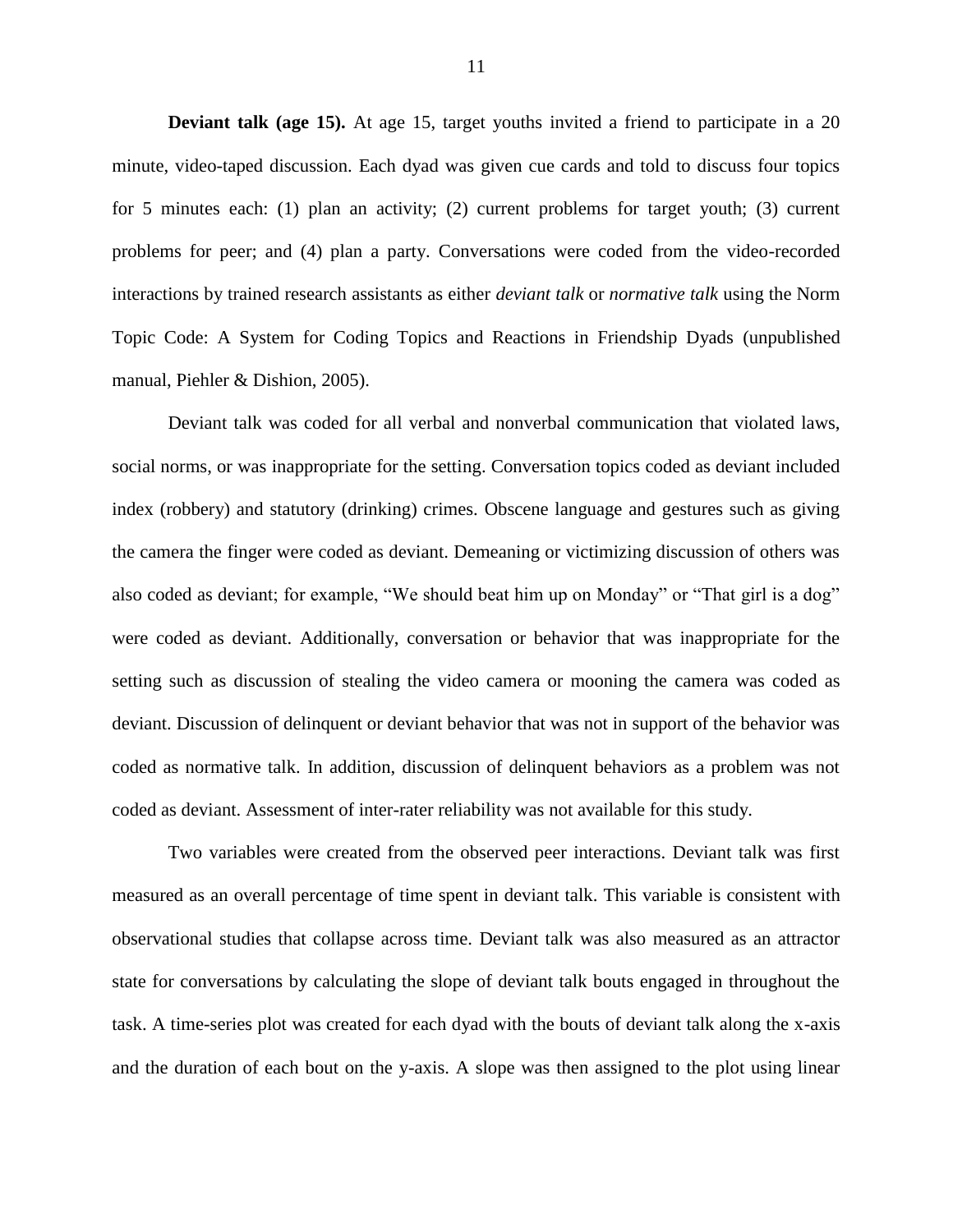regression. At least two bouts of deviant talk were required to calculate a slope which reduced the sample size for analyses using the deviant talk slope variable to 121 participants. The subsample of participants with two or more bouts of deviant talk was then compared to the overall subsample of 178 participants to determine if they differed on the study variables. The only significant difference between participants with two or more bouts of deviant talk from participants with fewer than two bouts was on the percentage of time spent engaging in deviant talk,  $t(176) = 6.75$ ,  $p < 0.001$ . Participants with a deviant talk slope did not differ from the larger subsample on any other study variables. Figure 2 shows a frequency chart for the deviant talk slopes. The deviant talk slope mean was .01, and the standard deviation was 6.35.





**Antisocial behavior.** Three separate measures were used as indexes of antisocial behavior. During the home visit at age 15 primary caregivers and the target youths were administered the Schedule for Affective Disorders and Schizophrenia for School Aged Children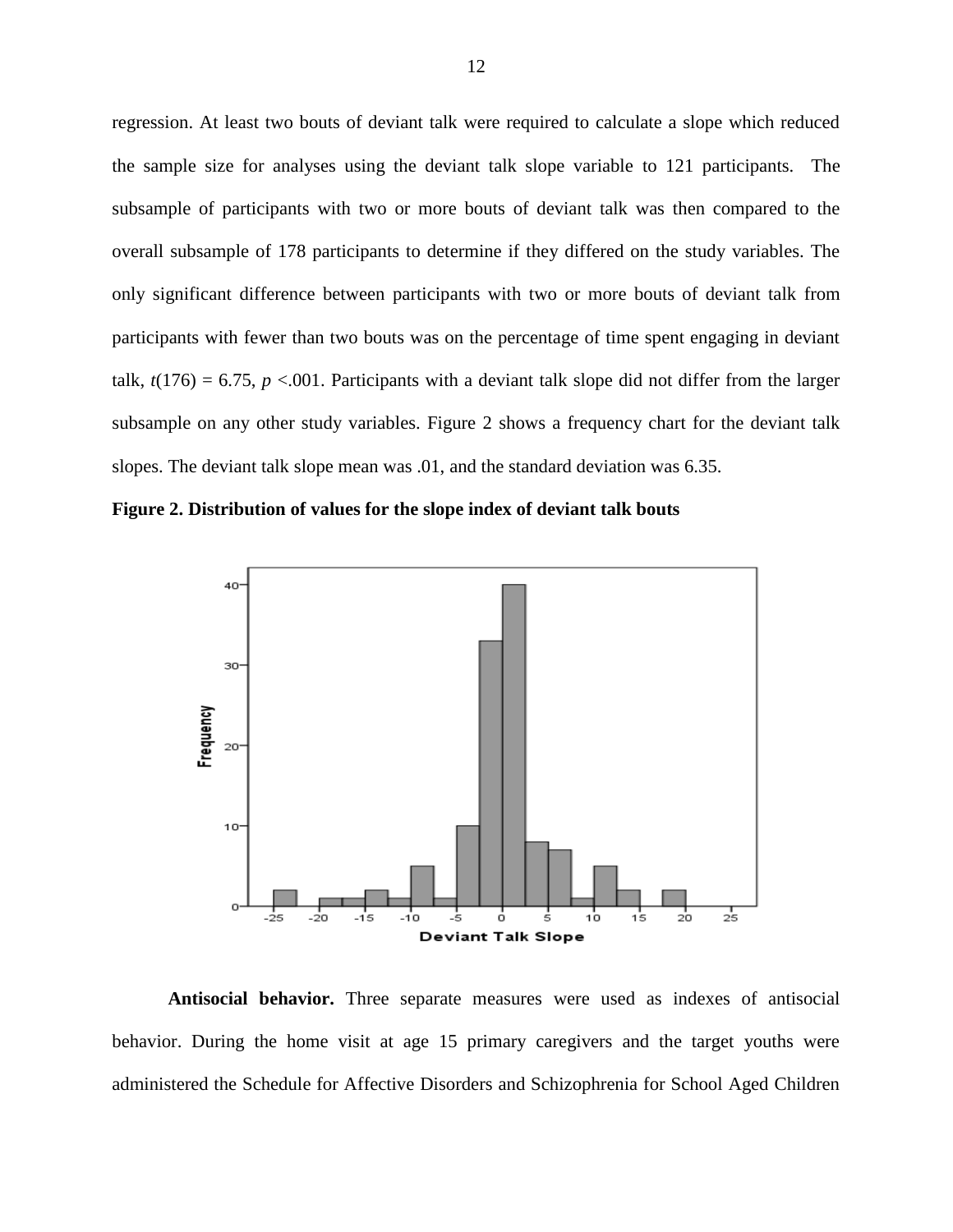(K-SADS; Kaufman, Birmaher, Brent, & Rao, 1997). The K-SADS is a semi-structured interview that assesses internalizing and externalizing disorders as defined by the DSM-IV (American Psychiatric Association [DSM-IV], 2000). The same examiner independently interviewed both the mother and adolescent and made a clinical judgment on any disagreements. Prior to data collection, each examiner participated in extensive training at the Western Psychiatric Institute and Clinic or was trained by a doctoral-level clinical psychologist who had attended the training. Every case that approached or met diagnostic criteria was discussed with the other interviewers and Daniel S. Shaw, a licensed clinical psychologist with 18 years experience using the K-SADS. A continuous measure of Conduct Disorder symptomatology was created by summing the 15 possible symptoms that range from aggression against others to theft and destruction of property (American Psychiatric Association [DSM-IV], 2000).

Self-reported adolescent antisocial behavior was measured at age 17 using an adapted version of the Self Report of Delinquency Questionnaire (SRD) developed by Elliott, Huizinga, and Ageton (1985). The SRD assesses the frequency with which an individual has engaged in aggressive and delinquent behavior, alcohol and drug use, and related offenses during the prior year. 62 items were rated on a 3-point scale of 1 (*never*) 2 (*once/twice)*, or 3 (*more often*). Examples of specific items include "received an in-school detention," "thrown rocks or bottles at people," and "secretly taken a sip of beer." Scaled scores were created by averaging across responses. Internal consistency was high ( $\alpha$  = .92).

Court records from the primary county in which the participants resided (Allegheny, PA) were collected to assess each boy's involvement with the legal system. When available, records from other counties in which the other participants lived were obtained. Court records were last obtained in 2009 when the boys were between 17 and 19 years old. The number of petitions,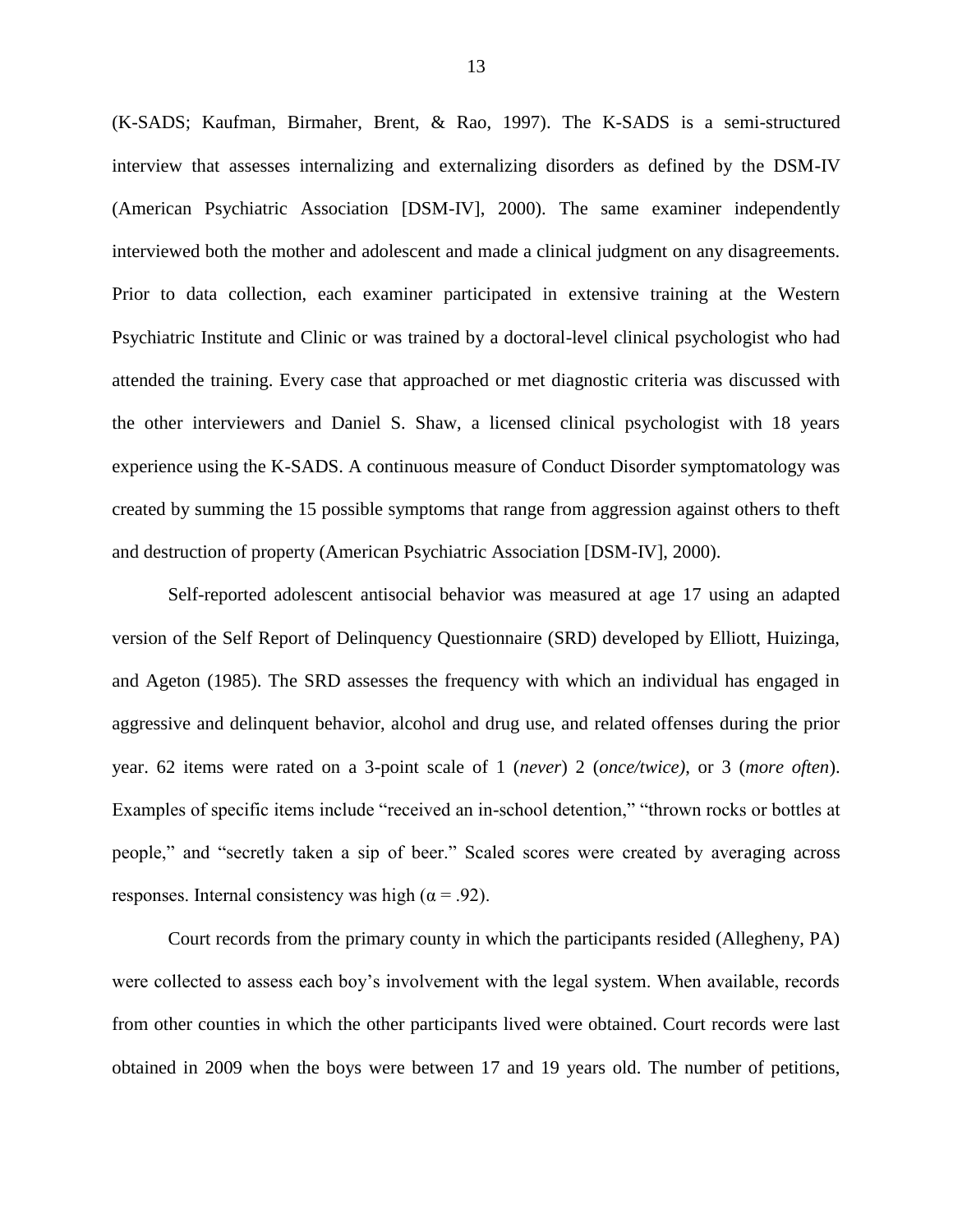including failure to comply with court orders, was summed to create a continuous measure of contact with the legal system. Court data were available for 93% of the 178 youths that participated in the peer interaction task. Of the boys with data, 40% had at least one petition against them.

**Covariates.** Parent monitoring of the adolescents' whereabouts at age 12 was collected as part of an interview developed at the Oregon Social Learning Center (Dishion, Patterson, Stoolmiller, & Skinner, 1991). Items included parental monitoring of after school activities and plans for the following day. Confirmatory factor analysis supports the five item scale. An example item is "How often does at least one of your parents know where you are after school?" The boys' answers were recorded on a 5-point response scale ranging from 1 (*never or almost never*) to 5 (*always or almost always*). The internal consistency of the scale is adequate ( $\alpha$  = .60).

Neighborhood dangerousness was assessed via primary caregivers' reports on the Me and My Neighborhood questionnaire which was an adaption from the City Stress Inventory (Ewart & Suchday, 2002). Seven items using a 4-point response scale, ranging from 0 (*never*) to 3 (*often*), were used to form an exposure to violence scale. The scale demonstrated adequate internal consistency ( $\alpha$  = .79).

Primary caregivers completed the Child Behavior Checklist (CBCL; Achenbach, 1991) for the target youth each year from age 5 to 10. In addition alternate caregiver reports were obtained when possible, and teacher ratings were obtained using the Teacher Report Form (TRF). An Externalizing factor on the CBCL includes broad-band problems such as "argues a lot," "gets in many fights," and "lying or cheating." Similar items are found on the TRF. All responses are rated on a 3-point scale from 0 (*not true*) to 2 (*very true or often true*). Internal consistency for the CBCL and TRF Externalizing factors demonstrated good internal reliability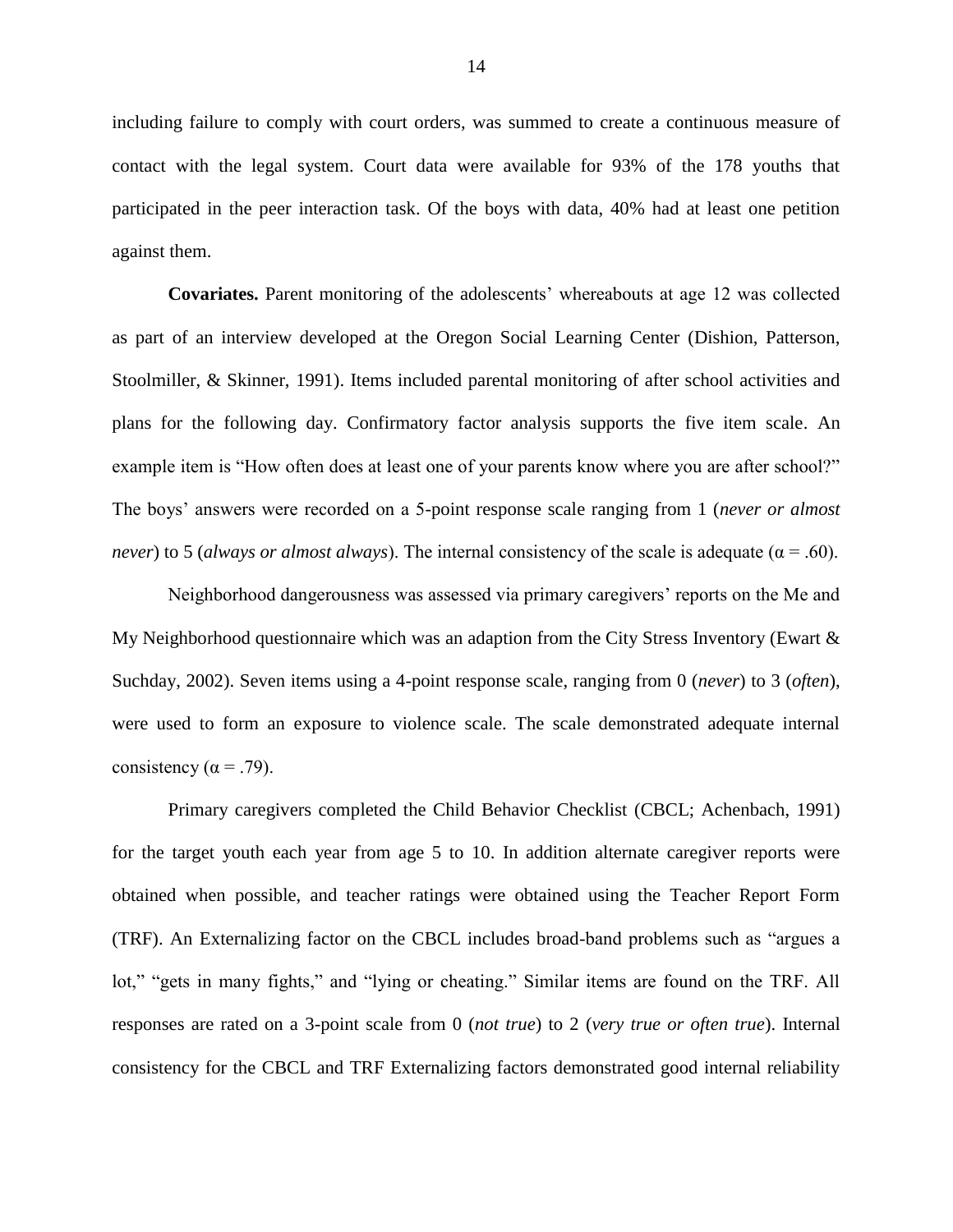across middle childhood (αs ranged from .88 to .91 for primary caregiver reports, from .87 to .94 for alternate caregivers, and from .95 to .97 for teacher reports). Reports were standardized and averaged across reports and time-points to create a single measure of middle childhood externalizing problems.

#### **Chapter 3 RESULTS**

#### **Descriptives**

Preliminary analysis included an examination of descriptive statistics for study variables (see Table 1). Externalizing behavior, prosociality, and daring are presented as z-scores. Verbal ability, which is measured by a modified administration of the WISC-III Vocabulary subtest, is presented as a scaled score. The study variables were examined for outliers and distribution shape. Neighborhood dangerousness, deviant talk mean, the number of court petitions, selfreported delinquency, and the number of conduct disorder symptoms were positively skewed. Log transformations were performed on each of the variables to correct for skew. Family monthly income was converted to a z-score to reduce the number of iterations needed to reach convergence during model estimation in Mplus. For deviant talk slope two participants' data were identified as outliers with z-scores of -8.72 and 3.16. Each value was transformed to the next value closest to the mean.

The subsample of 178 adolescents with peer interaction data were compared to the full sample for differences on all study variables as well as key demographic variables (e.g., maternal education). No significant differences were found on child age, primary caregiver education, family income, or any study variables (*t*-scores ranged from  $t(255) = -1.85$  to  $t(234) = .59$ ; *p*values ranged from .065 to .82). Overall, 8.3% of the data points were missing for the sample of 178 participants. To determine if the data were missing in a random or non-random way, Little's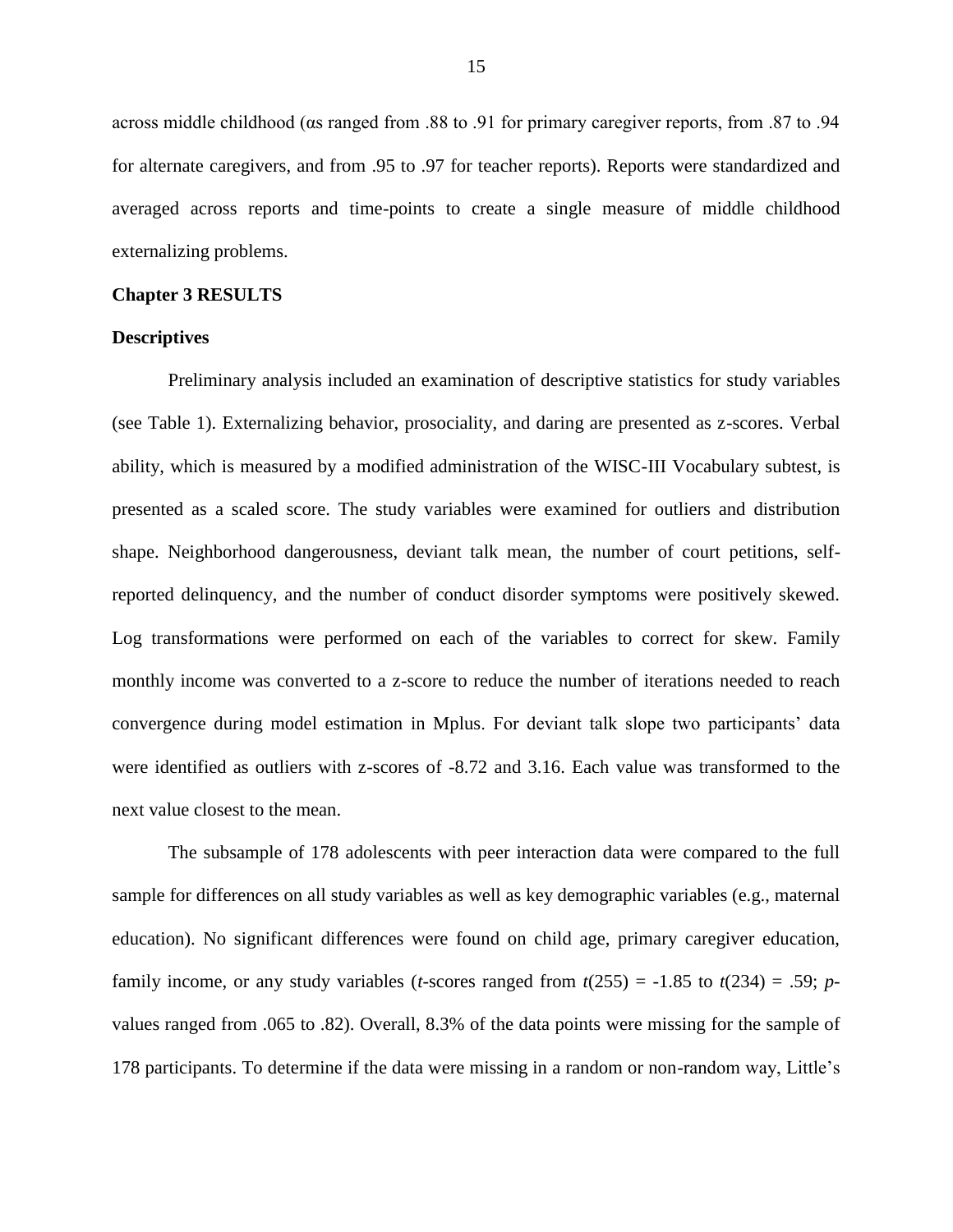missing completely at random (MCAR) test was conducted in SPSS 18 (Little, 1988). A nonsignificant chi-square was found which supports treating the data as missing completely at  $\text{random } \chi^2(253, 178) = 161.97, p = .35.$ 

Table 1

#### *Means and Standard Deviations*

| Variable                          | N   | Range                   | M       | SD.     |
|-----------------------------------|-----|-------------------------|---------|---------|
| Covariates                        |     |                         |         |         |
| <b>Parental Monitoring</b>        | 155 | 1.40 to 5.00            | 4.19    | .70     |
| Externalizing Behavior Age 5 - 10 | 174 | $-1.41$ to 2.84         | $-.04$  | .78     |
| Neighborhood Dangerousness        | 150 | $.00 \text{ to } 57.86$ | 7.94    | 1.81    |
| Family Income (\$/month)          | 176 | 389 to 9583             | 2962.98 | 1867.45 |
| Predictors                        |     |                         |         |         |
| Prosociality (combined report)    | 155 | $-2.40$ to 1.75         | .018    | .74     |
| Daring (combined report)          | 155 | $-2.37$ to 2.00         | $-.03$  | .80     |
| Verbal Ability                    | 150 | 1 to 18                 | 9.18    | 3.21    |
| Deviant Talk (%)                  | 178 | .00 to 57.86            | 7.94    | 8.88    |
| <b>Deviant Talk Slope</b>         | 121 | $-12.73$ to 19.37       | 0.01    | 6.35    |
| <b>Antisocial Behavior</b>        |     |                         |         |         |
| <b>Court Petitions</b>            | 166 | $0$ to $7$              | .95     | 1.681   |
| CD Symptom Count                  | 169 | $0$ to 9                | .96     | 1.66    |
| Self-Report Delinquency           | 167 | 0 to 59                 | 13.27   | 11.97   |

#### **Correlations**

After data screening and transformations, bivariate correlations were created for all study variables (see Table 2). Among the youth characteristics, daring was not significantly correlated with prosociality or verbal ability. Prosociality and verbal ability had a significant positive correlation. As hypothesized, there were significant correlations between prosociality and deviant talk; however, the relationships between verbal ability and daring with deviant talk was on-significant. The correlation between the mean amount of time spent in deviant talk and the slope of variable was non-significant which is consistent with previous research (Granic & Dishion, 2003). The bivariate correlations between deviant talk slope and the other study variables were also non-significant. The correlations between the outcome variables (court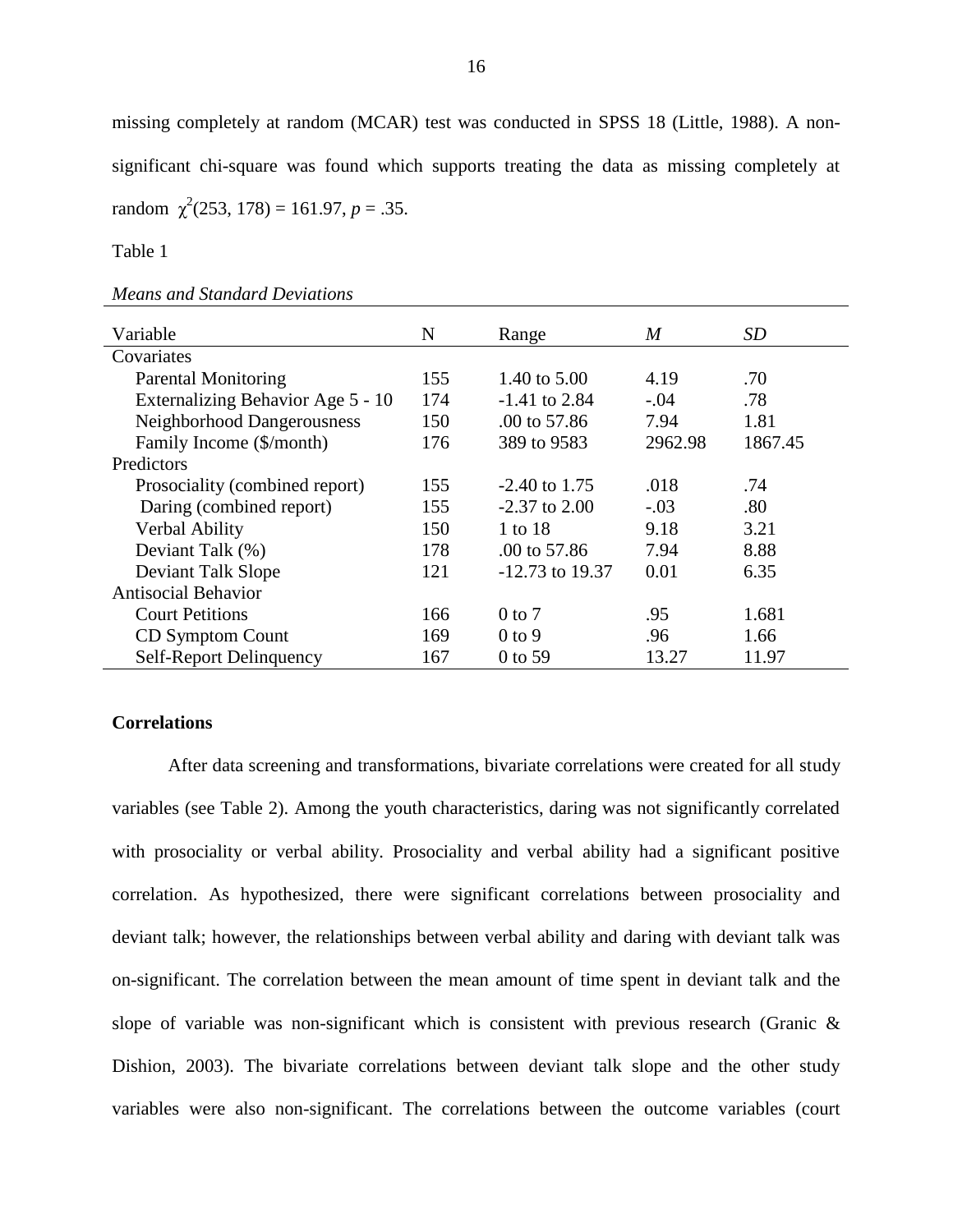| <b>Variable</b>       |                                                             | N                                                    | ىي                              | $\overline{a}$                        |                                                     | ó                       |                                 | ∞              | ç                                            |          |        |
|-----------------------|-------------------------------------------------------------|------------------------------------------------------|---------------------------------|---------------------------------------|-----------------------------------------------------|-------------------------|---------------------------------|----------------|----------------------------------------------|----------|--------|
| 1. Monthly Income     | ľ                                                           |                                                      |                                 |                                       |                                                     |                         |                                 |                |                                              |          |        |
| 2. Externalizing      | -0.19*                                                      | t                                                    |                                 |                                       |                                                     |                         |                                 |                |                                              |          |        |
| 3. Neighborhood Dang  |                                                             | $0.26*$                                              | J                               |                                       |                                                     |                         |                                 |                |                                              |          |        |
| 4. Parental Knowledge |                                                             | $-0.17*$                                             | $010-$                          |                                       |                                                     |                         |                                 |                |                                              |          |        |
| 5. Prosociality       | $\begin{array}{c} 0.04 \\ 0.11 \\ 0.12 \\ 0.04 \end{array}$ |                                                      | $-0.13$<br>$+0.21*$<br>$-0.006$ | $0.46***$                             | ł,                                                  |                         |                                 |                |                                              |          |        |
| $6.$ Daring $\,$      |                                                             | $-0.20*$                                             |                                 | $-0.005$                              | $6.04\,$                                            | $\mathbf{I}$            |                                 |                |                                              |          |        |
| 7. Verbal Ability     | $0.21*$                                                     |                                                      |                                 |                                       | $0.18*$                                             |                         | J.                              |                |                                              |          |        |
| 8. Deviant Talk       | 60'0                                                        |                                                      |                                 |                                       |                                                     |                         |                                 | $\overline{1}$ |                                              |          |        |
| 9. Dev Talk Slope     | 0.15                                                        | $\begin{array}{c} 0.21* \\ 0.07 \\ 0.07 \end{array}$ |                                 | 0.25 # 0.15<br>0.15<br>0.11 0.11 0.11 | $\begin{array}{c} 0.17 \\ 0.11 \\ 0.14 \end{array}$ | $-0.02$<br>0.05<br>0.05 | $0.09$<br>$-0.36**$<br>$-0.20*$ | 0.18           | $\mathbf{I}$                                 |          |        |
| 10. Court Petition    | $-0.20$                                                     | $0.35**$                                             | $-0.06$<br>0.37**               |                                       |                                                     |                         |                                 | $0.27**$       |                                              | I        |        |
| 11. CD Symptoms       | $-0.17$                                                     | $0.29**$                                             | $0.25**$                        |                                       |                                                     | $0.25**$                |                                 | $0.20**$       | $\begin{array}{c} 0.01 \\ -0.11 \end{array}$ | $0.57**$ |        |
| 12. Self-Report Delin | 0.05                                                        | $0.12\,$                                             | II <sub>0</sub>                 | $-0.05$                               | $110 -$                                             | $0.25**$                | $-0.07\,$                       | $0.19*$        |                                              | $0.27**$ | 0.51** |

Note. Bivariate correlations presented for transformed variables. \*p<br/> < 05. \*\*p<br/><  $61$ 

petitio

Table 2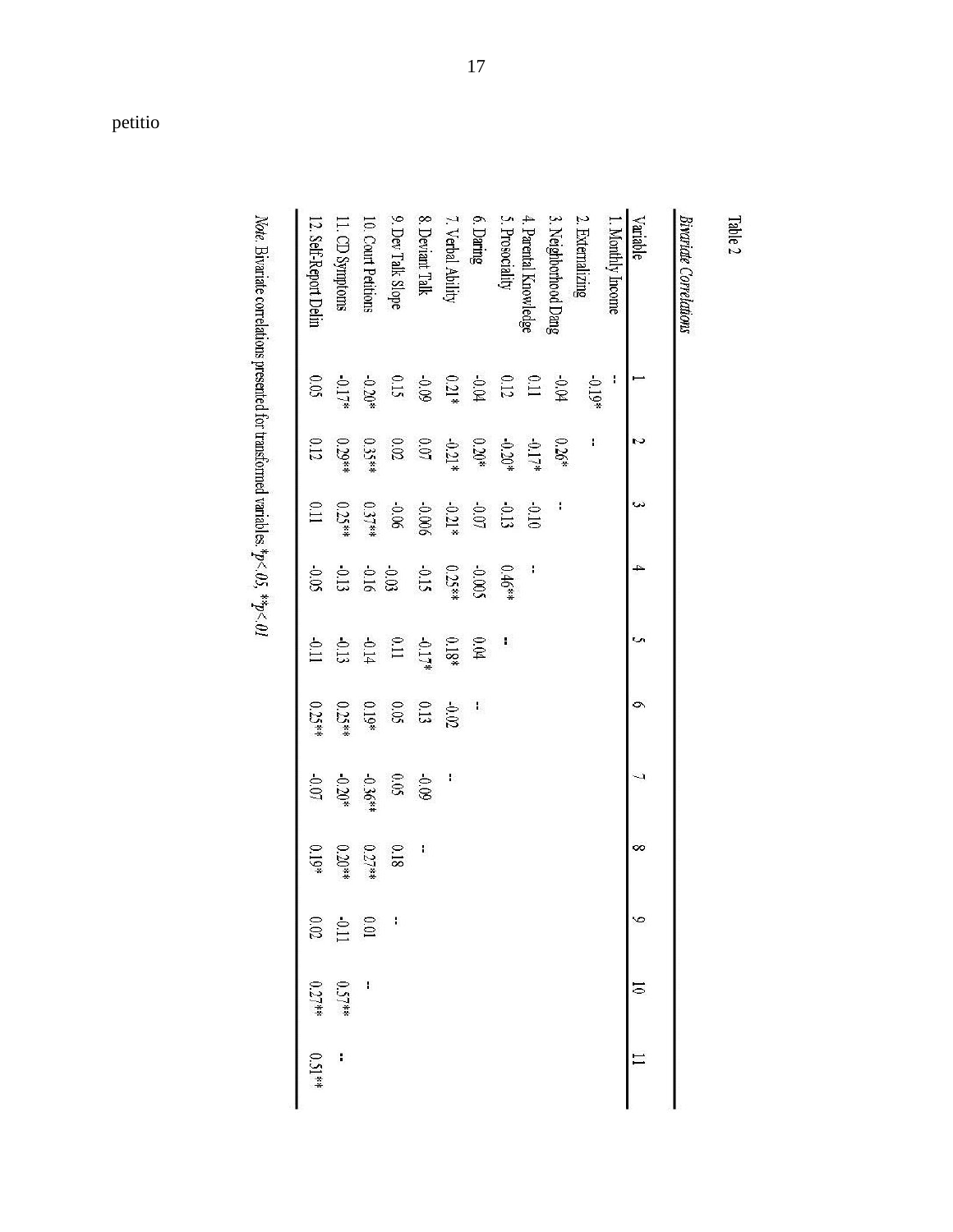ns, conduct disorder symptoms, and self-report of delinquency) were statistically significant and in the moderate to high range, supporting the creation of a latent construct.

#### **Model estimation**

All models were run in Mplus 6.0 (Muthén & Muthén, 2010). Maximum likelihood estimation with robust standard errors (MLR) was used to accounts for missing data because it is robust to non-normality (Yuan & Bentler, 2000). Multiple indices were used to assess model fit. The chi-squared goodness of fit tests the specified model, and a non-significant value supports model fit (Hu & Bentler, 1993). A Root Mean Square Error of Approximation (RMSEA) below .06 supports model fit. Adequate model fit is also indicated with Comparative Fit Index values higher than .90 (CFI; Bentler, 1990). Indirect effects were calculated using the default setting in Mplus which utilize the delta method (MacKinnon, 2008).

Prior to model testing a measurement model was run to test the factor structure of antisocial behavior. Loadings for conduct disorder symptoms, court petitions, and self-reported delinquency were estimated. The latent construct was then allowed to correlate with the manifest variables (prosociality, daring, verbal ability, and percent deviant talk). Model fit was adequate,  $\chi^2(8, N = 178) = 12.85$ ,  $p = .11$ , RMSEA = 0.08, CFI = .92. The loadings for each of the indicators of antisocial behavior were significant and in the expected direction, which supported the construction of the latent construct.

Three groups of models were conducted to test the hypothesis that youth characteristics associated with antisocial behavior have indirect effects through peer influence. The first set of models calculated peer influence as the percentage of time the target youth and a peer engaged in deviant talk. Model 1 estimated direct paths from prosociality, daring, and verbal ability to a latent factor of antisocial behavior (see Figure 3). Indirect paths were also included from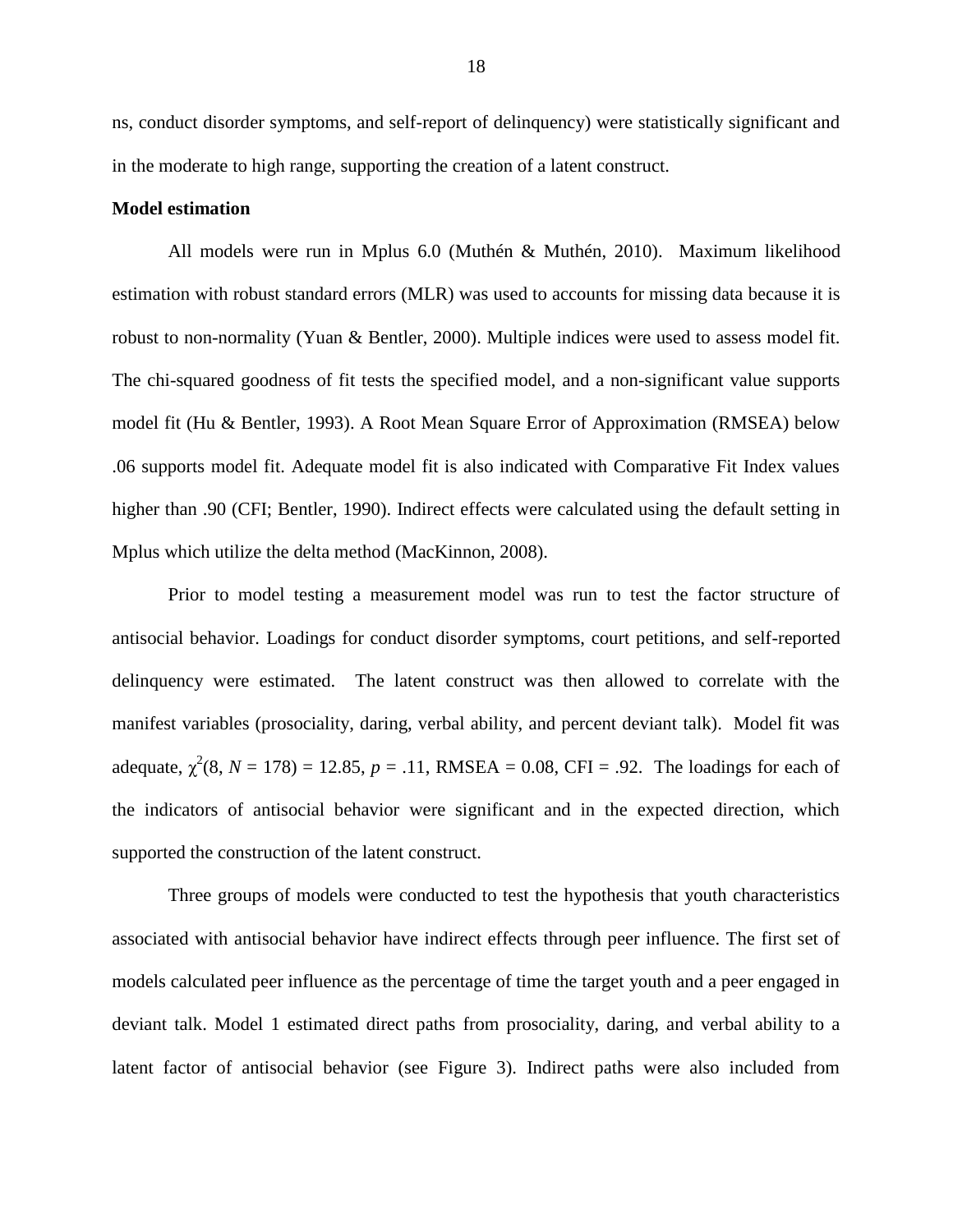prosociality, daring, and verbal ability through percent deviant talk to antisocial behavior. The model controlled for family income, childhood externalizing behavior, parental monitoring, and neighborhood dangerousness. Fit indices suggested poor overall model fit  $\chi^2(34, N = 178)$  = 39.30,  $p < 0.001$ , RMSEA = 0.09, CFI = .86. Based on the path coefficients, the model supported direct paths from daring, verbal ability, and percent deviant talk to antisocial behavior. The direct

**Figure 3. Initial model of youth characteristics as predictors of antisocial behavior with the average amount of time spent in deviant talk as a mediator.**



*Note.* Standardized path coefficients and loadings are presented in the figure. Model controls for parental monitoring, earlier externalizing behavior, neighborhood dangerousness, and family income (\$/month). \**p*<.05, \*\*<.01, \*\*\*<.001

path from prosociality to antisocial behavior was not statistically significant. The model accounted for in 42% of the variance in antisocial behavior. Testing for indirect effects from youth characteristics to antisocial behavior through percent deviant talk were non-significant for prosociality ( $B = -0.03$ ,  $SE = 0.023$ ,  $p = 0.23$ ), daring ( $B = 0.03$ ,  $SE = 0.02$ ,  $p = 0.20$ ), and verbal ability  $(B = -0.009, SE = 0.02, p = 0.68)$ . The estimated relationships for youth characteristics and covariates accounted for only 5% of the variance in percent deviant talk. Conduct disorder symptoms, court petitions, and youth report of antisocial behavior had significant loadings on the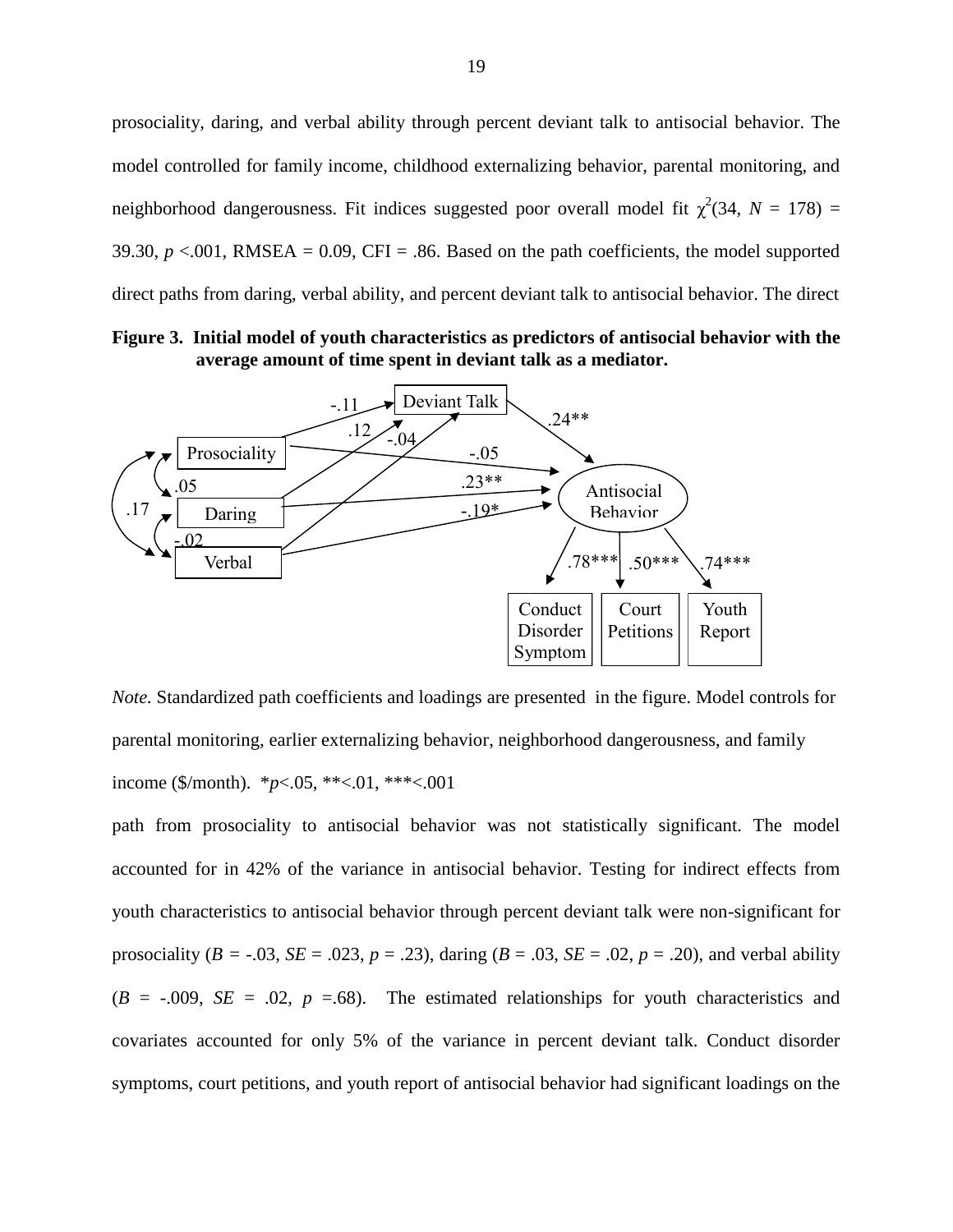latent construct of antisocial behavior and in the expected directions. The latent construct accounted for 55% of the variance in number of court petitions, 61% in conduct disorder symptoms, and 25% in self-report of delinquency. Among the covariates, childhood externalizing behavior ( $B = .18$ ,  $SE = .07$ ,  $p < .05$ ) and neighborhood dangerousness ( $B = .29$ ,  $SE$  $= .09, p < .01$ ) significantly predicted antisocial behavior. The paths from family income ( $B = -$ .12, *SE* = .07, *p* = .10) and parental knowledge (*B* = .01, *SE* = .1, *p* = .91) failed to reach statistical significance.

Interactions among youth characteristics were also explored. Three separate interactions were tested: prosociality by daring, prosociality by verbal ability, and daring by verbal ability. No statistically significant interactions were found between the youth characteristics when predicting antisocial behavior (see Table 3).

Table 3

|    |                            | B       | SE  | P    |  |
|----|----------------------------|---------|-----|------|--|
|    | Prosociality               | $-16$   | .06 | .007 |  |
|    | Daring                     | .21     | .06 | .001 |  |
|    | Prosocial X Daring         | $-.15$  | .09 | .09  |  |
| 2. | Prosociality               | $-.18$  | .22 | .42  |  |
|    | Verbal Ability             | $-.04$  | .02 | .007 |  |
|    | Prosocial X Verbal Ability | .008    | .02 | .67  |  |
| 3. | Daring                     | .22     | .17 | .19  |  |
|    | Verbal Ability             | $-.05$  | .02 | .003 |  |
|    | Daring X Verbal Ability    | $-.006$ | .02 | .70  |  |

*Interactions of Youth Characteristics as Predictors of Antisocial Behavior*

Modification indices produced by Mplus indicated that model fit would improve if the error term of self-report of delinquency was allowed to correlate with the error term of the number of court appearances (see Figure 4). The addition of this relationship resulted in adequate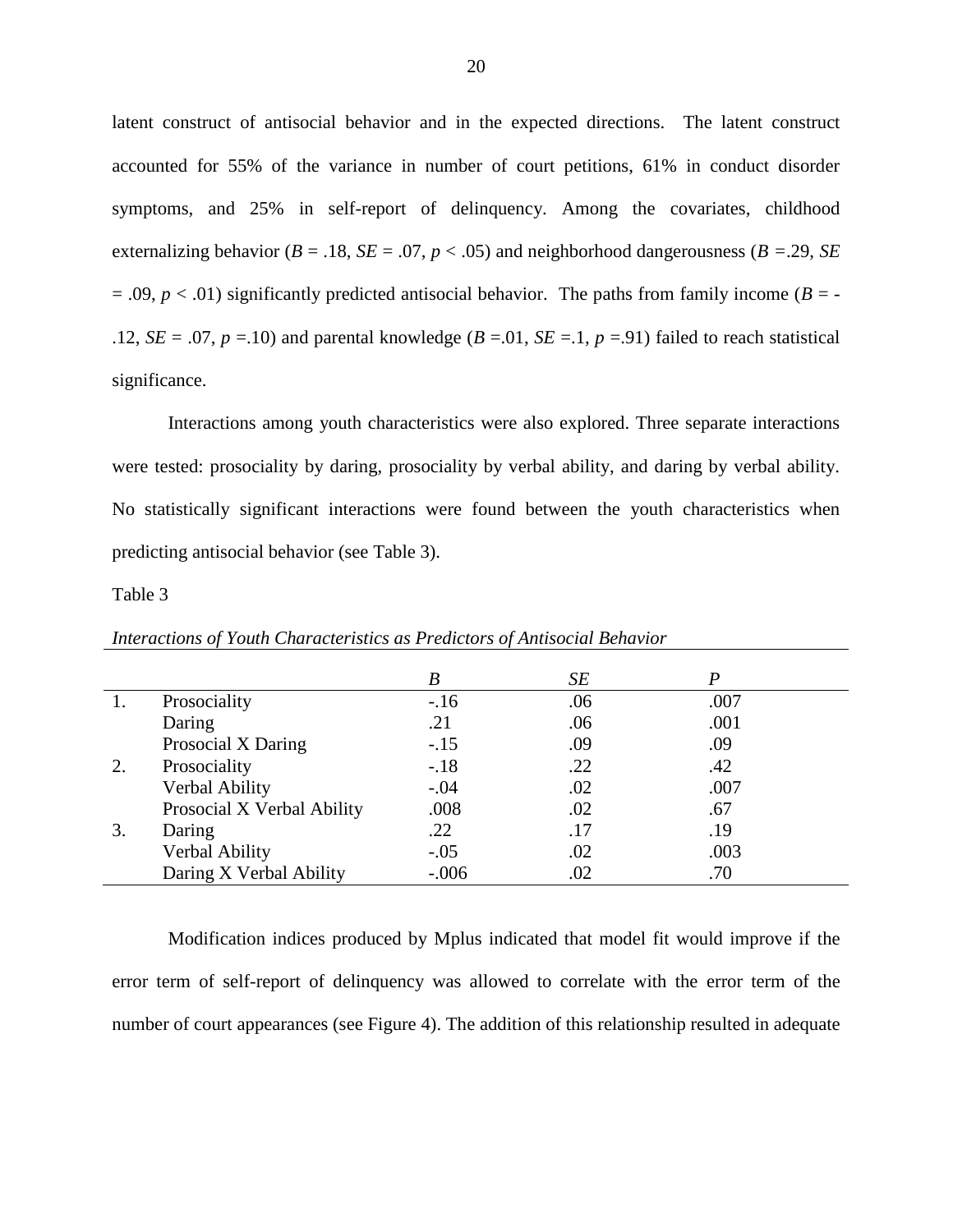model fit  $\chi^2(15, 178) = 24.18$ ,  $p = .06$ , RMSEA = .06, CFI = .94. The modified model accounted for 38% of the variance in antisocial behavior. The modification did not affect the statistical





*Note* . Standardized path coefficients and loadings are presented in the figure. Model controls for parental monitoring, earlier externalizing behavior, neighborhood dangerousness, and family income (\$/month).\**p*<.05, \*\*<.01, \*\*\*<.001

significance of the relationships between the youth characteristics, percent deviant talk, and antisocial behavior. The direct paths from daring, verbal ability, and percent deviant talk to antisocial behavior remained significant, and the path from prosociality to antisocial behavior remained non-significant. The direct paths from the youth characteristics to percent deviant talk remained non-significant, and the indirect paths from youth characteristics to antisocial behavior remained non-significant. The modification, correlating court petitions and youth report, revealed a significant, negative relationship. The variance accounted for in each of the indicator variables changed. The change in variance accounted for from Figure 3 to the modified model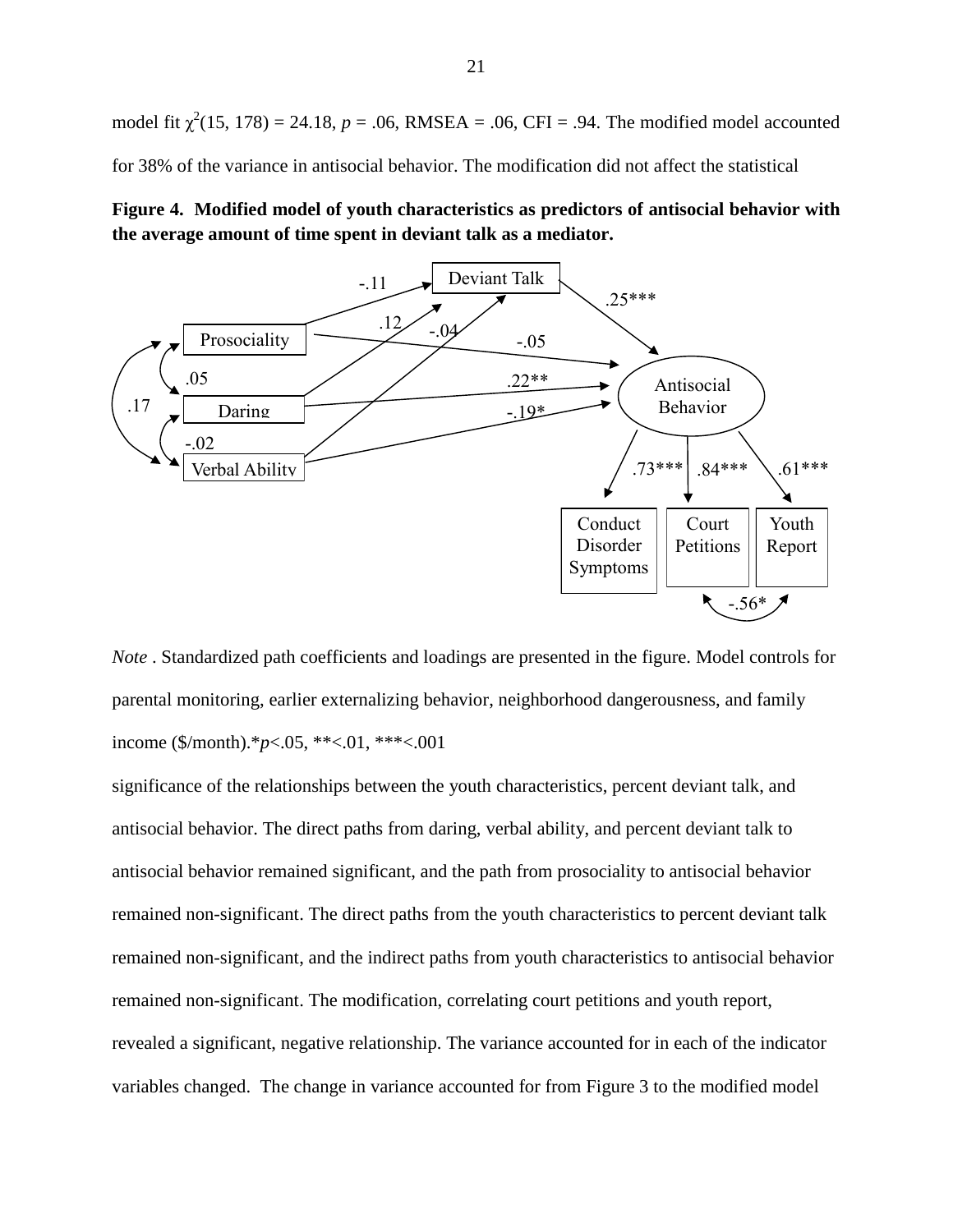was 25% to 37% for self-reported delinquency, 55% to 70% for court petitions, and 61% to 53% for conduct disorder symptoms. The modifications to Figure 3 resulted in increased model fit, but the relationships among the study variables were not changed. No further modifications were conducted given that the goodness of fit indexes are less likely to provide a valid estimate of model fit after modifications (MacCallum, Wegener, Uchino, & Fabrigar, 1993).

In Figure 5, both percent deviant talk and deviant talk slope were included. In order to calculate slopes, only participants with at least two bouts of deviant talk were included in this analysis which reduced the sample from 178 to 121 participants. Direct paths were estimated from prosociality, daring, verbal ability, percent deviant talk, and deviant talk slope to antisocial behavior. Separate indirect paths were also specified from the three youth characteristics through percent deviant talk and deviant talk slope to antisocial behavior. Similar to the first model, family income, childhood externalizing behaviors, neighborhood dangerousness, and parental monitoring were included as covariates. Multiple fit indices indicated poor overall model fit  $\chi^2(17, N = 121) = 21.18, p = .03, RMSEA = 0.09, CFI = .89$ . Self-reported delinquency, court petitions, and conduct disorder symptoms had significant loadings on the latent construct of antisocial behavior. The variance accounted for in the indicators was 51% for court petitions, 59% for conduct disorder symptoms, and 23% for self-reported delinquency. The direct paths from youth characteristics and percent deviant talk to antisocial behavior were non-significant. Among the covariates, the direct paths to antisocial behavior were significant for childhood externalizing behaviors ( $B = .20$ ,  $SE = .10$ ,  $p < .05$ ) and neighborhood dangerousness ( $B = .25$ ,  $SE = .12$ ,  $p < .05$ ). The model accounted for 38% of the variance in antisocial behavior. The path from verbal ability to percent deviant talk was significant. Among the covariates, there was a significant relationship between childhood externalizing behaviors and percent deviant talk.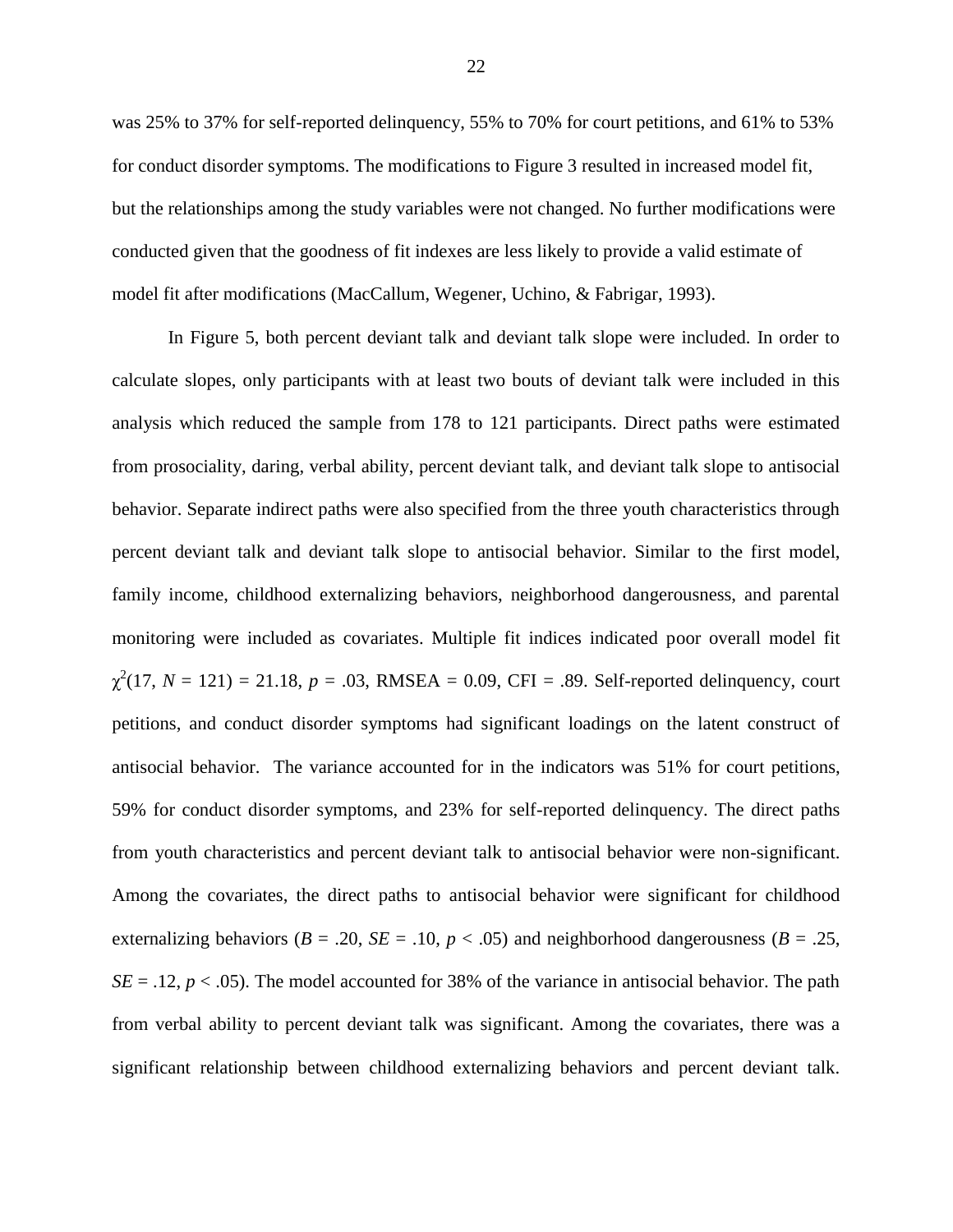There were no significant direct paths to deviant talk slope. The model accounted for 13% of the variance in percent deviant talk and 4% of the variance in deviant talk slope. The indirect paths from prosociality, daring, and verbal ability to antisocial behavior through percent deviant talk and deviant talk slope were not statistically significant.

**Figure 5. Model controls for monthly income, early externalizing behaviors, and exposure to violence in the neighborhood.** 



*Note.* Standardized path coefficients and loadings are presented in the figure. Model controls for parental monitoring, earlier externalizing behavior, neighborhood dangerousness, and family income ( $\gamma$ month). \**p*<.05, \*\*<.01, \*\*\*<.001.

# **Chapter 4 DISCUSSION**

Previous research has shown links between (low) prosocial behavior, daring, and (low) verbal ability with antisocial behavior. Cascade models of development from early childhood to early adulthood typically include deviant peer influence as a step between earlier risk and later antisocial behavior (e.g., Dodge, et al., 2008). The current study was conducted to replicate and expand on previous research in two ways. First, the current study looked at youth characteristics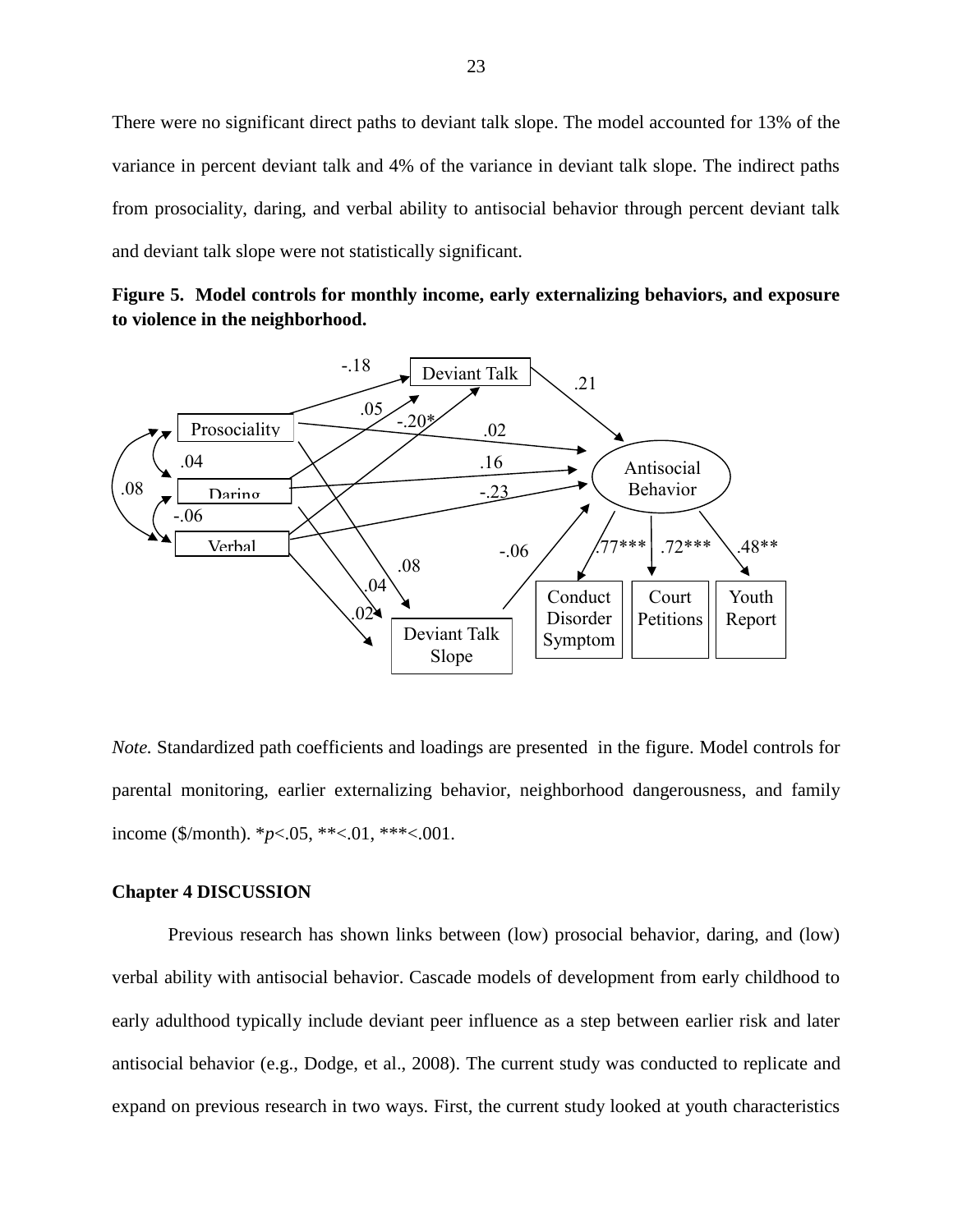at a developmental stage that is more proximal to adolescence. Second, direct observations of adolescent interactions were used to measure deviant influence. Multiple methods were implemented to calculate deviant talk including an overall percentage of time engaged in discussion of delinquent behavior. This calculation of deviant talk is in-line with previous studies (Dishion, et al., 1995; Dishion, et al., 1996). In order to understand the interactions as a process, a slope measure of deviant talk was also calculated to provide an index of each dyad's tendency to become increasingly focused on discussion of deviant topics over the course of the interaction. The deviant talk slope variable is based on dynamic systems principles (Hollenstein, 2007) and has previously been shown to be a prospective predictor of antisocial behavior (Granic & Dishion, 2003).

The first aim of this study was to examine the predictive ability of youth characteristics and deviant peer influence on antisocial behavior. Significant relationships were found between daring and verbal ability with antisocial behavior. Notably, daring and verbal ability were significant predictors of antisocial behavior while controlling for parental monitoring, neighborhood dangerousness, family income, childhood externalizing behaviors, prosociality and deviant talk. Additionally, correlations between the youth characteristics were non-significant or low, thus supporting daring and verbal ability as independent risk factors for antisocial behavior. The findings are consistent with a large body of literature that links concepts similar to daring to antisocial behavior (Caspi, Henry, McGee, & Moffitt, 1995; Lahey, et al., 2008). The association between verbal ability and antisocial behavior is also consistent with Moffitt's (1993) hypothesis of links between neuropsychological deficits and antisocial behavior. The link between verbal IQ deficits and juvenile delinquency is well established (e.g., Brennan, Hall, Bor, Najman, & Williams, 2003; Lynam, et al., 1993); however, this study adds to the literature by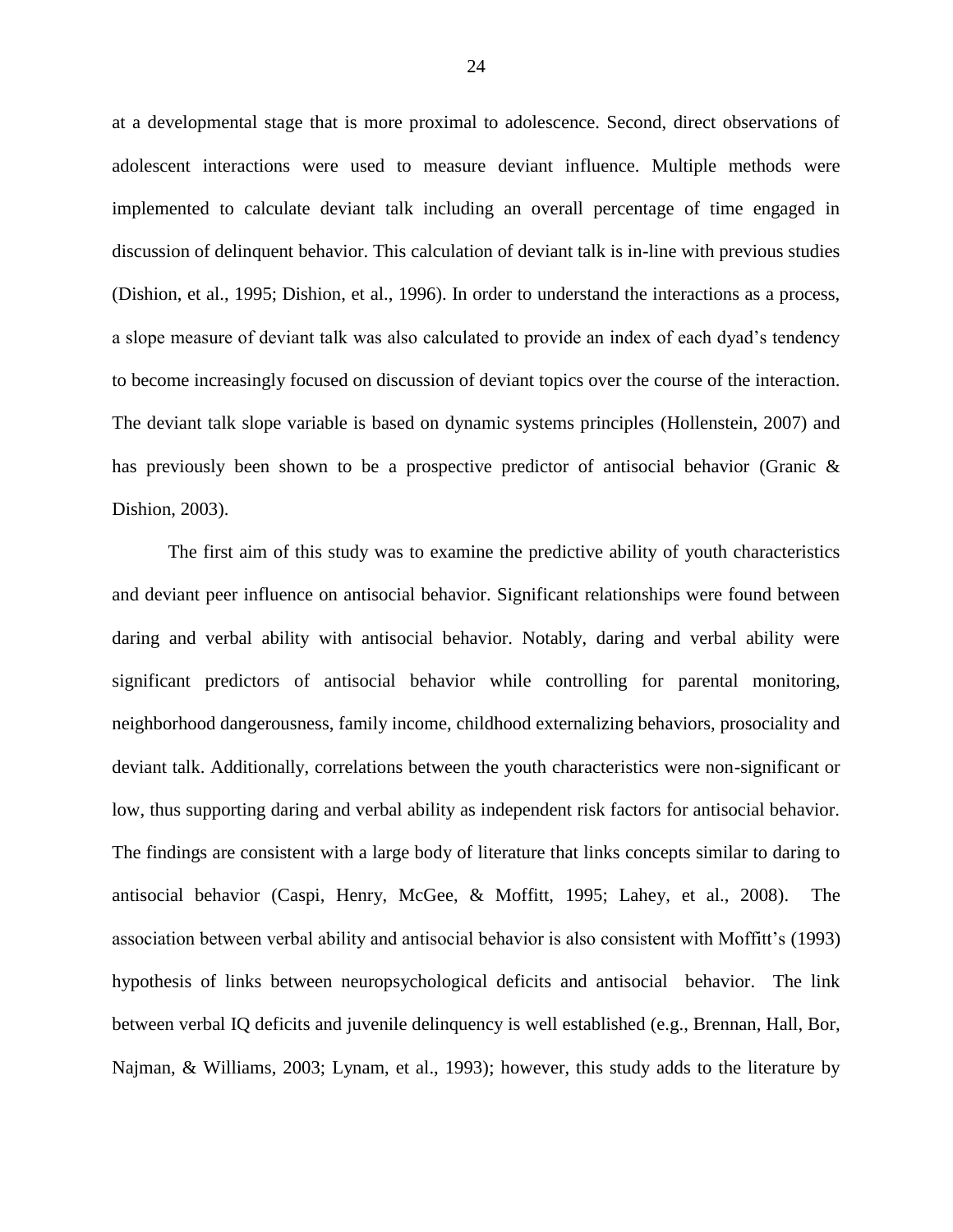demonstrating that verbal ability remains an important factor in predicting antisocial behavior even while controlling for numerous known risk factors. The link found between the tendency to engage in conversations about delinquent topics (deviant talk) and antisocial behavior is also consistent with previous observational studies (Dishion, et al., 1995; Dishion, et al., 1996; Granic & Dishion, 2003).

The second aim of this study was to examine deviant peer influence as a potential mediator between youth characteristics and antisocial behavior. Numerous variables are known to predict antisocial behavior, but questions remain about the process through which risk factors operate to produce maladaptive behaviors. The meditational models tested in this study did not support indirect paths from youth characteristics to antisocial behavior through either of the deviant talk variables. The findings suggest that high daring, low verbal ability, and high deviancy training constitute significant risk factors but through different routes. Caution is necessary when interpreting the results due to the poor model fit of the initial path model; however, the current study does underscore the need to attend to multiple domains of risk when examining predictors of antisocial behavior.

Theorists have previously proposed biopsychosocial models of delinquent and antisocial behavior in which risk is conferred by maladaptive functioning across multiple domains (e.g., Dodge & Pettit, 2003). Although the current study investigated multiple domains of risk as predictors of antisocial behavior, it lacked a fully integrative approach because neurobiological and physiological predictors were not included. Recent reviews suggest that biological markers play a central role in the development of aggression and antisocial behavior (Van Goozen, Fairchild, Snoek, & Harold, 2007). For example, a 5-year longitudinal study found low levels of cortisol was predictive of low levels of self control and high levels of aggression (Shoal et al.,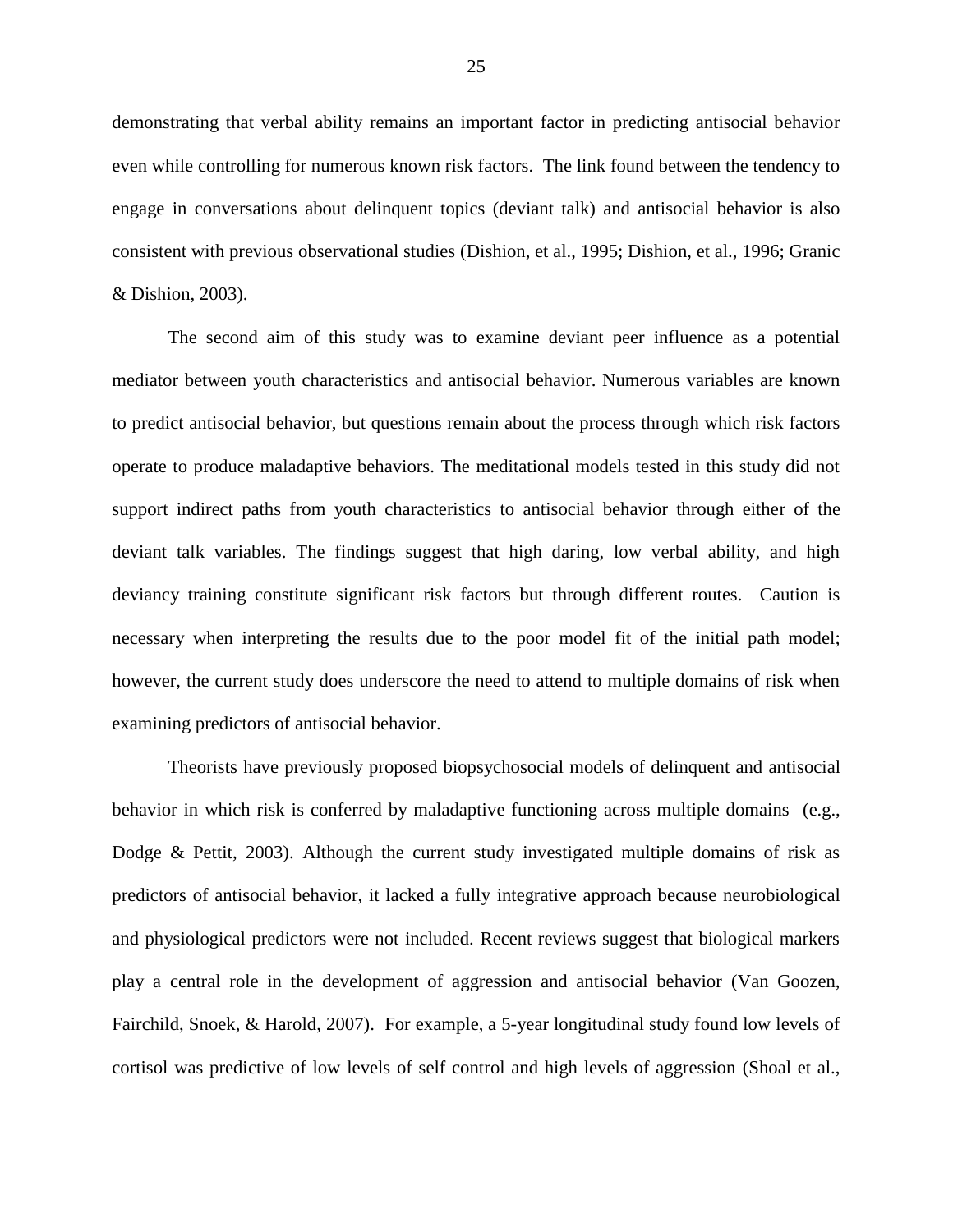2003), and a meta-analysis of autonomic system activity found that aggressive youths have lower heart-rates while resting and during stressors (Ortiz & Raine, 2004). In addition to allowing a more complete examination of a biopsychosocial model of the development of antisocial behavior, the addition of biological measures to the present study could have provided further insight on how deviant peer dynamics unfold at neurobiological or psychophysiological levels.

The temporal relationship of variables is also an area of research that needs to be examined. Dynamic systems theory complements biopsychosocial models by trying to define and quantify the relationships of variables over macro and micro timescales. The application of dynamic systems theory and related analytic approaches to understand the development of antisocial behavior has been summarized by Granic and Patterson (2006). The current study sought to replicate one of the existing dynamic systems techniques by creating an index of deviancy training as an organizing feature of conversations. Furthermore, the third aim of this study was to compare two methods of conceptualizing and calculating discussion of deviant topics among adolescents. The first method, percent deviant talk, was a simple percentage of time. This calculation of deviant talk collapses information across time, but it has been shown to predict adolescent problem behavior (Dishion, et al., 1996). Granic and Dishion (2003) reconceptualized deviant talk as a dynamic, organizing property of conversations. In the current study, comparison of the percent of time spent in deviant talk and a process measure of deviant talk failed to reveal significant relationships between either deviant talk measure and youth characteristics. Further evidence that the deviant talk slope measure was a poor predictor can be found in non-significant bivariate correlations between the deviant talk slope variable and the three variables (court petitions, conduct disorder symptoms, and self-reported delinquency) that comprised the antisocial behavior latent construct.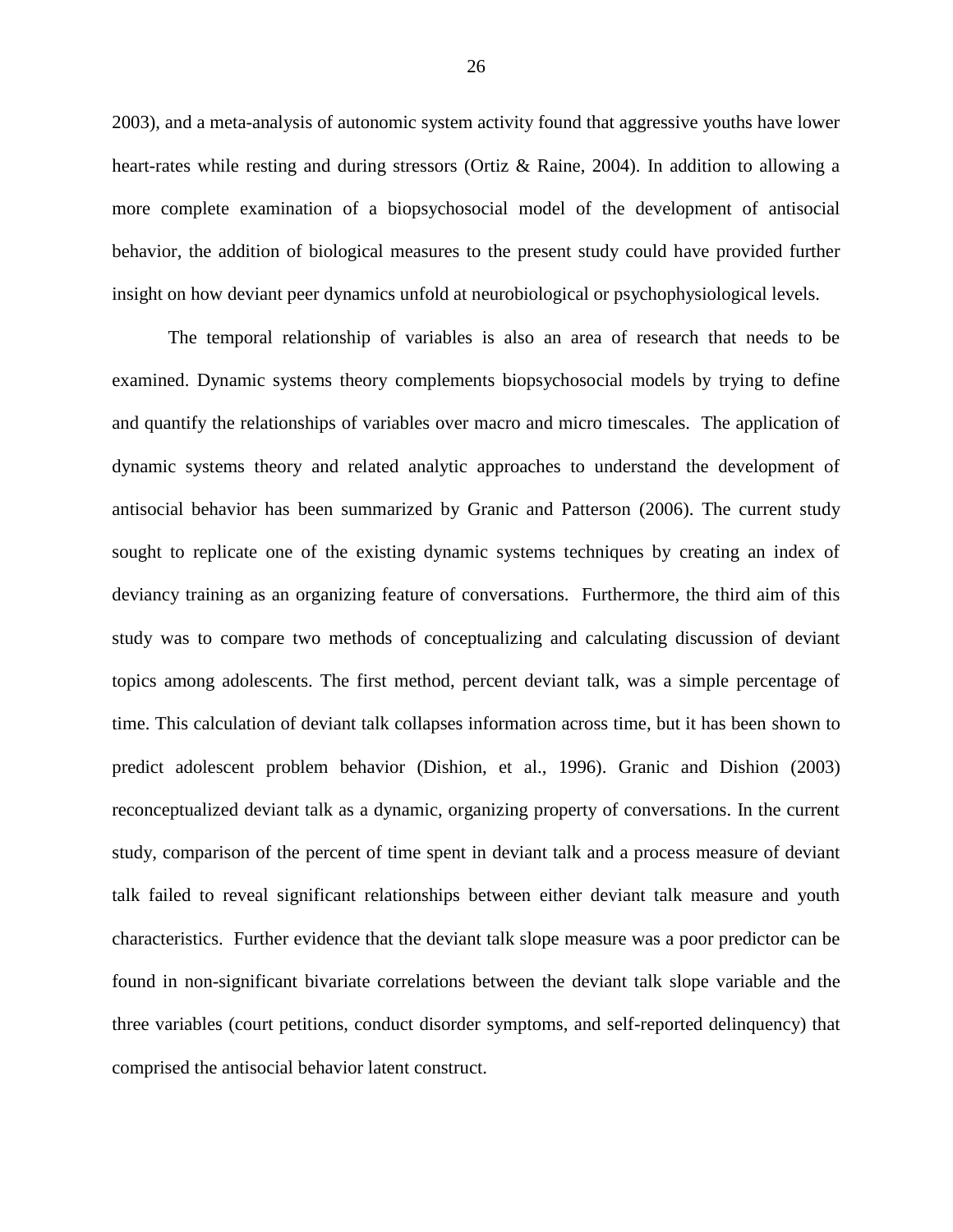A number of factors could have attenuated the relationship between deviant talk slope and antisocial behavior. The slope measure is inherently a 'noisy' measure. A single extended bout of deviant talk could heavily influence the magnitude and direction of the slope variable. Additionally, the requirement of two or more bouts of deviant talk reduced the sample size for the path model that included the slope variable. It should be noted that in the previous study that utilized a similar measure, four or more bouts of deviant talk were required to create stable slope estimates (Granic & Dishion, 2003). A similar requirement could not be used in this study due to sample size constraints. Also, other dynamic systems analytic approaches, such as state space grids, were not appropriate for the present data. State space grids are used to graphically represent two variables over a time series. Data can then be generated to examine dynamic systems measures of transitions between dyadic states and dispersion across dyadic states (Hollenstein, 2007). Within adolescent dyads, state space grids have been used to show that the organization of conversations for aggressive dyads is different from the organization of conversations for non-aggressive dyads (Dishion, Nelson, Winter, & Bullock, 2004). Examination of conversation slopes for non-deviant topics may also be of theoretical interest within a dynamic systems framework. However, the current study was limited to the use of deviant talk slope due to the lack of reliability on codes other than the core distinction between "deviant" versus "non-deviant" conversation topics during the peer interaction. "Non-deviant" was not able to be examined as an attractor index because the vast majority of all conversations were non-deviant (i.e., on average, approximately 8% of peer dyads' time was spent engaging in deviant talk; thus, 92% of conversations were non-deviant).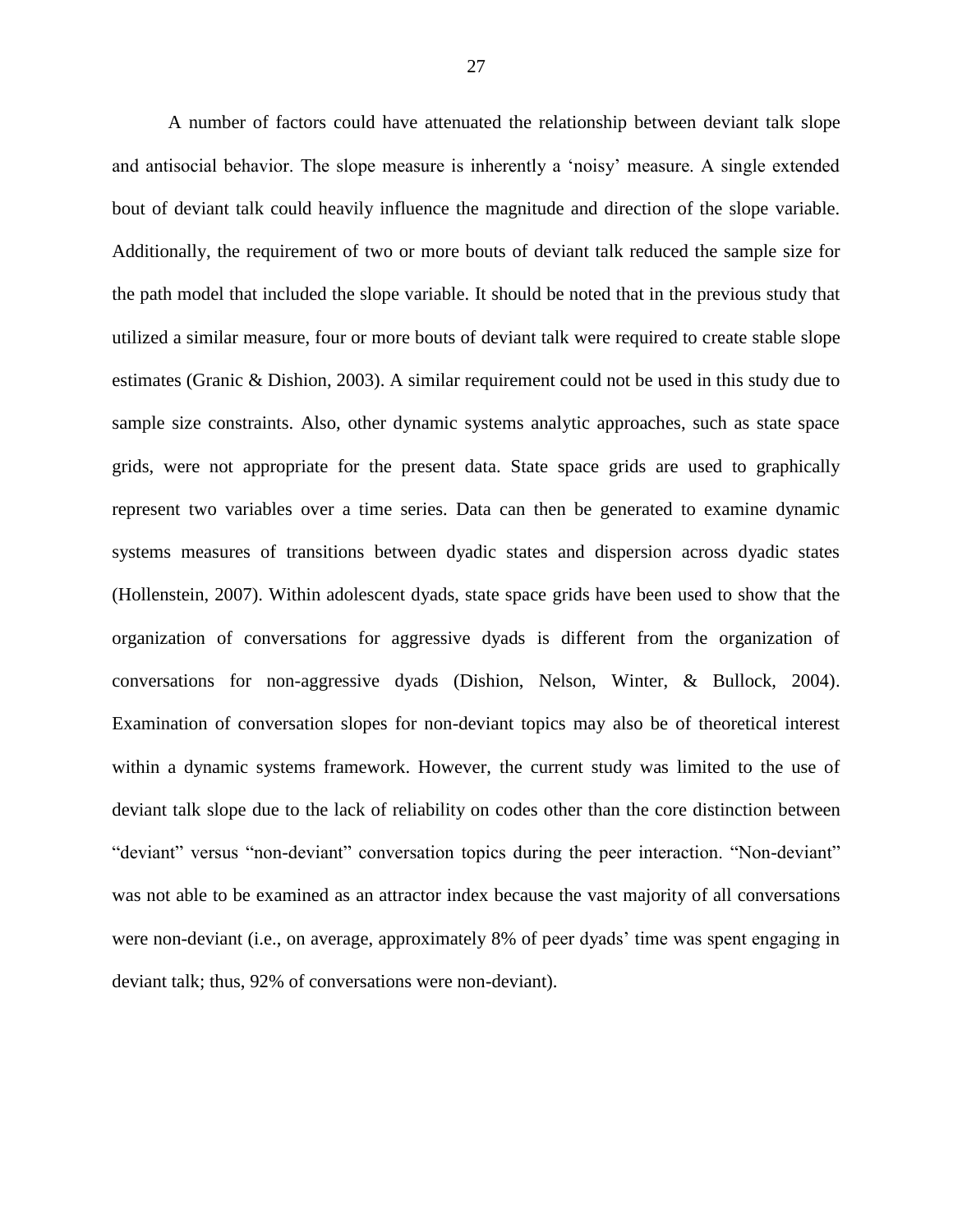#### **Limitations and Future Directions**

In addition to the methodological and analytic considerations noted above, this study contained a number of other limitations. The research on deviancy has been conducted almost exclusively with boys, and the current study was also limited by not including girls. The small literature on deviancy training which includes males and females suggests that training occurs in female adolescents, but to a lesser degree (Dishion & Skaggs, 2000; Granic & Dishion, 2003; Piehler & Dishion, 2007). Questions that could be addressed in future research include whether males' and females' conversations are organized around different factors. It is also important to note that participants were recruited during early childhood from low-income communities deemed to be at high-risk for antisocial behavior. In adolescence, the sample lived in diverse neighborhoods (Vanderbilt-Adriance & Shaw, 2008); however, the relationship between youth characteristics and antisocial behavior may have been different with a sample with more diversity in early life experiences. Peer influence in the current study was limited to measurement of deviancy training within a single peer relationship. Aggressive youths, similar to non-aggressive youths, are embedded in broader peer networks, and aggressive behaviors occur within a group context more often than a dyadic setting (Cairns, et al., 1988; Xie, et al., 2002).

One strength of this study is the use of multiple methods of data collection, reducing the threat of method effects. Deviant talk, a central variable in the study, was obtained through direct observation of real time behavior which increases the ability to understand the abstract construct of deviancy training through a connection with real behavior. An additional strength is the temporal ordering of variables. The use of longitudinal data reduced many of the problems associated with cross-sectional data; however, no causal inferences can be made from this study because there was no experimental manipulation. The pathway from youth characteristics to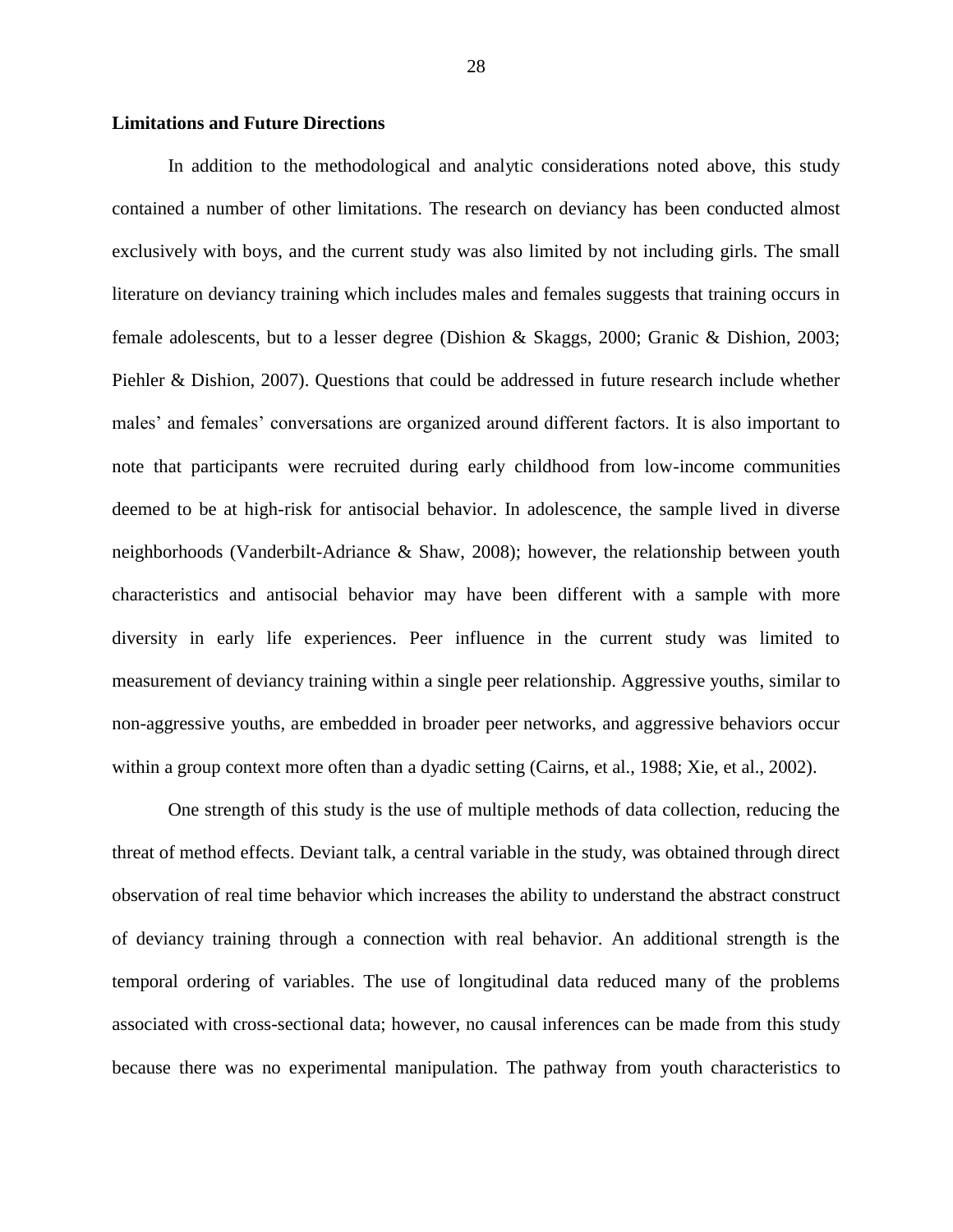deviant peer influence to antisocial behavior is a plausible causal pathway, but it is not the only potential pathway. Snyder and colleagues have produced important work showing the influence of deviancy training in children as early as kindergarten (Snyder, Bank, & Burraston, 2005; Snyder, et al., 2008). It is likely that a bidirectional relationship exists in which a youth's characteristics influence his peer relationships and his friends, in turn, influence future development of individual characteristics.

One important route for future research is to investigate whether variables that predict the deviant peer process can tease apart initiating versus following in the peer process. For example, life-course antisocial youths (see Moffitt, 1993) may be the primary initiators while adolescentlimited antisocial youths could be the followers in the conversation. Future examination would benefit from the ethical use of experimental manipulation to allow causal inferences, and more advanced analyses, such as the actor-partner independence model (Kenny, 1996). The actorpartner model is particularly well suited for teasing apart the shared and unique contribution each adolescent contributes to the discussion of deviant topics which could then be compared to their status as an early- or late-starter for antisocial behavior.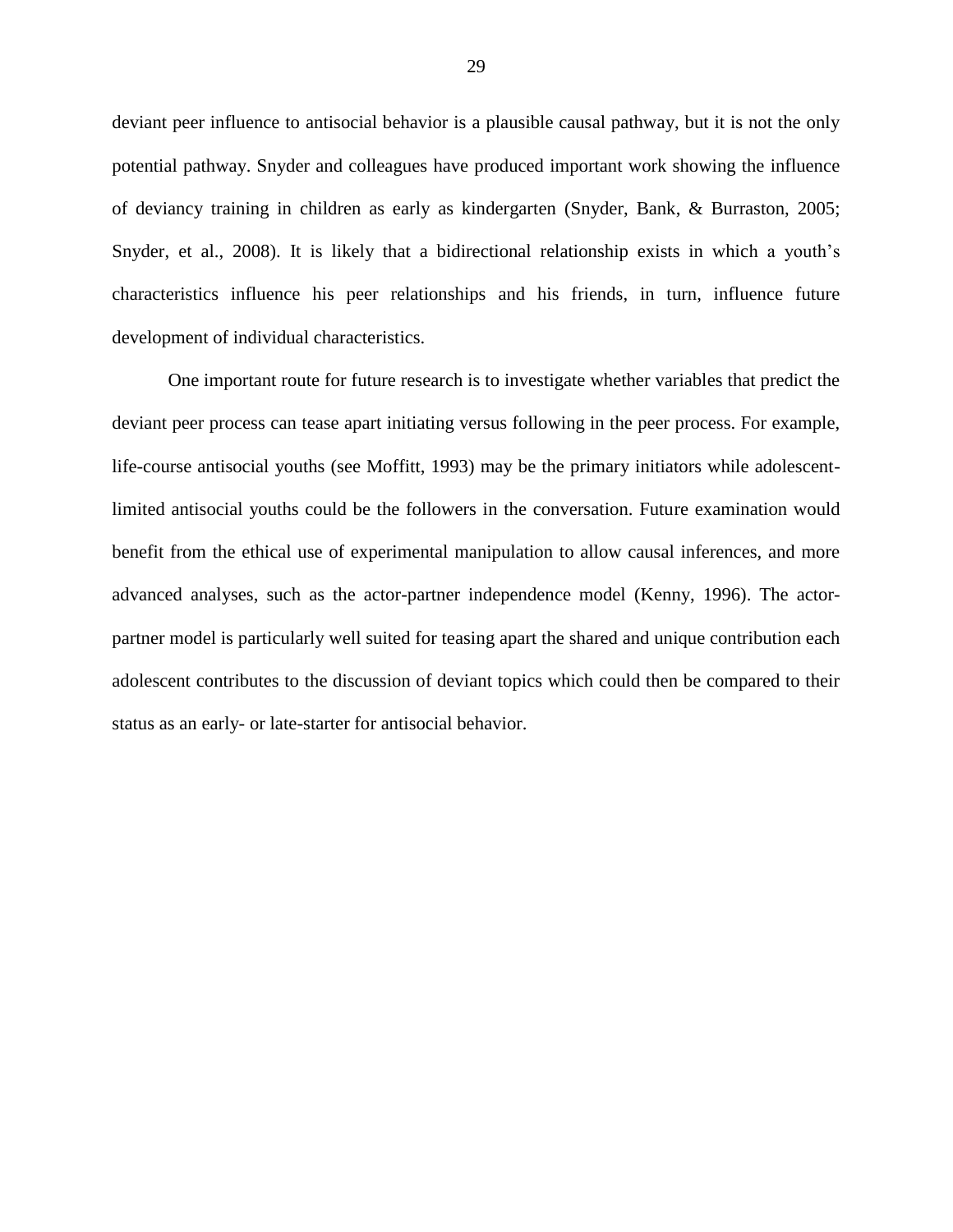# **APPENDIX A**

# **Prosociality (10 items)**

- 1. Does he help other children his own age without being asked?
- 2. Would he feel guilty if he broke the law?\*\*\*
- 3. Does he share his things with other children his own age without being asked?
- 4. Does he feel bad for other children his age when they get hurt?
- 5. Does he try to cheer up children his age who are sad or upset?
- 6. Does he feel sorry for kids who get picked on?
- 7. Does he want everyone to follow the rules, including himself?
- 8. Does he care about other children's feelings?
- 9. Does he enjoy learning about new and interesting things?
- 10. Is he concerned about what is right and wrong?

\*\*\*Included on the parent version of the subscale, but not on the child versions of the subscale.

# **Daring (5 items)**

- 1. Is he daring and adventurous?
- 2. Does he like rough games and sports?
- 3. Does he enjoy doing things that are risky and dangerous?
- 4. Does he enjoy things that are exciting and loud?
- 5. Is he brave?

# **Self-Report of Delinquency (62 items)**

Teenagers get involved in many different kinds of activities. Please indicate how often you engaged in these behaviors in the *past year.* Please be honest in answering these questions, and know that all of your answers will be kept *confidential*.

| <b>Never</b> | Once or Twice | More Often |
|--------------|---------------|------------|
|              |               |            |

1. Have you received an in-school detention?

- 2. Have you received an in-school suspension?
- 3. Have you been expelled from school?
- 4. Have you cheated on school tests or assignments?
- 5. Have you been caught cheating on school tests?
- 6. Have you skipped school without an excuse?
- 7. Have you been sent home from school for bad behavior?
- 8. Have you *on purpose* broken or damaged or destroyed something belonging

to your parents or other people in your family?

9. Have you *on purpose* broken or damaged or destroyed something belonging to a school?

10. Have you *on purpose* broken or damaged or destroyed other things that did not belong to you, not counting things that belong to your family or school?

11. Have you written things or sprayed paint on walls or sidewalks or cars, where you were not supposed to be?

12. Have you purposely set fire to a building, a car, or something else or tried to do so?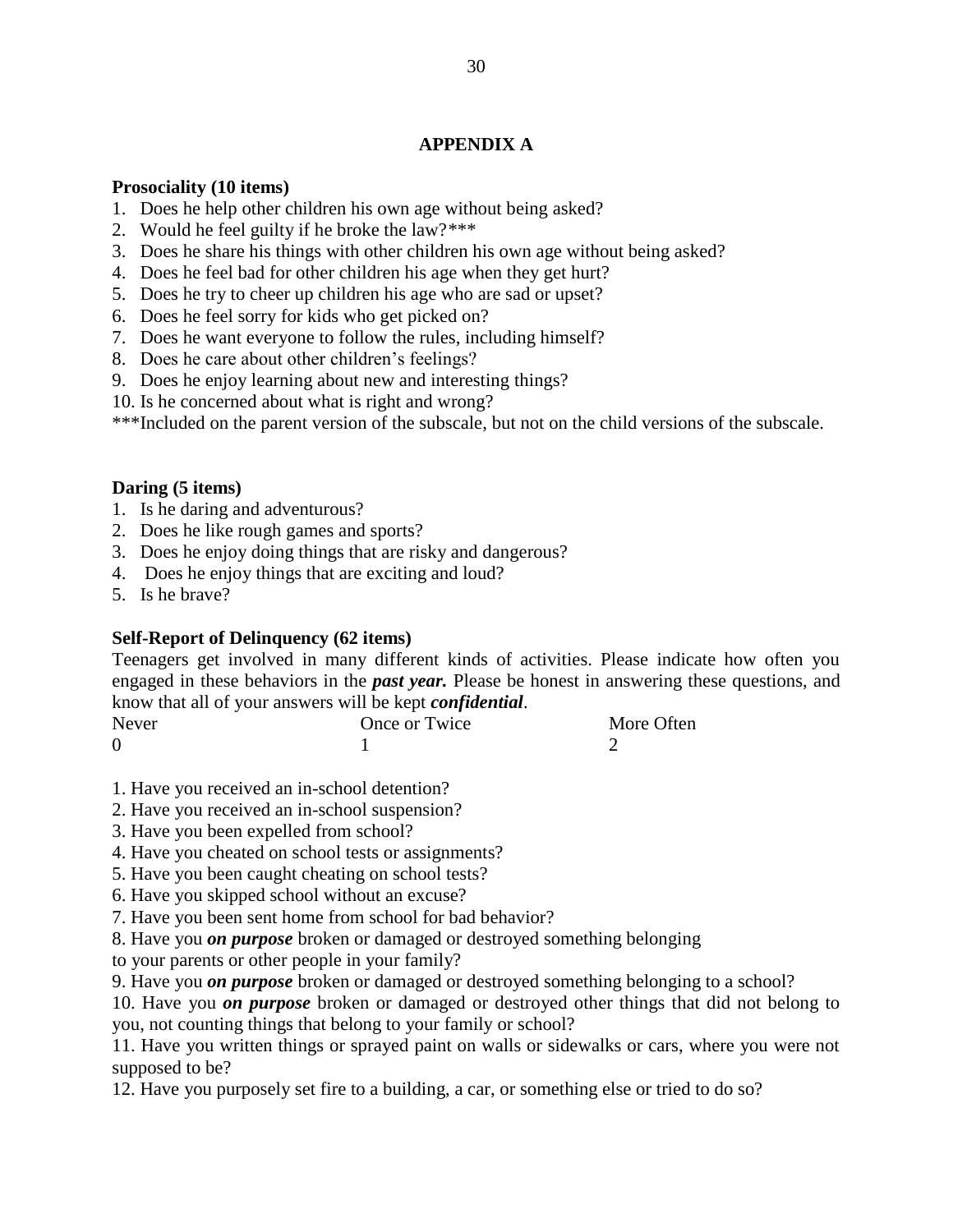13. Have you stolen or tried to steal a bicycle or skateboard?

14. Have you taken something from a store without paying for it?

15. Have you taken some money at home that did not belong to you, like from your mother's purse or from your parents' dresser?

16. Have you taken anything else at home that did not belong to you?

17. Have you taken anything at school from the teacher or other kids that did not belong to you? (select "never" if not in school)

18. Have you taken something out of somebody's house or yard or garage that did not belong to you?

19. Have you taken something from a car that did not belong to you?

20. Have you gone into or tried to go into a building to steal something?

21. Have you avoided paying for things such as movies, bus, or subway rides or food?

22. Have you snatched someone's purse or wallet or picked someone's pocket?

23. Have you gone joyriding, that is, taken a motor vehicle, such as a car or motorcycle, for a ride or drive without the owner's permission?

24. Have you stolen while confronting someone, like in a mugging, purse snatching, or extortion?

25. Have you hit a teacher or another grown-up at school?

26. Have you hit other students or got into a physical fight with them? (select "never" if not in school)

27. Have you hit one of your parents? (select "never" if not in school)

28. Have you hit your brother or sister or got into a physical fight with him/her?

29. Have you carried a hidden weapon other than a plain pocket knife?

30. Have you thrown rocks or bottles at people?

31. Have you bullied, threatened, or intimidated someone else?

32. Have you been physically cruel to someone else (causing harm)?

33. Have you been physically cruel to an animal (causing harm)?

34. Have you threatened anyone with a weapon (like a bat, brick, broken bottle, knife, or gun)?

35. Have you used a weapon that can cause serious physical harm to others (like a bat, brick, broken bottle, knife, or gun)?

36. Have you secretly taken a sip from a glass or bottle of beer?

37. Have you secretly taken a sip from a glass or bottle of wine?

38. Have you secretly taken a sip from a glass or bottle of liquor?

38. Have you secretly taken a sip from a glass

39. Have you secretly smoked a cigarette, smoked a pipe, or chewed tobacco?

40. Have you smoked marijuana?

41. Have you sniffed glue?

42. Have you tried cocaine or crack?

43. Have you tried LSD?

44. Have you tried heroin?

45. Have you tried ecstasy?

46. Have you tried methamphetamine or speed?

47. Have you *sold* marijuana (pot, grass, hash)?

48. Have you *sold* hard drugs, such as heroin, cocaine (crack), or LSD?

49. Have you ever tried other drugs that weren't listed above? If yes, please

list:\_\_\_\_\_\_\_\_\_\_\_\_\_\_\_\_\_\_\_\_\_\_\_\_\_\_\_\_\_\_\_\_\_\_\_\_\_\_\_\_\_\_\_\_\_\_\_\_\_\_\_\_\_\_\_\_\_\_\_\_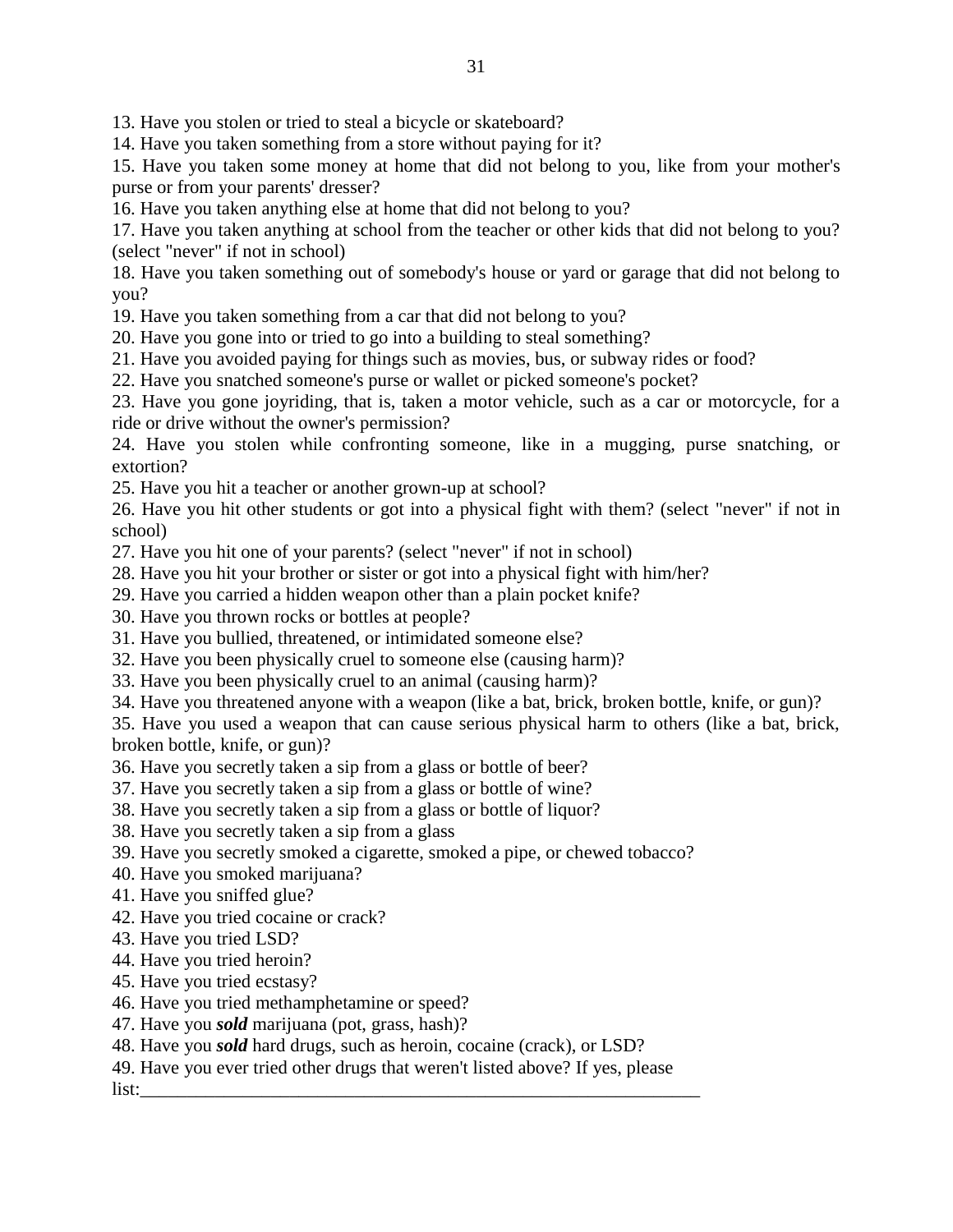50. Have you been stopped and questioned by the police?

51. Have you been placed in a police car or brought to the police station?

\_\_\_\_\_\_\_\_\_\_\_\_\_\_\_\_\_\_\_\_\_\_\_\_\_\_\_\_\_\_\_\_\_\_\_\_\_\_\_\_\_\_\_\_\_\_\_\_\_\_\_\_\_\_\_\_\_\_\_\_\_\_

52. Have you been arrested?

53. Have you gone into someone's garden, backyard, house, or garage when you

were not supposed to be there?

54. Have you run away from home?

56. Have you been involved in any gang activities?

55. Have you been loud, rowdy, or unruly in a public place so that people complained about it or got you in trouble?

57. Have you stayed out late at night without your parent's permission?

58. Have you had sex with another person?

59. Have you had unsafe sex (i.e., sex without a condom)?

60. Have you forced someone into sexual activity with you?

61. Have you forced someone to have unsafe sex with you (i.e., sex without a condom)?

62. Have you gotten someone else pregnant?

# **Peer Interaction Task**

*"For the next 20 minutes we are going to have the two of you talking to each other about 4 different topics. I will leave the room after giving you the instructions for each discussion topic.*

*We won't share the information with your parents or anyone else outside of the Pitt Mother & Child Project, so you can talk freely. And because we want to keep this video confidential, please use only first names when talking about each other or other people. Please try to talk in as much detail as you can, and try to use up the full 5 minutes. If you finish the topic early, relax and just talk about other things. Please talk in a normal voice tone and don't get out of your chairs or move them around at all during the discussions. I will keep track of time and come tell you each new topic when time is up. The first thing I'm going to have you do is introduce yourselves, but do you have any questions before we begin?"*

Activity #1: Planning an Activity *"Please introduce yourselves (pause and let each say their 1st name). For the next 20 minutes we would like you to talk about 4 topics. You may have talked with each other about some of these things before and some may be new. We'll give you a cue card for each topic to help guide your discussion.*

Activity # 1: Plan an Activity *"First, I would like you to plan an activity that you can do with each other next week. Make it something that you enjoy and plan it in as much detail as possible. It doesn't need to be expensive or take a lot of time. You'll have 5 minutes for this discussion. Try to use the full amount of time. Here's your card. Do you have any questions? Fine. One more thing. Please stay away from the camera during these tasks. Touching it might damage it or the recording we make. Thanks.*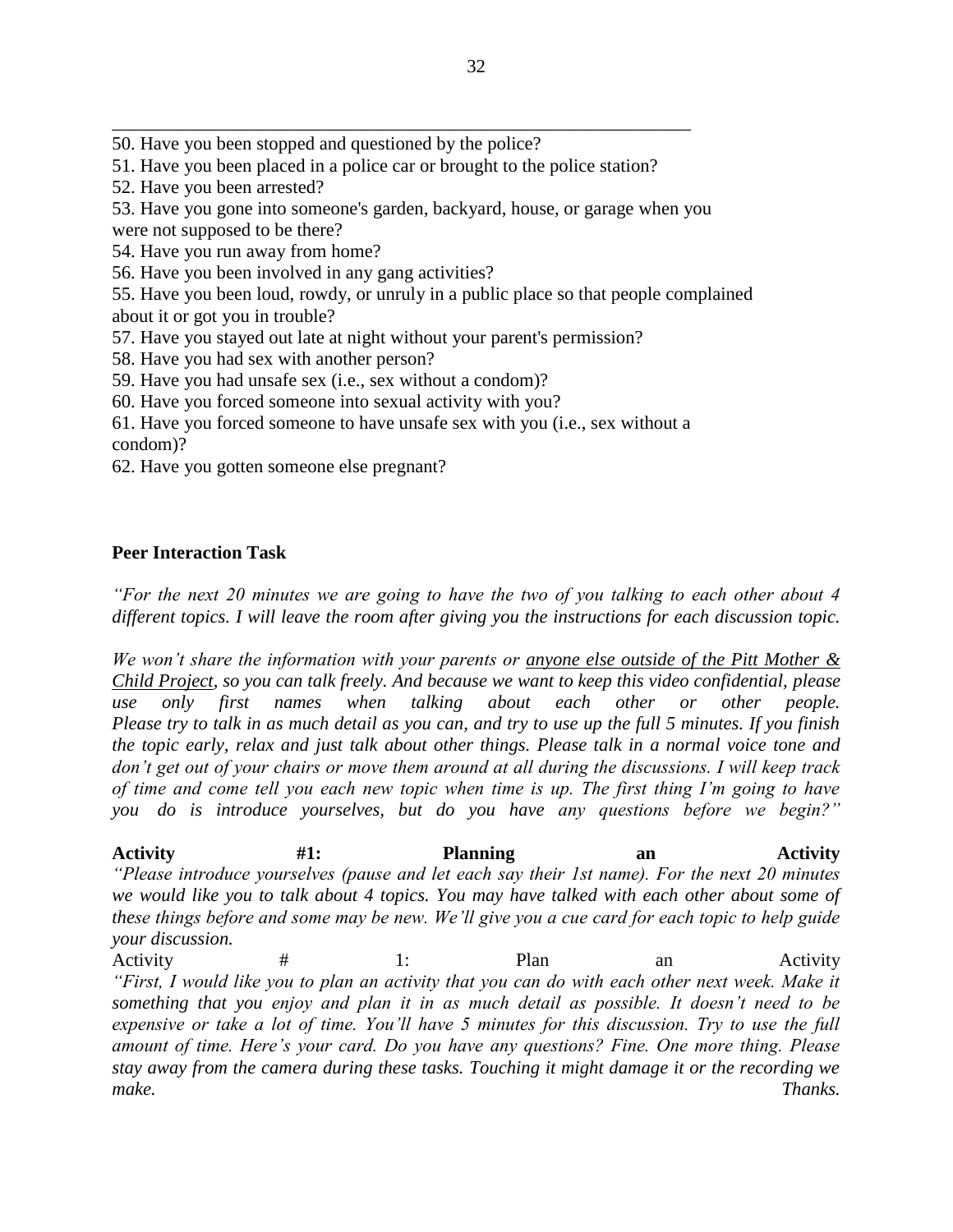# GREEN CARD

# *After 5 minutes, knock and re-enter the room.* **Activity #2: Current Problems for TC** (from target child's Problem Questionnaire)

*"Now I'd like the two of you to talk about a current problem that (TC) identified a few minutes ago, \_\_\_\_\_\_\_\_\_\_\_\_. (TC) please talk about why it is a problem and then if you've tried to solve it what you did and if it worked. Then talk with (friend name) about ways you might solve the problem and any ways that (friend name) could help. You'll have 5 minutes for this discussion. Here's your card. Do you have any questions?" If you run out of things to talk about on this topic*, *discuss* 1993 **discuss** 1.1 **discuss** 1.1 **discuss** 1.1 **discuss** 1.1 **discuss** 1.1 **discuss** 1.1 **discuss** 1.1 **discuss** 1.1 **discuss** 1.1 **discuss** 1.1 **discuss** 1.1 **discuss** 1.1 **discuss** 1.1 **discuss** 1.1 **d** 

| <b>LIGHT</b> |   |          |       | <b>BLUE</b> |          |     | <b>CARD</b> |
|--------------|---|----------|-------|-------------|----------|-----|-------------|
| After        | ັ | minutes, | knock | and         | re-enter | the | room.       |

# **Activity #3: Current Problems for Friend**

*"This time, I'd like the two of you to talk about a current problem that (friend name) identified a few minutes ago, \_\_\_\_\_\_\_\_\_\_\_\_. (Friend name) please talk about why it is a problem and then if you've tried to solve it what you did and if it worked. Then talk with (TC) about ways you might solve the problem and any ways that (TC) could help. You'll have 5 minutes for this discussion. Here's your card. Do you have any questions?"*

AQUA CARD

*After 5 minutes, knock and re-enter the room.*

| Activity | #4· | Planning |  | Party |
|----------|-----|----------|--|-------|
|----------|-----|----------|--|-------|

*"For the last 5 minutes we'd like you to plan a party. This is a party you would have at one of your houses. Please talk about who would be there, what you would do, and about how long it would last and anything else that you think is important. Here is a card to guide your discussion. Do you have any questions?"*

#### PINK CARD

After 5 minutes, knock and re-enter the room.

The child-peer tasks are now done. Escort friend from area and have sibling join target child in room. **Complete ethnicity checklist with friend.** If friend is all done with questionnaires and has a way to get home (e.g., walking a few blocks away), Examiner B can reimburse him for his time (signing receipt of payment) and is free to leave the assessment. If the friend will need to wait for a ride from you or a person picking him up, invite friend to play with our portable Nintendo (to be purchased later in the Fall) or other materials we have (e.g., comic books) while he waits. He may be able to call a parent and get a ride or home, or need transportation from the Examiners at the end of the visit. If friend is going to leave the visit soon, allow target child time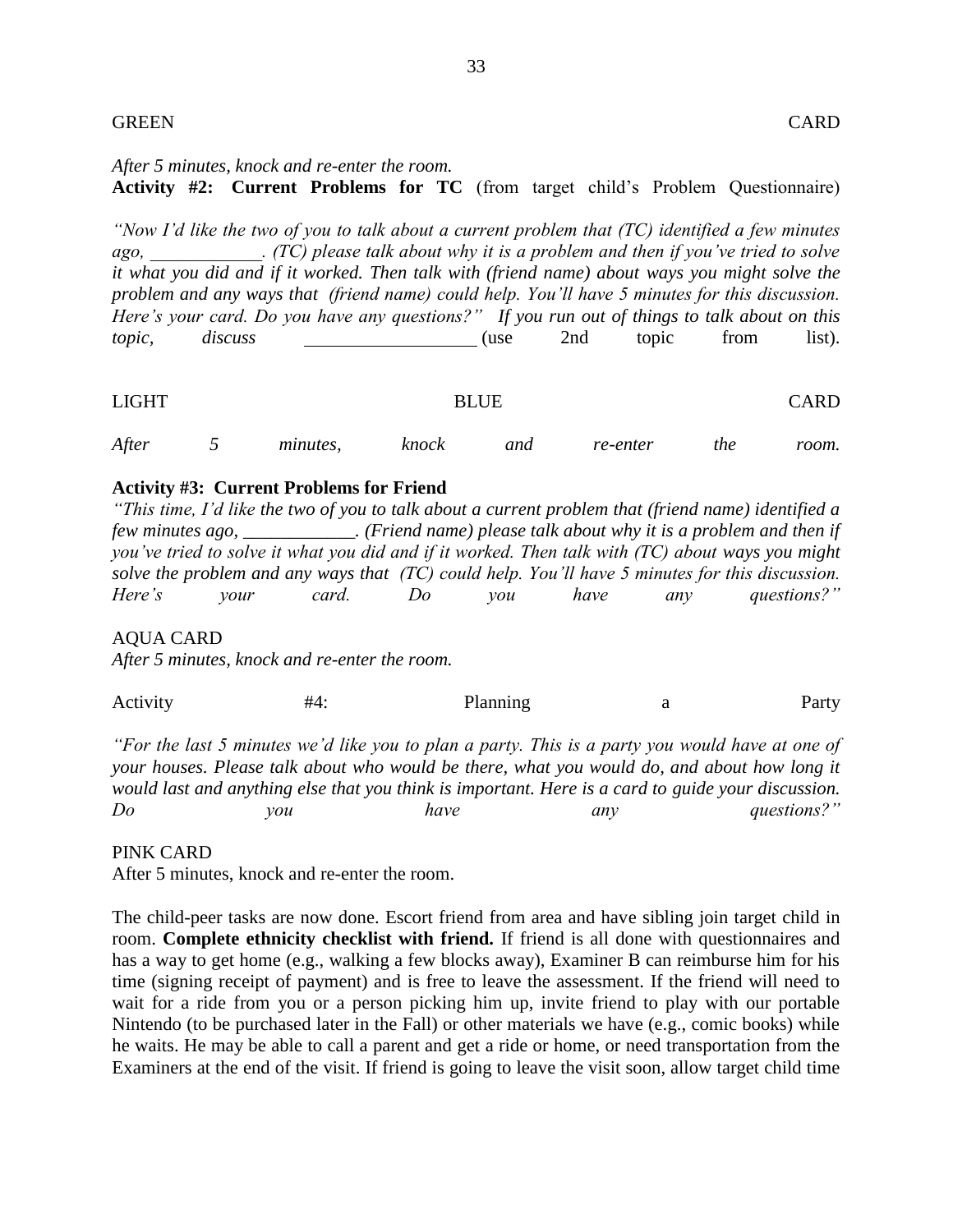to say good-bye. If friend is going to hang out for a while, keep target child in same area, and escort sibling to room where target child and friend have been convening discussion tasks.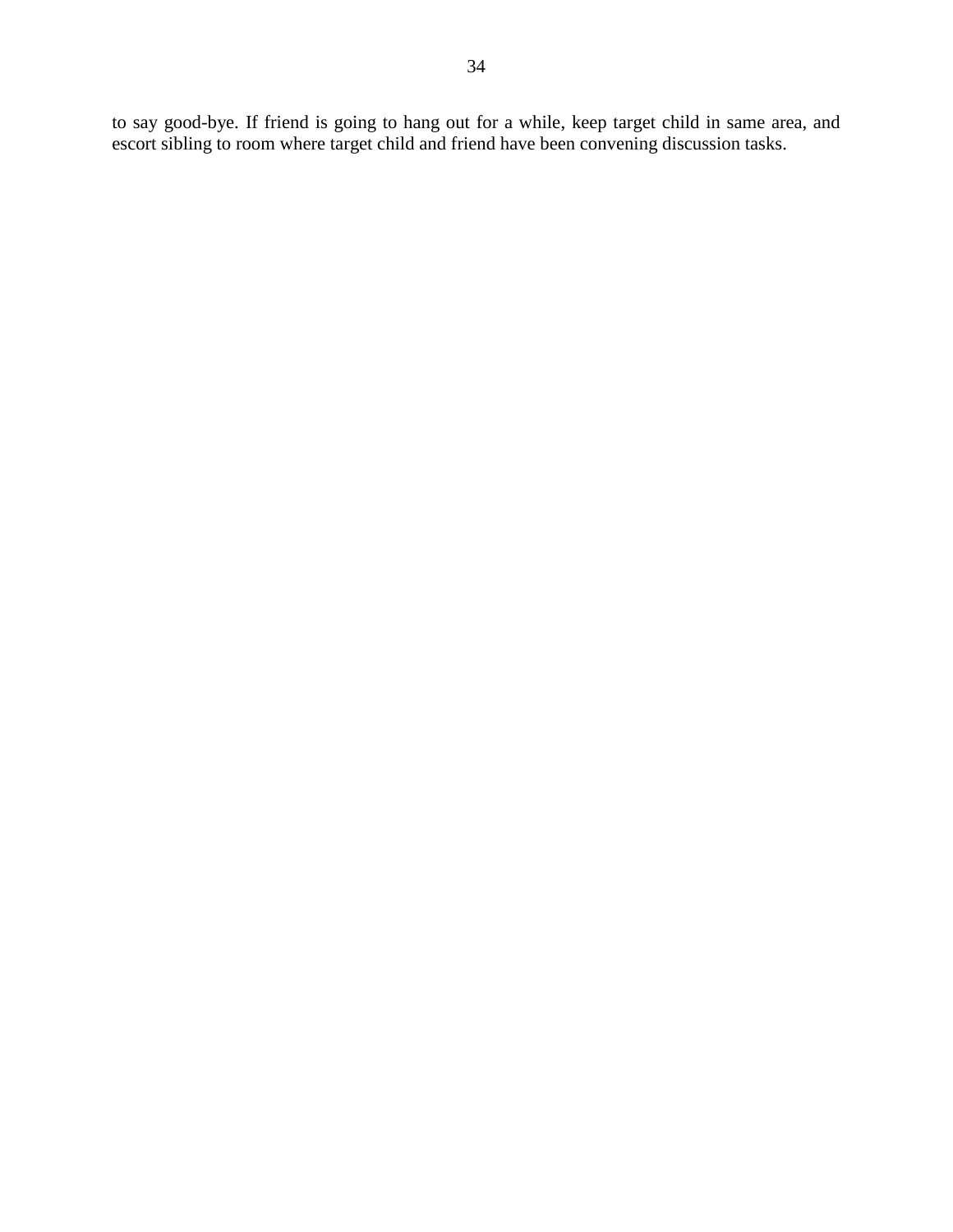#### **REFERENCES**

- Achenbach, T. M. (1991). Manual for the Child Beahvior Checklist/4-18 and 1991 profiles. Burlington: University of Vermont, Department of Psychiatry.
- American Psychiatric Association. (2000). Diagnostic and statistical manual of mental disorders  $(4<sup>th</sup>$  ed, txt rev.). Washington, DC
- American Psychiatric Association. Personality Disorders. (2012, June 1). Personality disorders. Retrieved from http://www.dsm5.org/proposedrevision/pages/personalitydisorders.aspx
- Bentler, P. M. (1990). Comparative fit indexes in structural models. *Psychological Bulletin, 107*, 238-246. doi. 10.1037//0033-2909.107.2.238
- Brechwald, W. A., & Prinstein, M. J. (2011). Beyond homophily: A decade of advances in understanding peer influence processes. *Journal of Research on Adolescence, 21*, 166- 179. doi: 10.1111/j.1532-7795.2010.00721.x
- Brennan, P. A., Hall, J., Bor, W., Najman, J. M., & Williams, G. (2003). Integrating biological and social processes in relation to early-onset persistent aggression in boys and girls. *Developmental Psychology, 39*, 309-323. doi: 10.1037/0012-1649.39.2.309
- Broidy, L. M., Nagin, D. S., Tremblay, R. E., Bates, J. E., Brame, B., Dodge, K. A., . . . Vitaro, F. (2003). Developmental Trajectories of Childhood Disruptive Behaviors and Adolescent Delinquency: A Six-Site, Cross-National Study. *Developmental Psychology, 39*(2), 222-245. doi: 10.1037//0012-1649.39.2.222.
- Cairns, R. B., Cairns, B. D., Neckerman, H. J., Gest, S. D., & Gariepy, J. L. (1988). Social networks and aggressive behavior: Peer support or peer rejection? *Developmental Psychology, 24*, 815-823. doi: 10.1037//0012-1649.24.6.815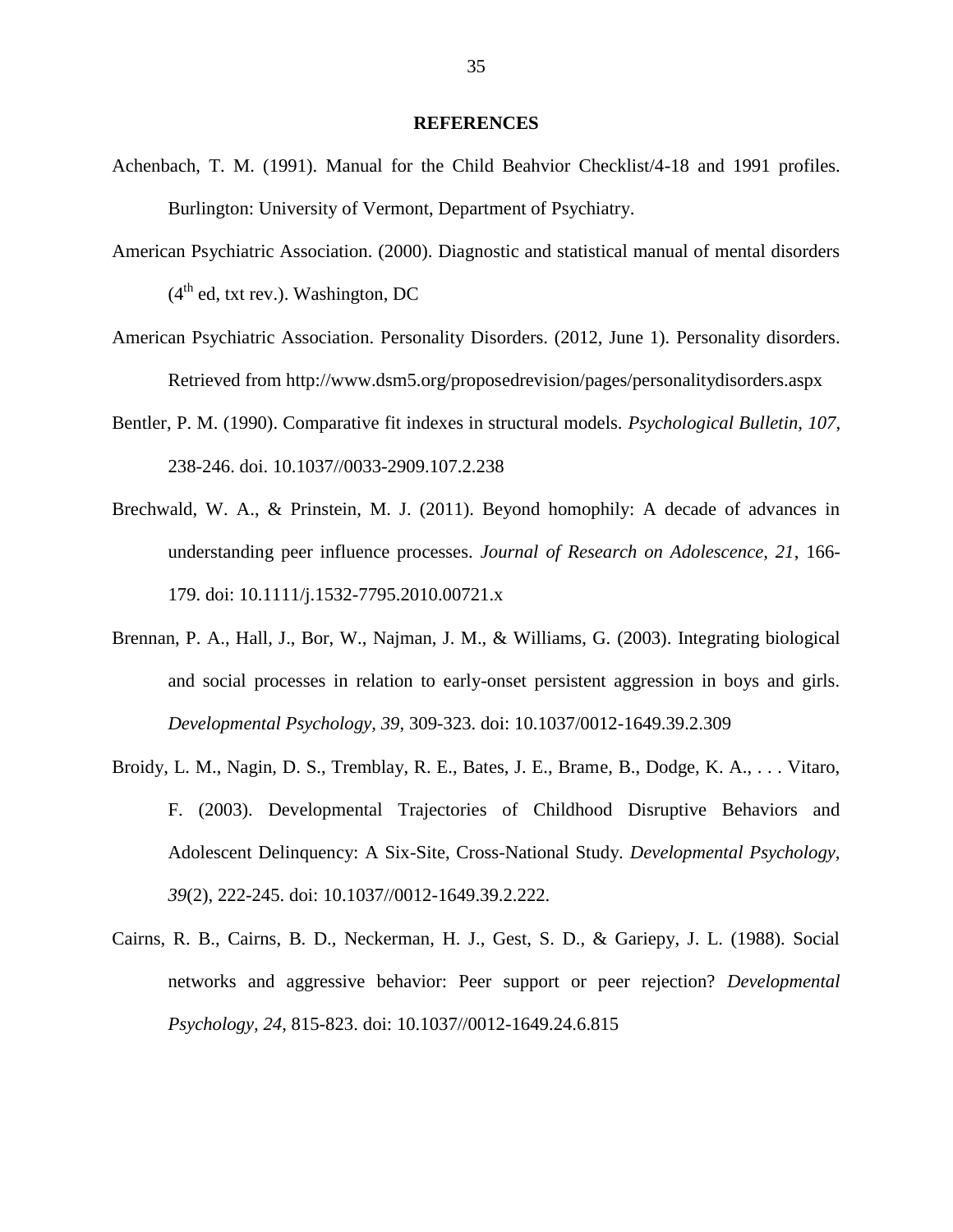- Cairns, R. B., Leung, M. C., Buchanan, L., & Cairns, B. D. (1995). Friendships and social networks in childhood and adolescence: Fluidity, reliability, and interrelations. *Child Development, 66*, 1330-1345. doi: 10.2307/1131650
- Cairns, R. B., Perrin, J. E., & Cairns, B. D. (1985). Social structure and social cognition in early adolescence: Affiliateive patterns. *Early Adolescence, 5*, 339-355. doi: 10.1177/0272431685053007
- Caspi, A., Henry, B., McGee, R. O., & Moffitt, T. E. (1995). Temperamental origins of child and adollescent behavior problems: From age three to fifteen. *Child Development, 66*, 55-68. doi: 10.2307/1131190
- Cloninger, C. R., Svrakic, D. M., & Przybeck, T. R. (1993). A psychobiological model of temperament and character. *Archives of General Psychiatry, 50*, 975-990. doi: 10.1001/archpsyc.1993.01820240059008
- Costa, P. T., Jr., & McCrae, R. R. (1992). *Revised NEO Personality Inventory (NEO-PI-R) and NEO Five-Factor Inventory (NEO-FFI) professional manual*. Odessa, FL: Psychological Assessment Resources, Inc.
- Dishion, T. J., Andrews, D. W., & Crosby, L. (1995). Antisocial Boys and Their Friends in Early Adolescence: Relationship Characteristics, Quality, and Interactional Process. *Child Development, 66*(1), 139-151. doi: 10.1111/j.1467-8624.1995.tb00861.x
- Dishion, T. J., Nelson, S. E., & Bullock, B. M. (2004). Premature adolescent autonomy: parent disengagement and deviant peer process in the amplification of problem behaviour. *Journal of Adolescence, 27*(5), 515-530. doi: 10.1016/j.adolescence.2004.06.005
- Dishion, T. J., Nelson, S. E., Winter, C. E., & Bullock, B. M. (2004). Adolescent freindship as a dynamic system: Entropy and deviance in the etiology and course of male antisocial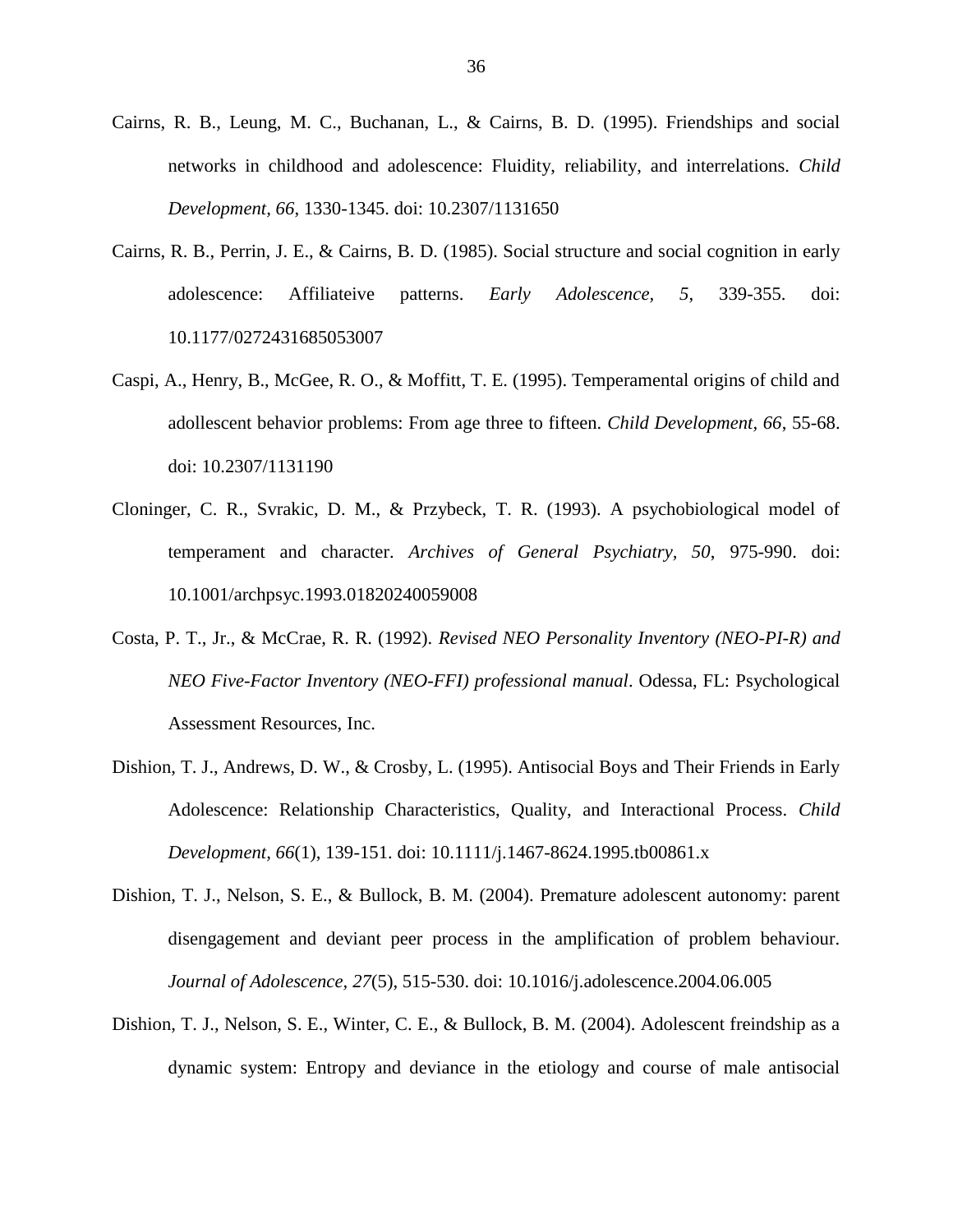behavior. *Journal of Abnormal Child Psychology, 32*, 651-663. doi: 10.1023/B:JACP.0000047213.31812.21

- Dishion, T. J., & Owen, L. D. (2002). A longitudinal analysis of friendships and substance use: Bidirectional influence from adolescence to adulthood. *Developmental Psychology, 38*, 480-491. doi: 10.1037//0012-1649.38.4.480
- Dishion, T. J., Patterson, G. R., Stoolmiller, M., & Skinner, M. L. (1991). Family, school, and behavioral antecedents to early adolescent involvement with antisocial peers. *Developmental Psychology, 27*, 172-180. doi: 10.1037//0012-1649.27.1.172
- Dishion, T. J., & Skaggs, M. (2000). An ecological analysis of monthly "bursts" in early adolescent substance use. *Applied Developmental Science, 4*, 89-97. doi: 10.1207/S1532480XADS0402\_4
- Dishion, T. J., Spracklen, K. M., Andrews, D. W., & Patterson, G. R. (1996). Deviancy training in male adolescent friendships. *Behavior Therapy, 27*(3), 373-390.
- Dishion, T. J., Veronneau, M., & Myers, M. W. (2010). Cascading peer dynamics underlying the progression from problem behavior to violence in ealry to late adolescence. *Development and Psychopathology, 22*, 603-619. doi: 10.1017/S0954579410000313
- Dodge, K. A., Greenberg, M. T., Malone, P. S., & CPPRG. (2008). Testing an Idealized Dynamic Cascade Model of the Development of Serious Violence in Adolescence. *Child Development, 79*(6), 1907-1927. doi: 10.1207/S1532480XADS0402\_4
- Dodge, K. A., & Pettit, G. S. (2003). A biopsychosocial model of the development of chronic conduct problems in adolescnece. *Developmental Psychology, 39*, 349-437. doi: 10.1037/0012-1649.39.2.349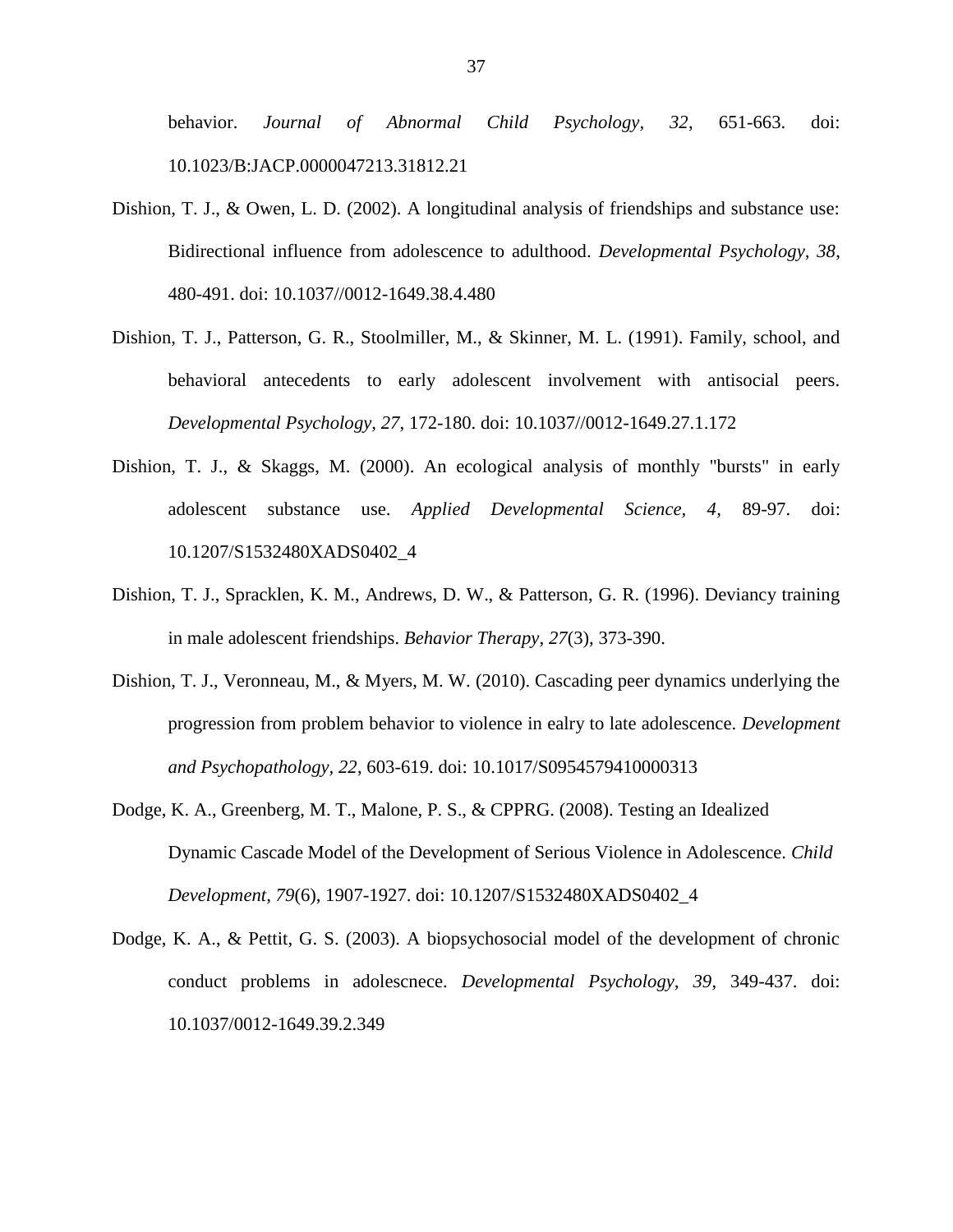- Elliott, D. S., Huizinga, D., & Ageton, S. S. (1985). *Explaining delinquency and drug use*. Thousand Oaks, CA: Sage.
- Ewart, C. K., & Suchday, S. (2002). Discovering how urban poverty and violence affect health: Development and validation of a neighborhood stress index. *Health Psychology, 21*, 254- 262. doi: 10.1037//0278-6133.21.3.254
- Eysenck, S. B., & Eysenck, H. J. (1977). The place of impulsiveness in a dimensional system of personality description. *Journal of Social and Clinical Psychology, 16*, 57-68. doi: 10.1111/j.2044-8260.1977.tb01003.x
- Farrington, D. P., & West, D. J. (1993). Criminal, penal and life histories of chronic offenders: Risk and protective factors and early. *Criminal Behavior and Mental Health, 3*, 492-523.
- Frick, P. J., & Dickens, C. (2006). Current perspectives on conduct disorder. *Current Psychiatry Reports, 8*, 59-72. doi: 10.1007/s11920-996-0063-6
- Frick, P. J., & White, S. F. (2008). Research review: The importance of callous-unemotional traits for developmental models of aggressive and atisocial behavior. *Journal of Child Psychology and Psychiatry, 49*, 359-375. doi: 10.1111/j.1469-7610.2007.01862.x
- Granic, I., & Dishion, T. J. (2003). Deviant Talk in Adolescent Friendships: A Step Toward Measuring a Pathogenic Attractor Process. *Social Development, 12*(3), 314-334. doi: 10.1111/1467-9507.00236
- Granic, I., & Patterson, G. R. (2006). Toward a comprehensive model of antisocial development: A dynamic systems approach. *Psychological Review, 113*(1), 101-131. doi: 10.1037/0033-295x.113.1.101
- Henderson, V. R., Hennessy, M., Barrett, D. W., Curtis, B., McCoy-Roth, M., Trentacoste, N., & Fishbein, M. (2004). When risky is attractive: Sensation seeking and romatic partner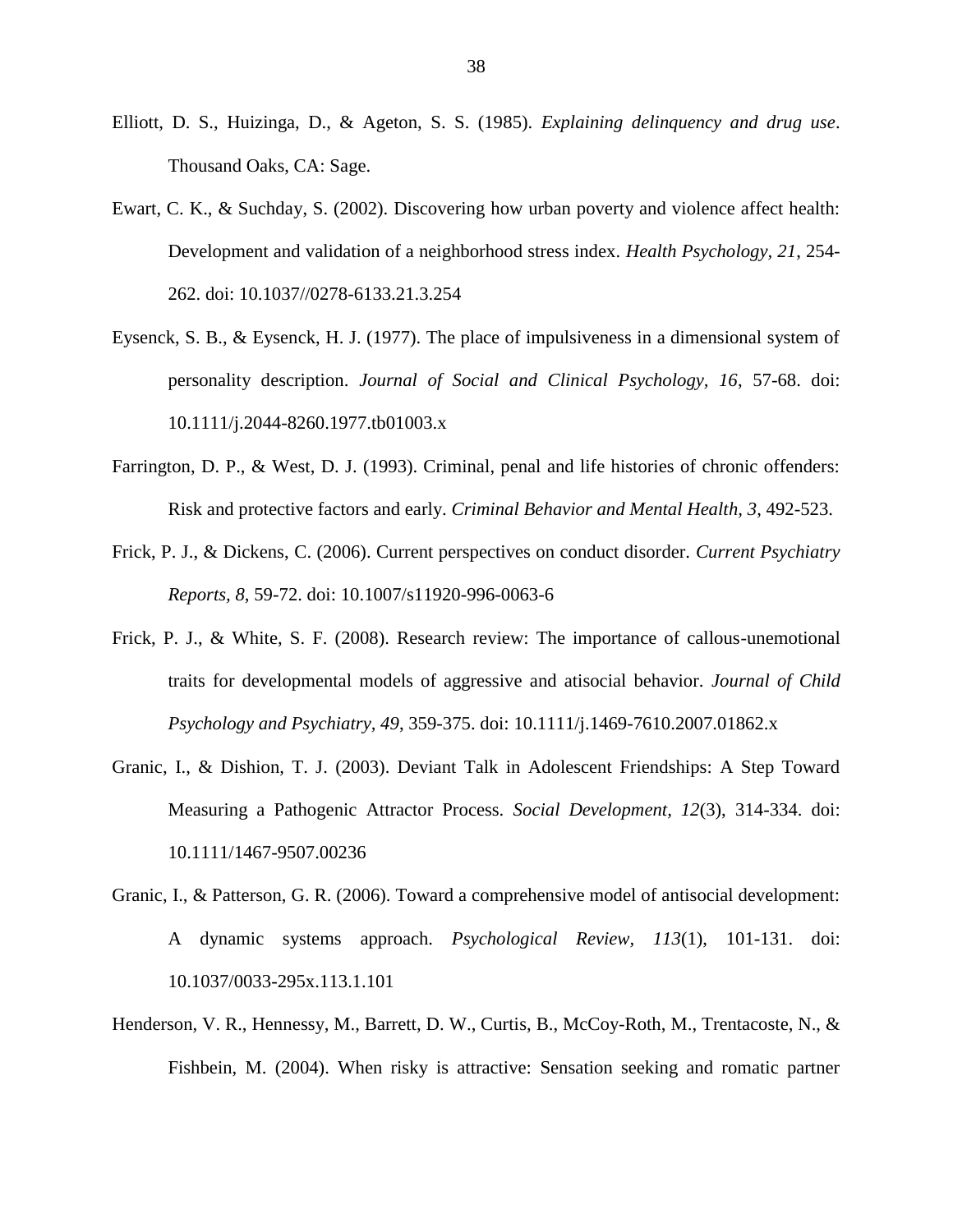selection. *Personality and Individual Differences, 38*, 311-325. doi: 10.1016/j.paid.2004.04.010

- Hirschi, T., & Hindelang, M. J. (1977). Intelligence and delinquency: A revisionist review. *American Sociological Review, 42*, 571-587. doi: [10.2307/2094556](http://dx.doi.org/10.2307%2F2094556)
- Hollenstein, T. (2007). State space grids: Analyzing dynamics across development. *International Journal of Behavioral Development, 31*, 384-396. doi: 10.1177/0165025407077765
- Hollenstein, T. (2007). State space grids: Analyzing dynamics across development. *International Journal of Behavioral Development, 31*(4), 384-396. doi: 10.1177/0165025407077765
- Hu, L., & Bentler, P. M. (1993). Evaluating model fit. In R. H. Hoyle (Ed.), *Structural equation modeling: Concepts, issues, and applications* (pp. 16-99). Newbury Park, CA: Sage.
- Ingoldsby, E. M., Shaw, D. S., Winslow, E., Schonberg, M., Gilliom, M., & Criss, M. M. (2006). Neighborhood disadvantage, parent-child conflict, neighborhood peer relationships, and early antisocial beahvior problem trajectories. *Journal of Abnormal Child Psychology, 34*, 303-319. doi: 10.1007/s10802-006-9026-y
- Kaufman, J., Birmaher, B., Brent, D., & Rao, U. (1997). Schedule for Affective Disorders and Schizophrenia for School-Age Children - Present and lifetime version (K-SADS-PL): Initial reliability and validity data. *Journal of American Academy of Child and Adolescent Psychiatry, 36*, 980-988. doi: [10.1097/00004583-199704000-00018](http://dx.doi.org/10.1097%2F00004583-199704000-00018)
- Kenny, D. A. (1996). Models of non-independence in dyadic research. *Journal of Social and Personal Relationships, 13*, 279-294. doi: 10.1177/0265407596132007
- Lacourse, E., Nagin, D. S., Vitaro, F., Cote, S., Arseneault, L., & Tremblay, R. E. (2006). Prediction of Early-Onset Deviant Peer Group Affiliation: A 12-Year Longitudinal Study. *Arch Gen Psychiatry, 63*(5), 562-568. doi: 10.1001/archpsyc.63.5.562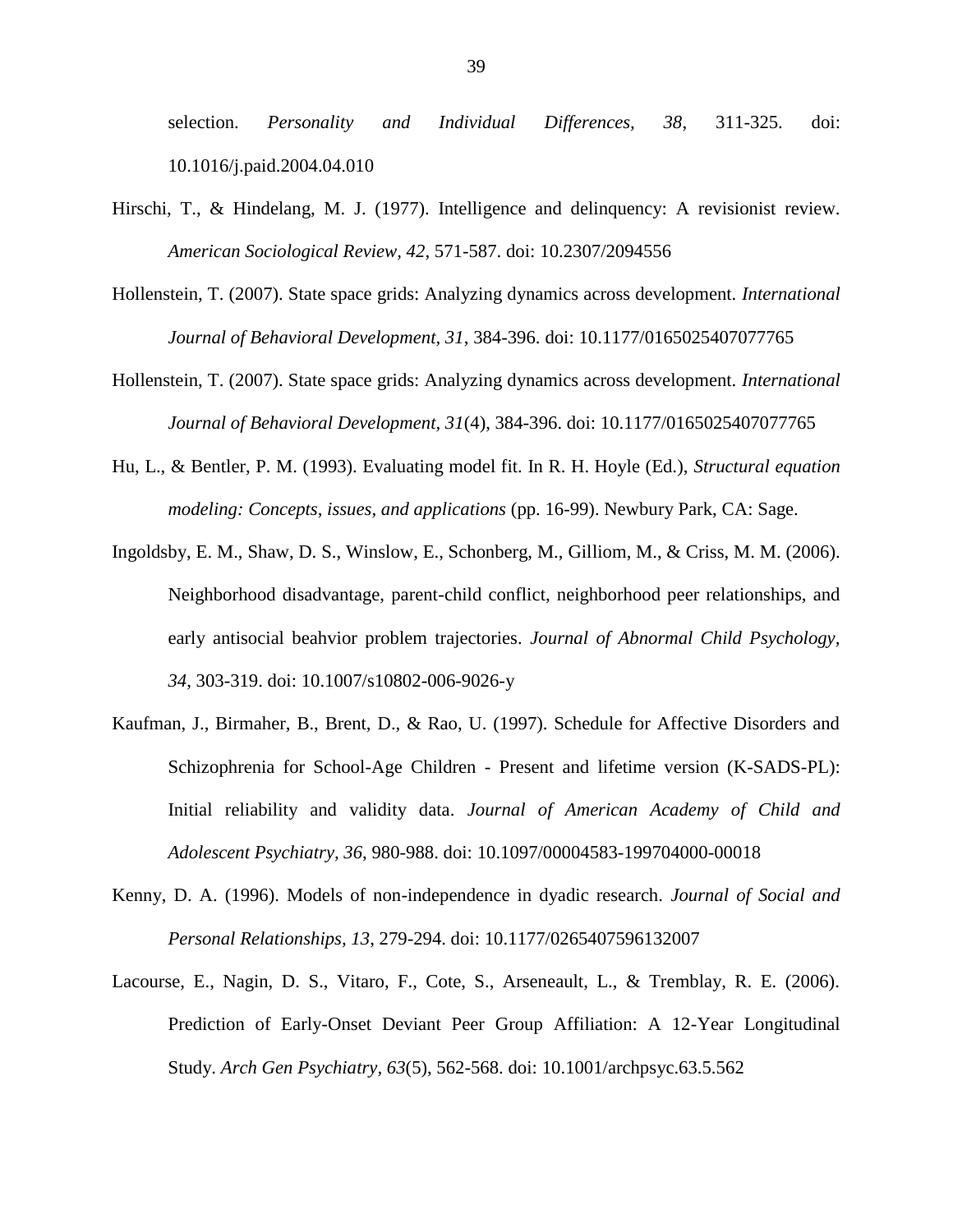- Lahey, B. B., Applegate, B., Chronis, A. M., Jones, H. A., Williams, S. H., Loney, J., & Waldman, I. D. (2008). Psychometric characteristics of a measure of emotional dispositions developed to test a developmental propensity model of conduct disorder. *Journal of Clinical Chid and Adolescent Psychology, 37*, 794-807. doi: 10.1080/15374410802359635
- Lahey, B. B., Loeber, R., Burke, J., & Rathouz, P. J. (2002). Adolescent outcomes of childhood conduct disorder among clinic-referred boys: Predictors of improvement. *Journal of Abnormal Child Psychology, 20*, 333-348. doi: 10.1023/A:1015761723226
- Lahey, B. B., & Waldman, I. D. (2003). A developmental propensity model of the origins of conduct problems during childhood and adolescence. In B. B. Lahey, T. E. Moffitt  $\& A$ . Caspi (Eds.), *Causes of conduct disorders and juvenile delinquency* (pp. 76-117). New York: Guilford Press.
- Laird, R. D., Pettit, G. S., Dodge, K. A., & Bates, J. E. (2003). Change in parents' monitoring knoweldge: Links with parenting, relationship quality, adolescent beliefs, and antisocial behavior. *Social Development, 12*, 401-419. doi: 10.1111/1467-9507.00240
- Lynam, D., Moffitt, T. E., & Stouthamer-Loeber, M. (1993). Explaining the relation between IQ and delinquency: Class, race, test motivation, school failure, or self-control? *Journal of Abnormal Psychology, 102*, 187-196. doi: 10.1037//0021-843X.102.2.187
- Little, R. J. A. (1988). A test of missing completely at random for multivariate data with missing values. *Journal of the American Statistical Association, 83*, 1198-1202. doi: 10.1080/01621459.1988.10478722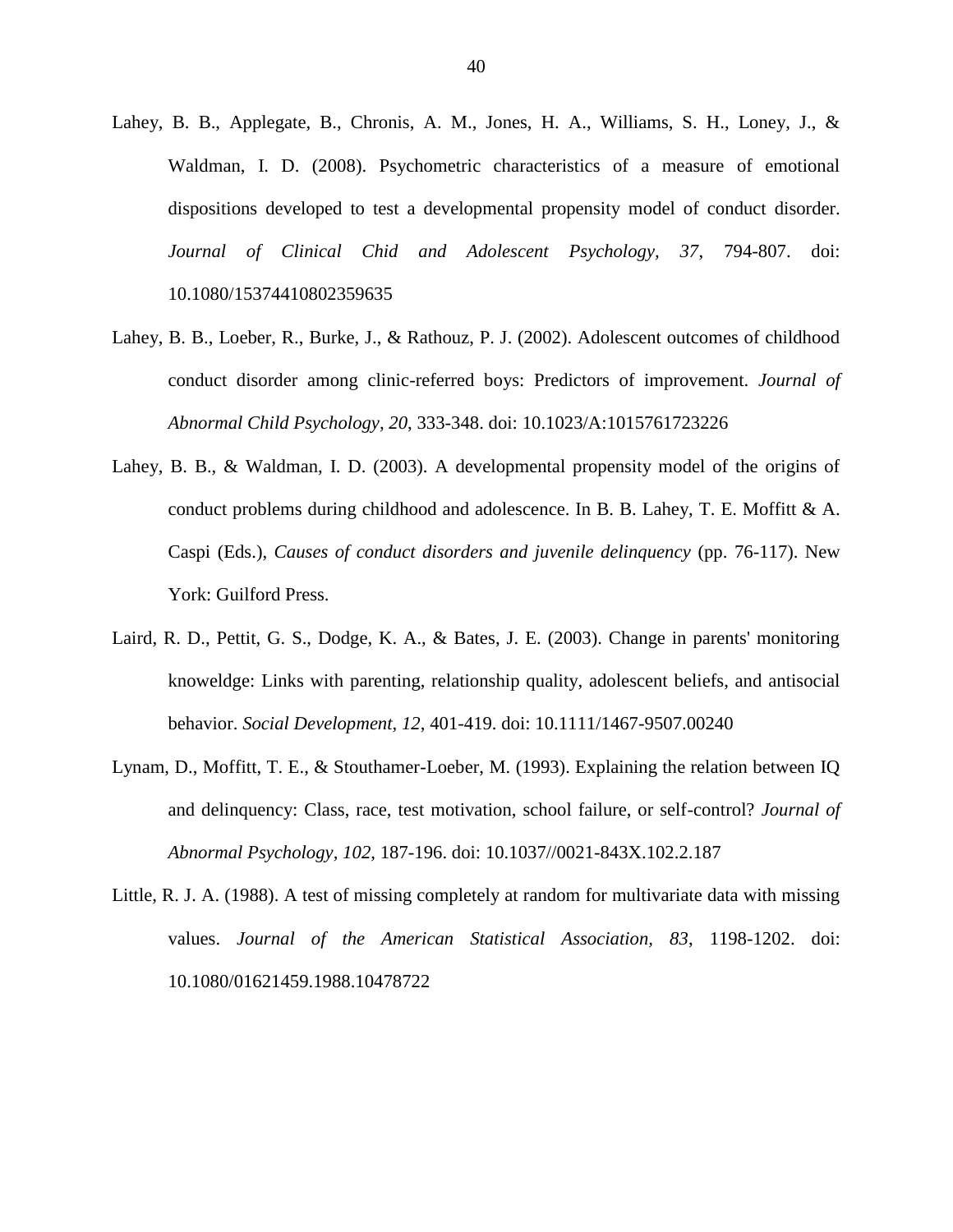- MacCallum, R. C., Wegener, D. T., Uchino, B. N., & Fabrigar, L. R. (1993). The problem of equivalent models in applications of covariance structure analysis. *Psychological Bulletin, 114*, 185-199. doi: 10.1037//0033-2909.114.1.185
- MacKinnon, D. P. (2008). *Introduction to satistical mediation analysis*. Mahwah, NJ: Erlbaum.
- McGloin, J. M., Pratt, T. C., & Maahs, J. (2004). Rethinking the IQ-delinquency relationship: A lonitudinal analysis of multiple theoretical models. *Justice Quarterly, 21*, 603-635. doi: 10.1080/07418820400095921
- McMahon, R. J., Witkiewitz, K., Kotler, J. S., & CPPRG. (2010). Predictive validity of callousunemotional traits measured in ealry adolescence with respect to multiple antisocial outcomes. *Journal of Abnormal Psychology, 119*, 752-763. doi: 10.1037/a0020796
- Miller, T. R., Cohen, M. a., & Wiersema, B. (1996). *Victim costs and consequences: A new look*: Washington, DC: National Institute of Justice.
- Moffitt, T. E. (1993). Adolescence-limited and life-course persistent antisocial behavior: A developmental taxonomy. *Psychological Review, 100*, 674-701. doi: 10.1037/0033- 295X.100.4.674
- Moffitt, T. E., Lynam, D., & Silva, P. A. (1994). Neuropsychological tests predicting persistent male delinquency. *Criminology, 32*, 277-300. doi: 10.1111/j.1745-9125.1994.tb01155.x
- Monahan, K. C., Steinberg, L., & Cauffman, E. (2009). Affiliation with antisocial peers, susceptibility to peer influence, and antisocial behavior during the transition to adulthood. *Developmental Psychology, 45*, 1520-1530. doi: 10.1037/a0017417

Muthén, L., & Muthén, B. (2010). *Mplus 6.0* [Statistical program]. Los Angeles, CA.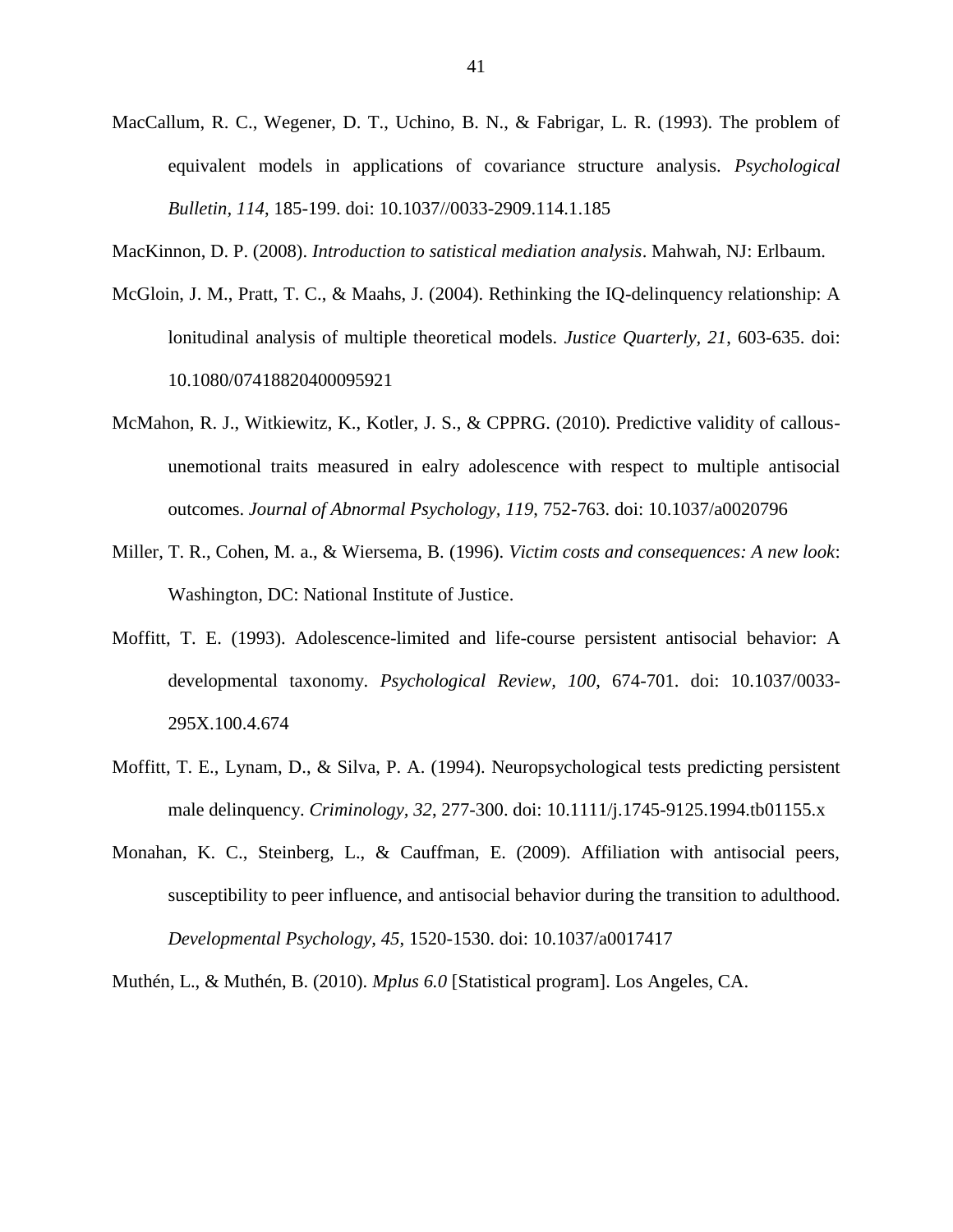- Newcomb, M. D., & McGee, L. (1991). Influences of sensation seeking on general deviance and specific problem behaviors from adolescence to yough adulthood. *Journal of Personality and Social Psychology, 61*, 614-628. doi: 10.1037/0022-3514.61.4.614
- Ortiz, J., & Raine, A. (2004). Heart rate level and antisocial bheavior in children and adolescents: A meta-analysis. *Journal of American Academy of Child and Adolescent Psychiatry, 43*, 154-162. doi: 10.1097/01.chi.0000101373.03068.5c
- Park, N. S., Lee, B. S., Sun, F., Vazsonyi, A. T., & Bolland, J. M. (2010). Pathways and predictors of antisocial behaviors in African American adolescents from poor neighborhoods. *Children and Youth Services Review, 32*(3), 409-415. doi: [10.1016/j.childyouth.2009.10.012](http://dx.doi.org/10.1016%2Fj.childyouth.2009.10.012)
- Patterson, G. R., Dishion, T. J., & Yoerger, K. L. (2000). Adolescent growth in new forms of problem behavior: Macro- and micro-peer dynamics. *Prevention Science, 1*, 3-13. doi: 10.1023/A:1010019915400
- Piehler, T. F., & Dishion, T. J. (2005). *The Norm Topic Code (NTC): A system for coding topics and reactions in friendship dyads*. Unpublished manual.
- Piehler, T. F., & Dishion, T. J. (2007). Interpersonal Dynamics Within Adolescent Friendships: Dyadic Mutuality, Deviant Talk, and Patterns of Antisocial Behavior. *Child Development, 78*(5), 1611-1624. doi: [10.1111/j.1467-8624.2007.01086.x](http://dx.doi.org/10.1111%2Fj.1467-8624.2007.01086.x)
- Puzzanchera, C. (2009). *Juvenile Arrests 2008*: Washington, DC: Office of Juvenile Justice and Delinquency Prevention.
- Raine, A., Moffitt, T. E., Caspi, A., Loeber, R., Stouthamer-Loeber, M., & Lynam, D. (2005). Neurocognitive impairments in boys on the life-course persistent antisocial path. *Journal of Abnormal Psychology, 114*, 38-49. doi: 10.1037/0021-843X.114.1.38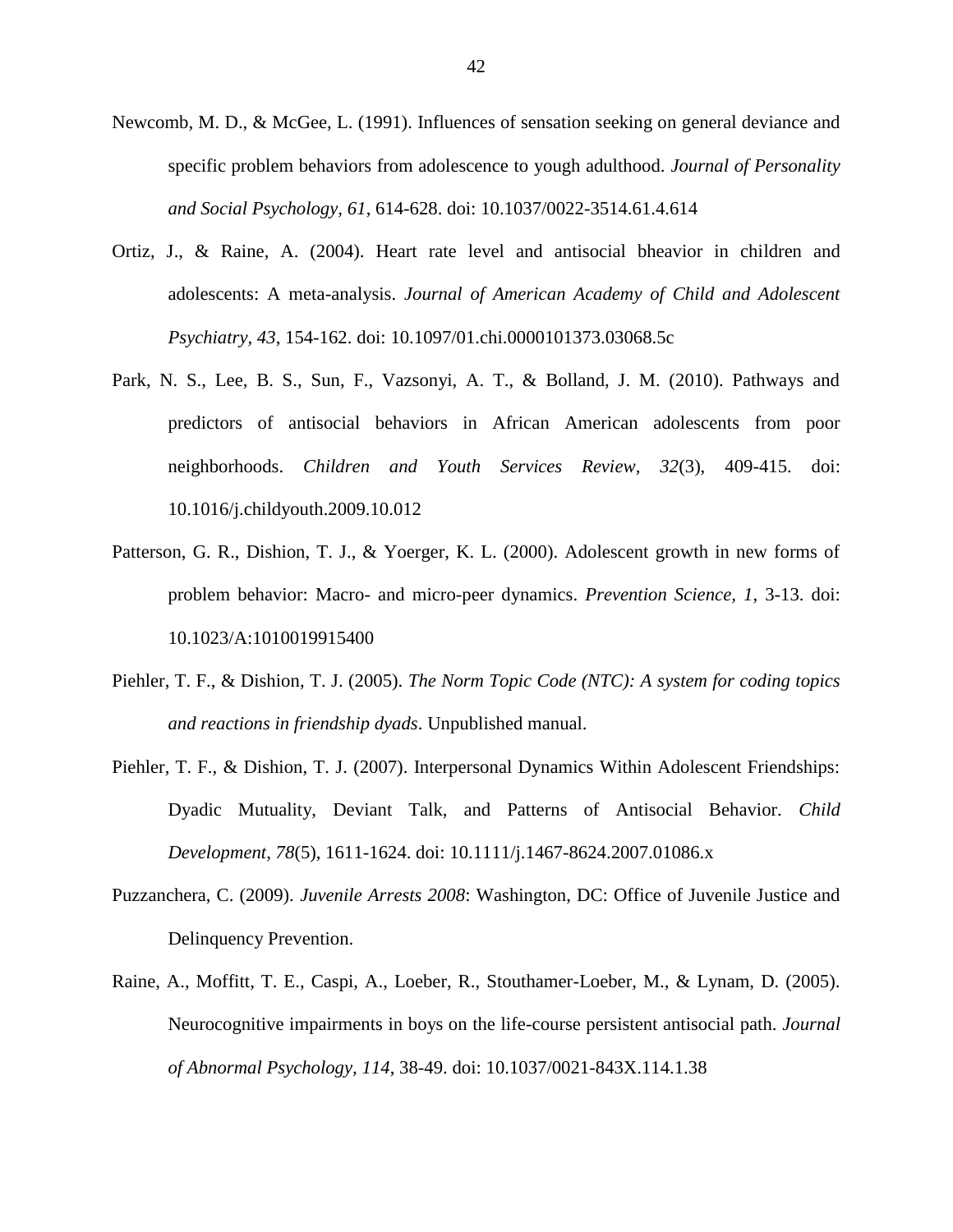- Shaw, D. S., Gilliom, M., Ingoldsby, E. M., & Nagin, D. S. (2003). Trajectories leading to school-age conduct problems. *Development and Psychopathology, 39*(2), 189-200. doi: 10.1037/0012-1649.39.2.189
- Shoal, G. D., Giancola, P. R., & Kirillova, G. P. (2003). Salivary cortisol, personality, and aggressive behavior in adolescent boys: A 5-year longitudinal study. *Journal of the American Academy of Child & Adolescent Psychiatry, 42*, 1101-1107. doi: 10.1097/01.CHI.0000070246.24125.6D
- Snow, P. C., & Powell, M. B. (2008). Oral language competence, social skills and high-risk boys: What are juvenile offenders trying to tell us? *Children and Society, 22*, 16-28. doi: 10.1111/j.1099-0860.2006.00076.x
- Snyder, J., Bank, L., & Burraston, B. (2005). The consequences of antisocial behavior in older male siblings for younger brothers and sisters. *Journal of Family Psychology, 19*(4), 643- 653. doi: 10.1037/0893-3200.19.4.643
- Snyder, J., Schrepferman, L., McEachern, A., Barner, S., Johnson, K., & Provines, J. (2008). Peer deviancy training and peer coercion: Dual processes associated wit hearly-onset conduct problems. *Child Development, 79*, 252-268. doi: 10.1111/j.1467- 8624.2007.01124.x
- Tremblay, R. E., Pihl, R. O., Vitaro, F., & Dobkin, P. L. (1994). Predicting early onset of male antisocial behavior from preschool behavior. *Archives of General Psychiatry, 51*, 732- 739. doi: 10.1001%2Farchpsyc.1994.03950090064009.
- Trentacosta, C. J., Hyde, L. W., Shaw, D. S., & Cheong, J. (2009). Adolescent dispositions for antisocial behavior in context: The roles of neighborhood dangerousness and parental knowledge. *Journal of Abnormal Psychology, 118*(3), 564-575. doi: 10.1037/a0016394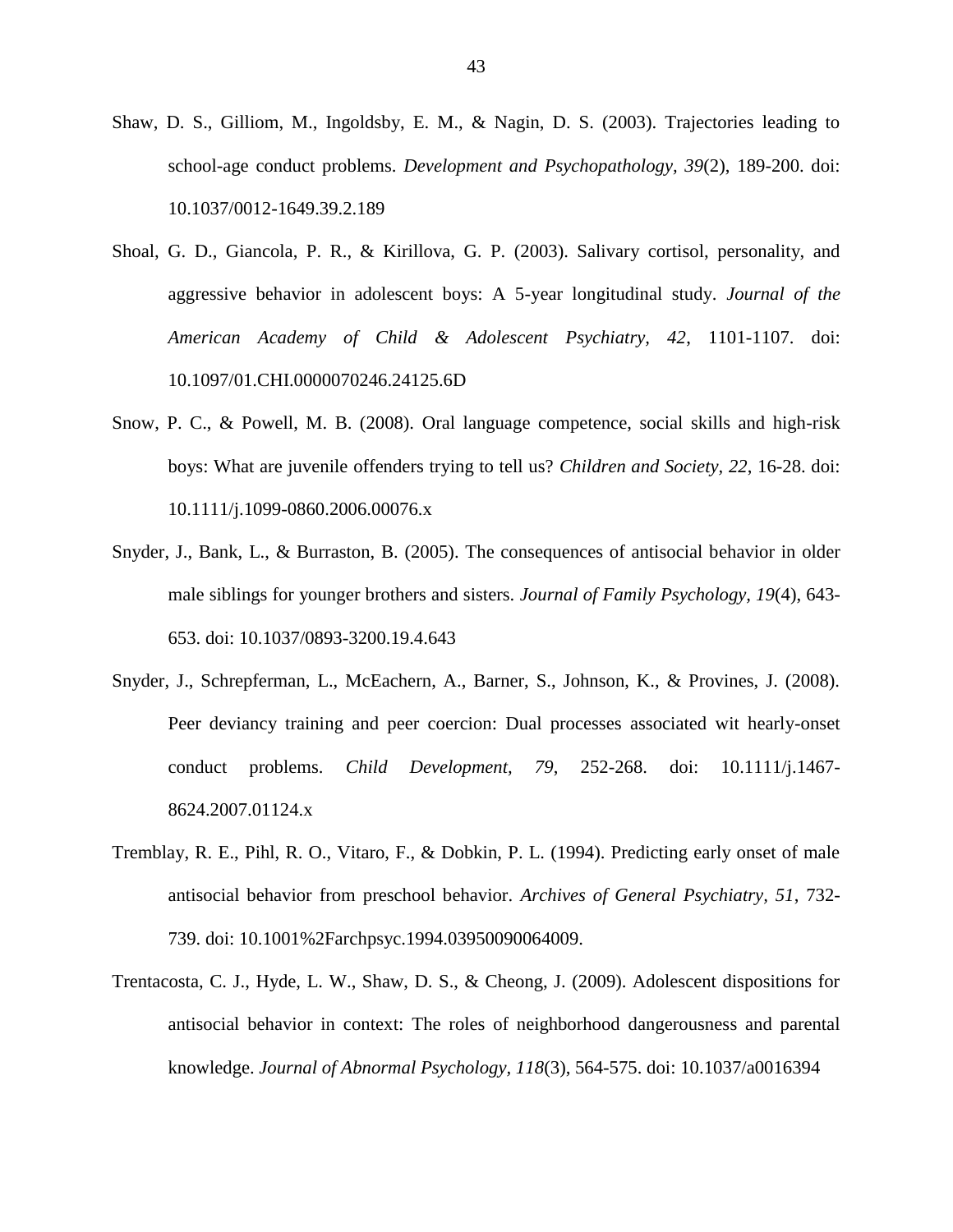- Van Goozen, S. H. M., Fairchild, G., Snoek, H., & Harold, G. T. (2007). The evidence for a neurobiological model of childhood antisocial behavior. *Psychological Bulletin, 133*, 149-182. doi: 10.1037/0033-2909.133.1.149
- Vanderbilt-Adriance, E., & Shaw, D. S. (2008). Protective factors and the development of resilience in the context of neighborhood disadvantage. *Journal of Abnormal Child Psychology, 36*, 887-901. doi: 10.1007/s10802-008-9220-1
- Xie, H., Swift, D. J., Cairns, B. D., & Cairns, R. B. (2002). Aggressive behaviors in social interaction and developmental adaption: A narrative analysis of interpersonal conflicts during early adolescence. *Social Development, 11*, 205-224. doi: 10.1111/1467- 9507.00195
- Yuan, K. H., & Bentler, P. M. (2000). Three likelihood-based methods for mean and covariance structure analysis with nonnormal missing data. *Sociological Methodology, 20*, 165-200. doi: 10.1111/0081-1750.00078
- Zuckerman, M. (1994). *Behavioral expressions and biosocial bases of sensation seeking*. New York: Cambridge University Press.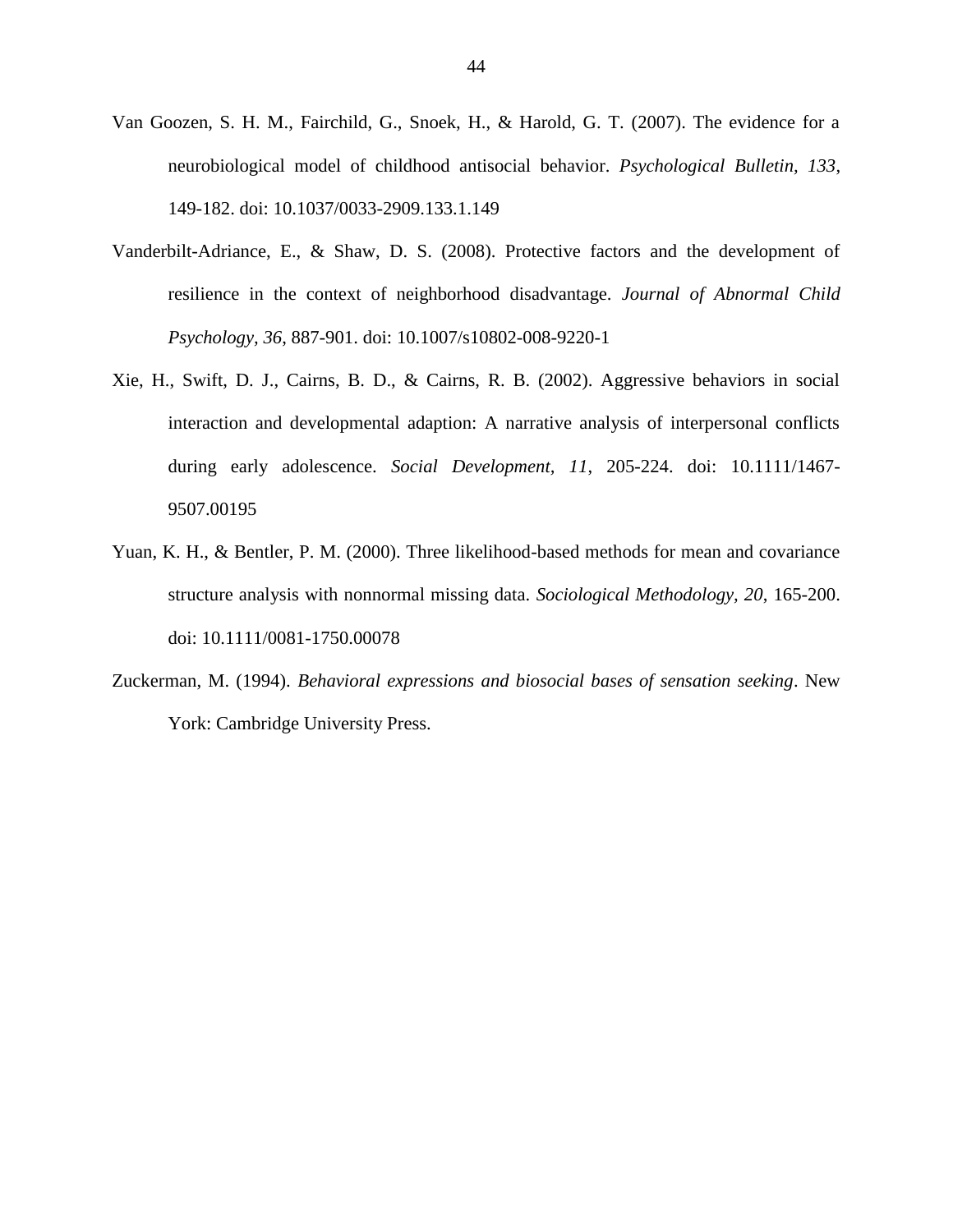#### **ABSTRACT**

# **ADOLESCENT CHARACTERISTICS AND PEER INFLUENCE AS PREDICTORS OF ANTISOCIAL BEHAVIOR**

## **by**

# **BENJAMIN D. GOODLETT**

#### **May 2013**

**Adivsor:** Dr. Christopher J. Trentacosta

**Major:** Psychology (Clinical)

**Degree:** Master of Arts

Deviant peer influence during adolescence has been found to predict substance use, delinquency, and aggression. This study examined youth characteristics (prosociality, daring, and verbal ability) along with peer influence (deviant talk) as predictors of antisocial behavior. Peer influence, in the form of deviant talk, was also examined as a potential mediator between youth characteristics and antisocial behavior. The current study added to the literature by examining a slope measure of deviant talk as an organizing feature of peer discussions. Data were collected prospectively from a subsample of 178 youths participating in the Pitt Mother and Child Project. Findings supported daring, verbal ability, and percent deviant talk as direct predictors of antisocial behavior while controlling for a number of risk factors. Evidence of a mediated relationship was not found. The findings suggest independent pathways from youth characteristics and peer influence to antisocial behavior.